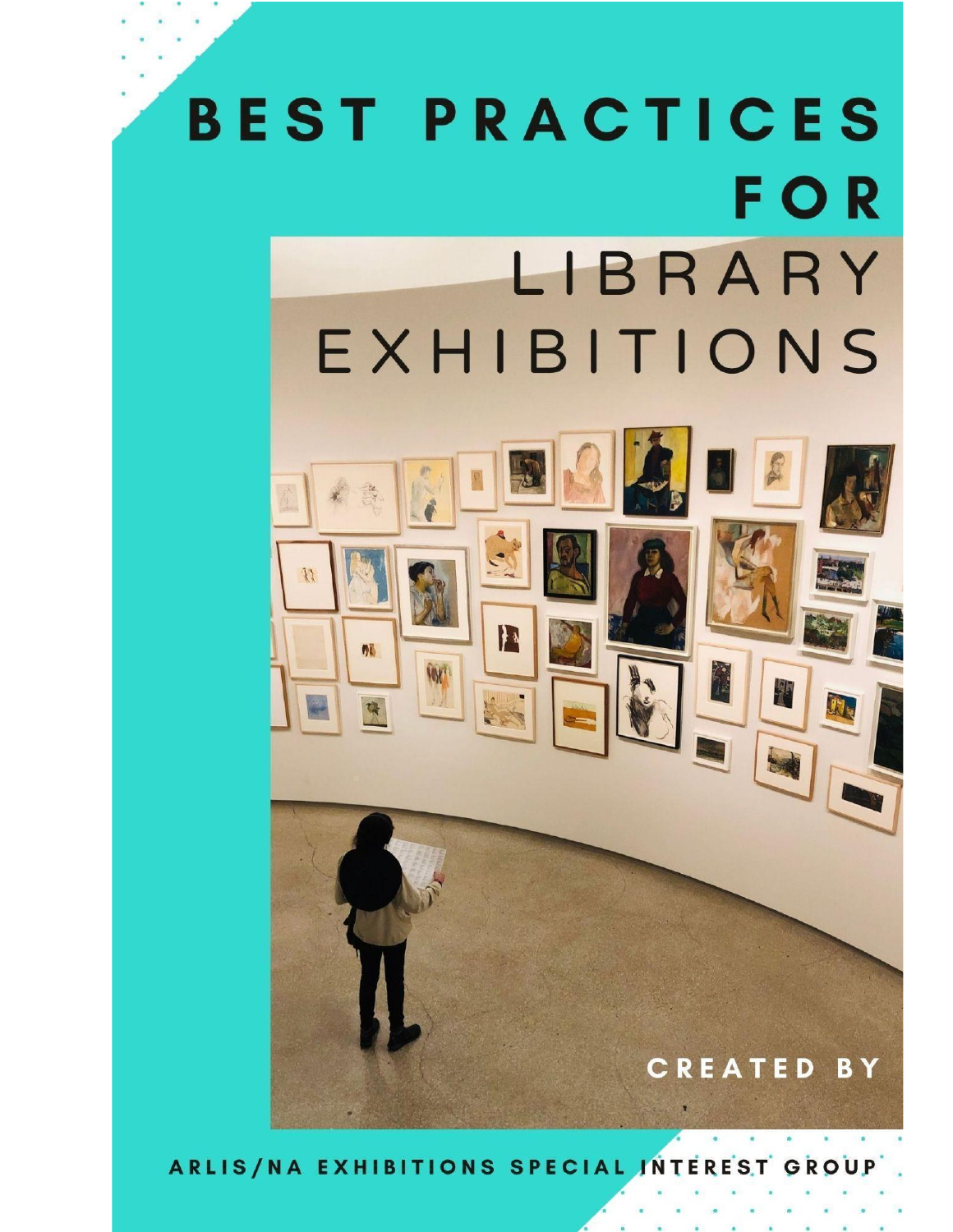

Cover Image: Untitled. Open source image from [Canva.com.](https://www.canva.com/) Designed by Allison Comrie.

This *Best Practices for Library Exhibitions* document is available for download at: <https://www.arlisna.org/news/research-and-reports>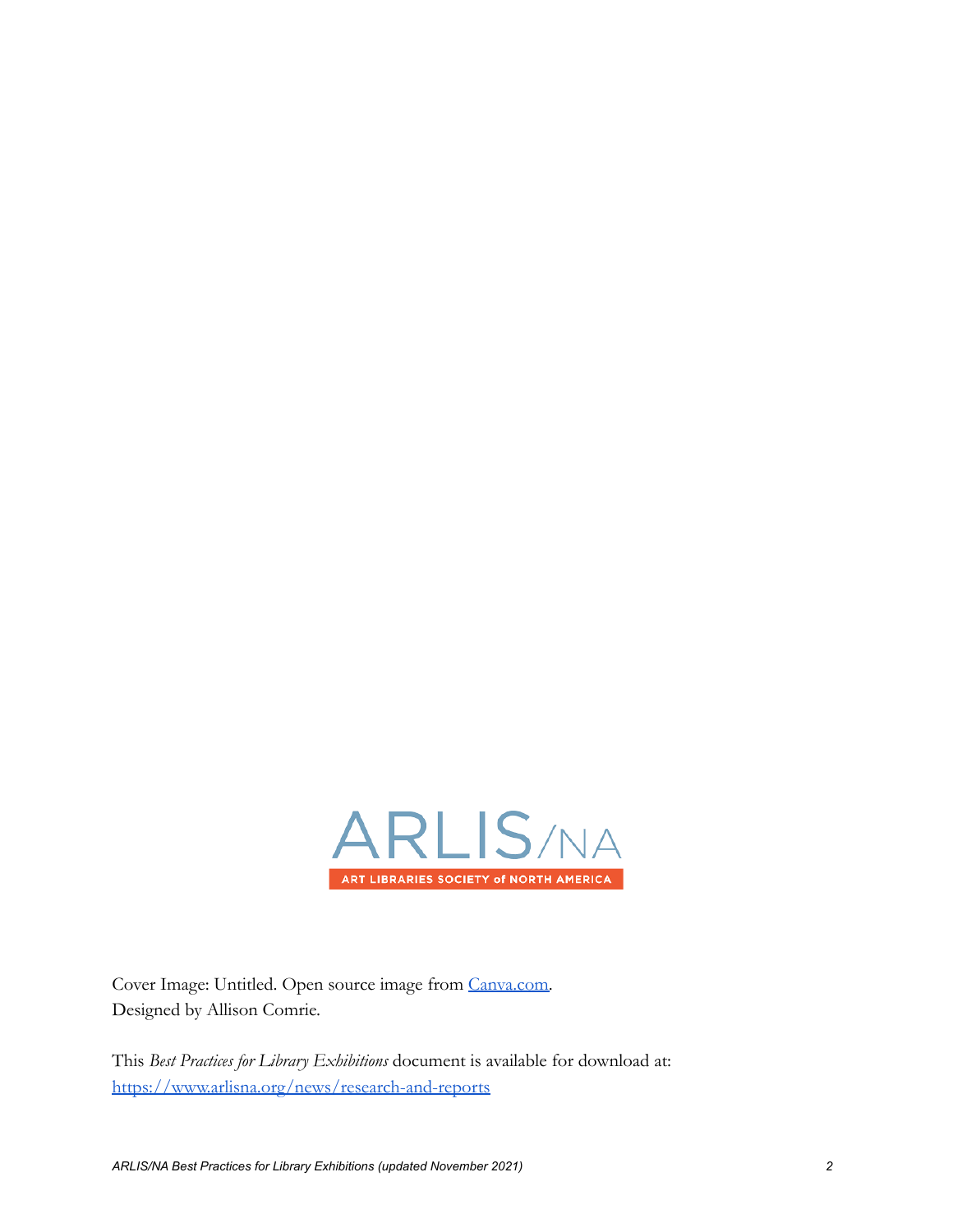# **Best Practices for Library Exhibitions**

## **Exhibition Standards Task Force Authors**

Caley Cannon Glendale Library, Arts and Culture - Brand Library and Art Center

Allison Comrie Alberta University of the Arts Co-Editor, ARLIS/NA Best Practices for Library Exhibitions

Claudia Covert Rhode Island School of Design

Kristi Kohl University of Central Oklahoma Co-Editor, ARLIS/NA Best Practices for Library Exhibitions

Elizabeth Meinke Case Western Reserve University Co-coordinator, ARLIS/NA Exhibitions Special Interest Group (SIG)

Carol Ng-He University of Chicago Co-coordinator, ARLIS/NA Exhibitions Special Interest Group (SIG)

Carmen Peters University of Waterloo

Malia Van Heukelem University of Hawaii at Manoa Library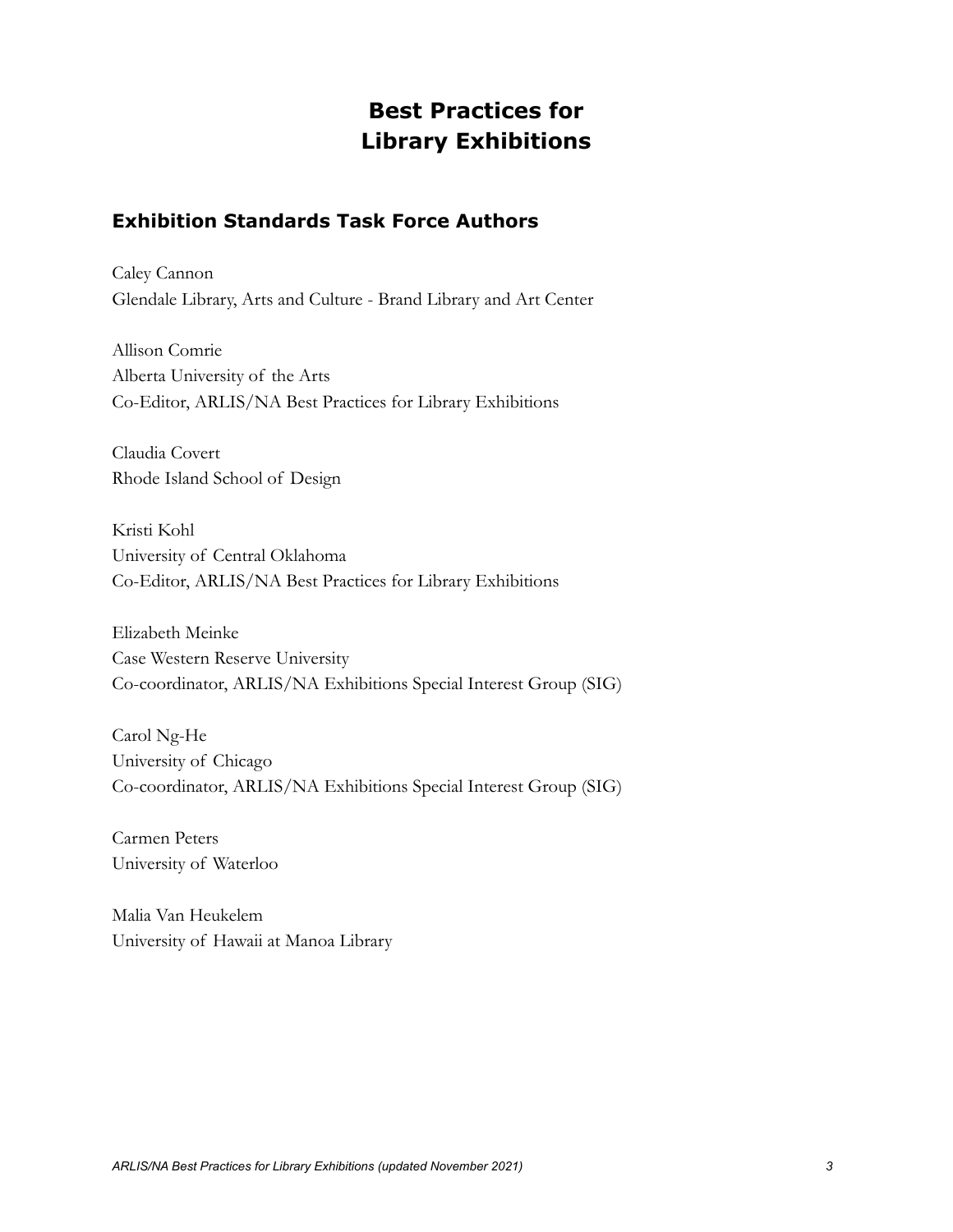

This work is licensed under a Creative Commons Attribution-NonCommercial-NoDerivatives 4.0 International (CC BY-NC-ND 4.0) International License.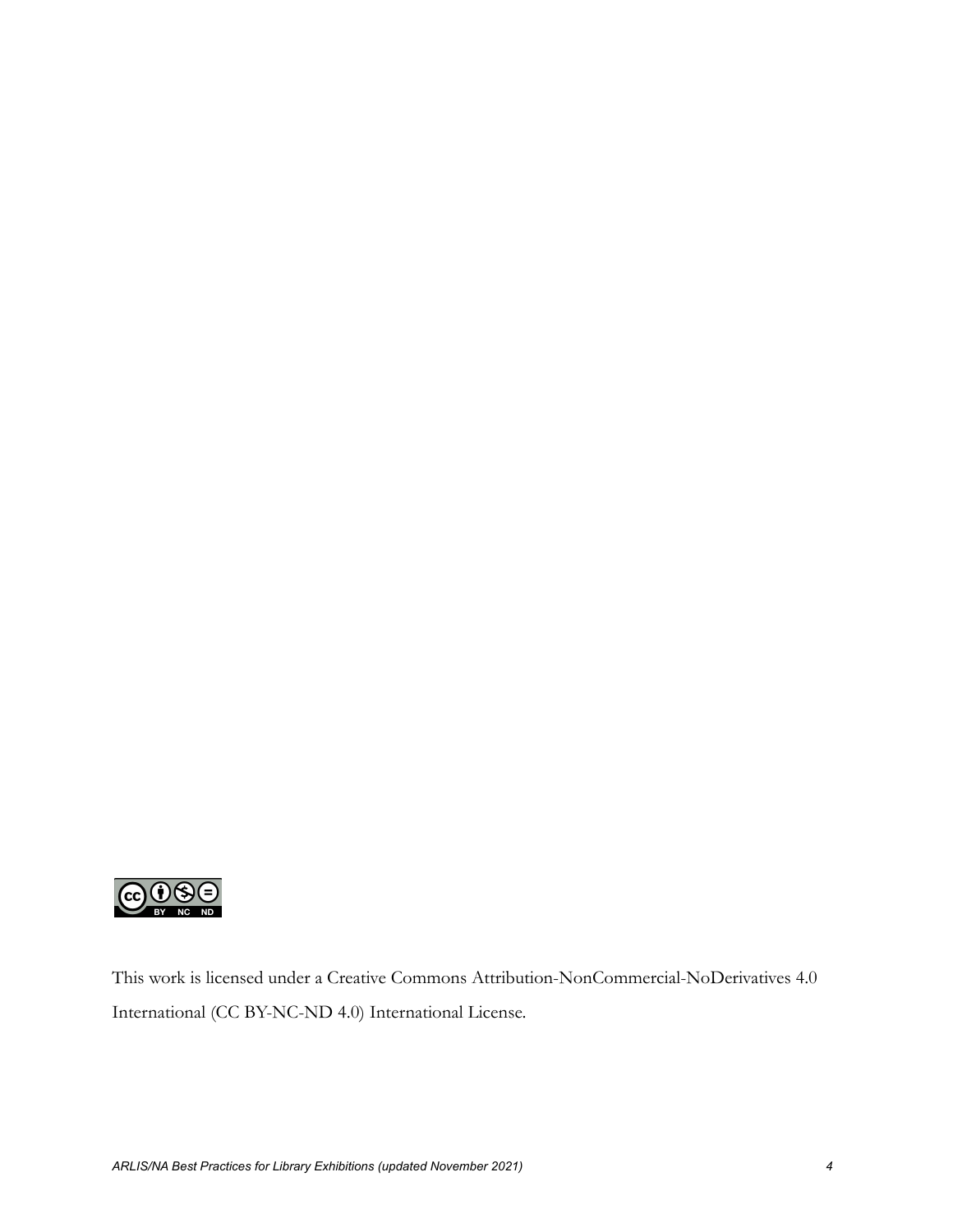# **Contents**

| Acknowledgements                                     | 6         |
|------------------------------------------------------|-----------|
| Introduction                                         | $7 - 8$   |
| <b>Exhibit Creation</b>                              |           |
| <b>Curation and Policies</b>                         | $10 - 12$ |
| Digital Exhibits                                     | $13 - 14$ |
| Diversity, Equity, and Inclusion and Accessibility   | $15 - 21$ |
| Loaning                                              | $22 - 27$ |
| Policies (COVID-19 Edition)                          | 28-29     |
| <b>Exhibit Operations and Logistics</b>              |           |
| Conservation and Collections Care                    | $31 - 35$ |
| Facilities and Physical Surroundings                 | $36 - 38$ |
| <b>Exhibit Administration</b>                        |           |
| Community Engagement, Marketing, and Outreach        | $40 - 41$ |
| Documentation                                        | $42 - 43$ |
| Evaluation                                           | 44-46     |
| Financial Management                                 | 47-48     |
| Conclusion                                           | 49        |
| Appendix A: Background of Best Practices Development | $50 - 51$ |
| Appendix B: Interpretation of Survey Results         | $52 - 58$ |
| <b>Appendix C: Sources for Further Reading</b>       | 59-71     |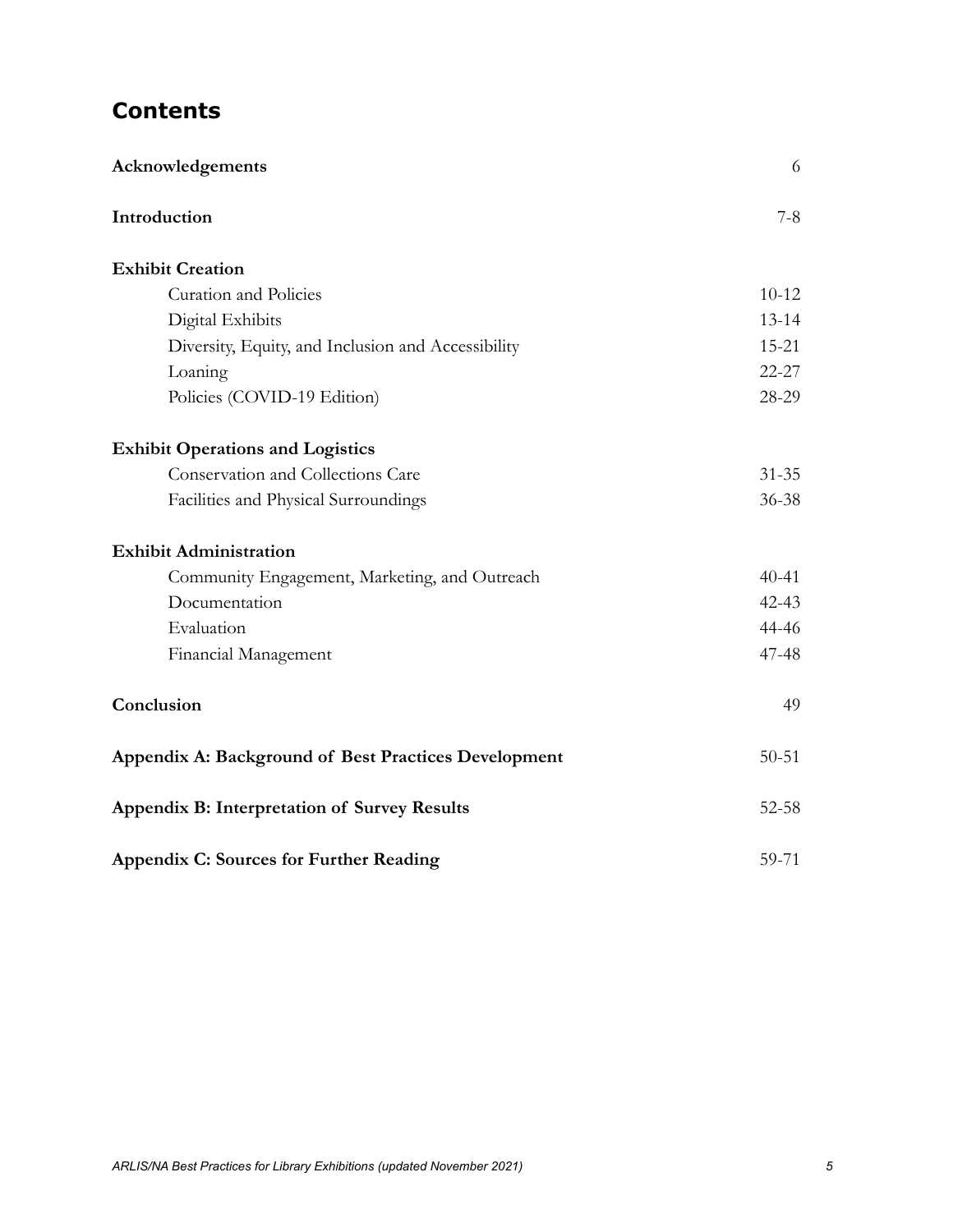# **Acknowledgements**

We would like to give our special thanks to the following individuals for their support to this project:

ARLIS/NA Executive Board 2021-2022 Mark Pompelia, President Rebecca Price, Vice President/President-Elect Sarah Carter, Secretary Doug Litts, Treasurer Amy Trendler, Past President Kai Alexis Smith, Advancement Liaison Amy Furness, Canadian Liaison Stephanie Grimm, Chapters Liaison Heather Slania, Education Liaison Roger Lawson, Editorial Director

ARLIS/NA Executive Board 2020-2021

Amy Trendler, President Mark Pompelia, Vice President/President-Elect Rachel Resnik, Secretary Doug Litts, Treasurer Laura Schwartz, Past President Amy Furness, Canadian Liaison Stephanie Hilles, Chapters Liaison Lindsay King, Advancement Liaison Heather Slania, Education Liaison Roger Lawson, Editorial Director

Cambria Happ, ARLIS/NA Executive Director and her team at McKenna Management, Inc.

Jaime Groetsema, Naropa University Library and Denver Botanic Gardens Library

John Taormina, Curator of Visual Resources, Duke University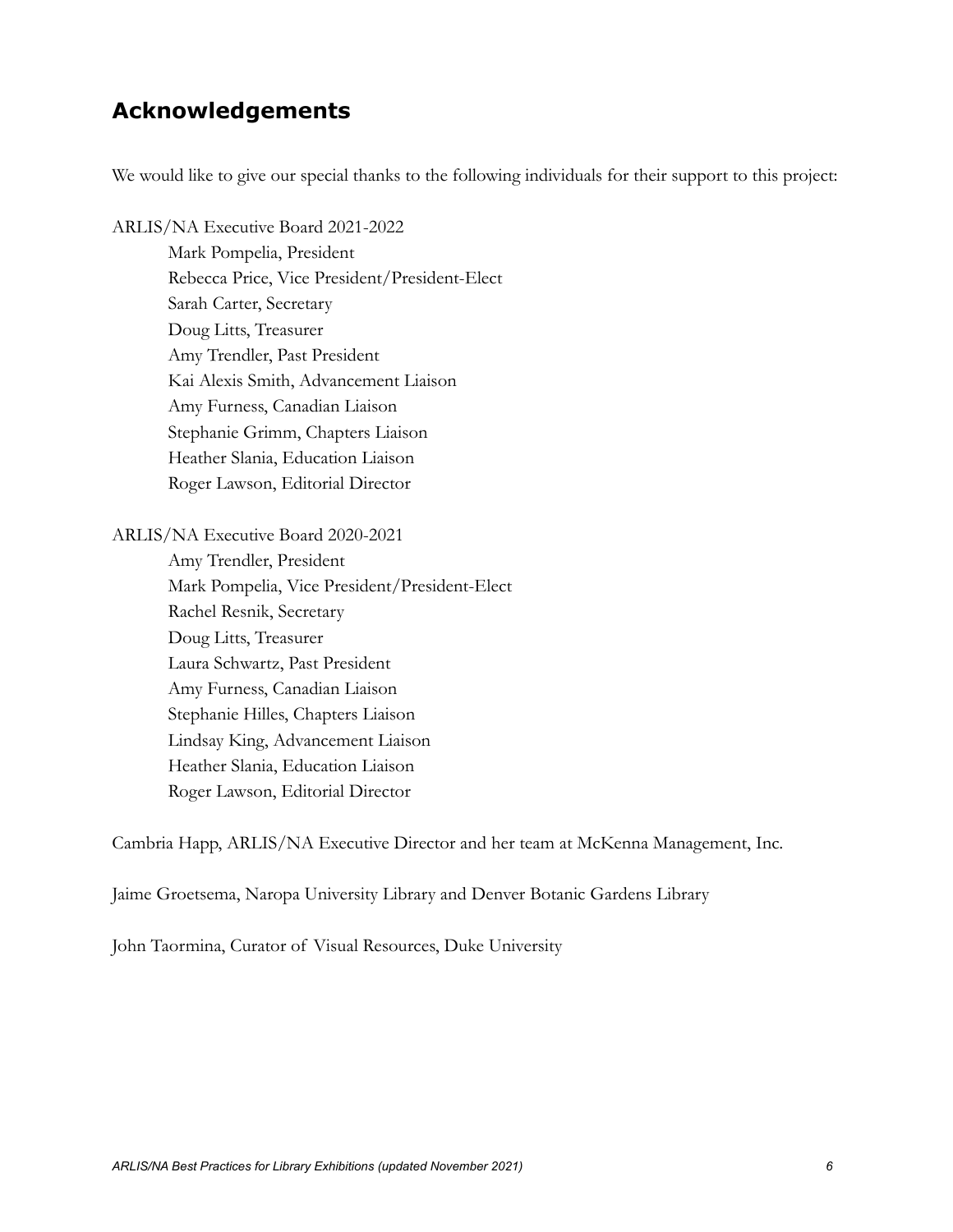# **Introduction**

Exhibitions are increasingly popular across all types of libraries and information environments, including art libraries, archives, and special collections institutions. Through a series of collaborative reviews, discussions, and revisions, the recommended practices aim to provide a framework for exhibition practitioners within the profession, resulting in improved exhibition implementation. While institutions have idiosyncrasies in developing, implementing and evaluating their exhibitions, many face similar challenges and needs. Therefore, this document aims to provide recommended practices that can benefit library and information professionals in achieving their exhibition project goals. Furthermore, the document can offer real-world insights that complement library and information science programs curriculum and help students enrich their learning about exhibit development, curation, programming, conservation, and digitization,which are growing demands for librarian positions. Facing the ever-evolving changes that link to the global pandemic since 2020 and the anticipated adoption of the document, the Exhibition Standards Task Force (ESTF) treats it as a living document as it is subject to updating and refinement.

The recommended practices in the document are structured into three parts. Each of the section's topics include the definition and/or scope followed by recommended practices. The three primary sections are:

**Exhibit Creation** covers areas that pertain directly to the development of an exhibition from initial conception. Topics in this section include: Curation and Policies, Digital Exhibits, Diversity, Inclusion, and Accessibility, Loaning, and Policies with a special focus on COVID-19.

**Exhibit Operations and Logistics** covers ongoing issues related to exhibitions that pertain to collections, objects and physical surroundings. Topics in this section include: Facilities, and Conservation and Collections Care.

**Exhibit Administration** covers practices that support and sustain exhibits within organizations. Topics in this section include: Community Engagement, Marketing and Outreach, Documentation of Exhibitions, Evaluation and Financial Management.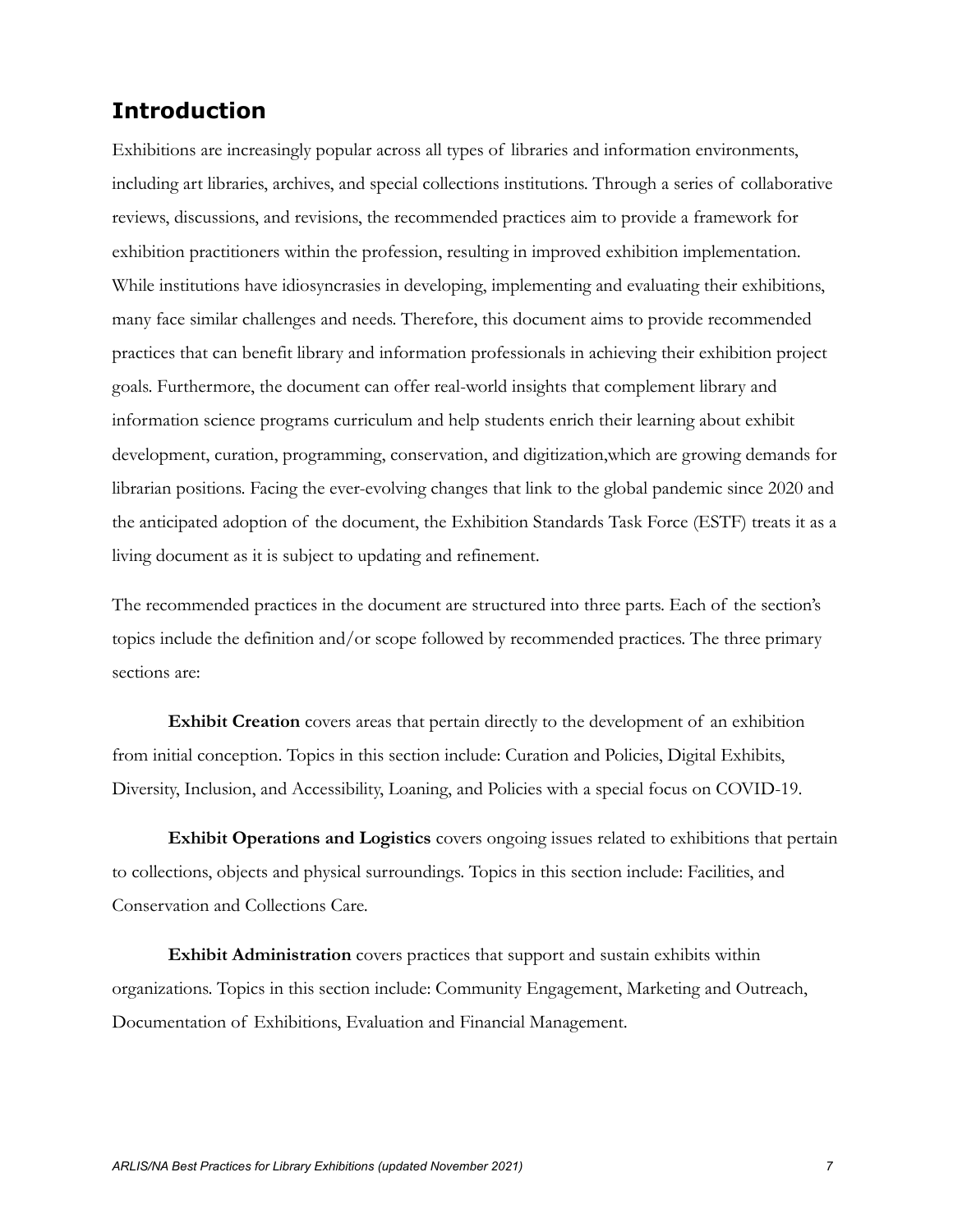Additionally, the end of the document offers an overview of the background of the Exhibition Standards Task Force (Appendix A) and a summary and interpretation of the online survey distributed to the ARLIS/NA list-serv (Appendix B). Lastly, an extensive list of sources (Appendix C) referenced for the creation of this document is provided for further reading. The source list includes recommended vendors and sample templates to help readers obtain necessary information to expand their exhibition efforts. It is by no means a comprehensive list but aims to provide a starting point to spark further discussions and learning.

The contributors acknowledge that there are various definitions and interpretations of the term "exhibits" and "exhibitions" as they are subject to the history, culture, and policies of individual institutions. To respect the diversity and embrace inclusivity, "exhibits" and "exhibitions" are used interchangeably throughout the document.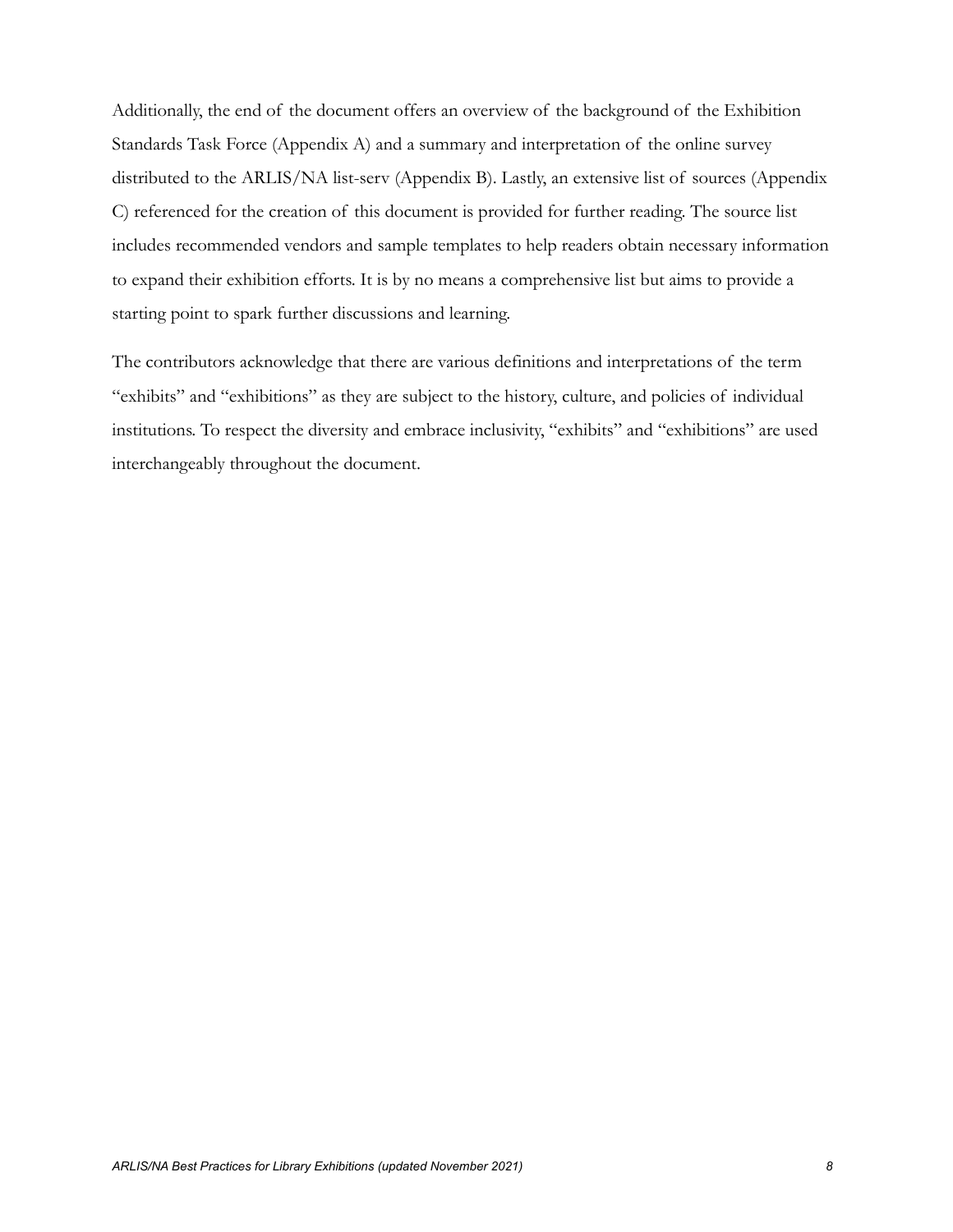# **Exhibit Creation**

*ARLIS/NA Best Practices for Library Exhibitions (updated November 2021) 9*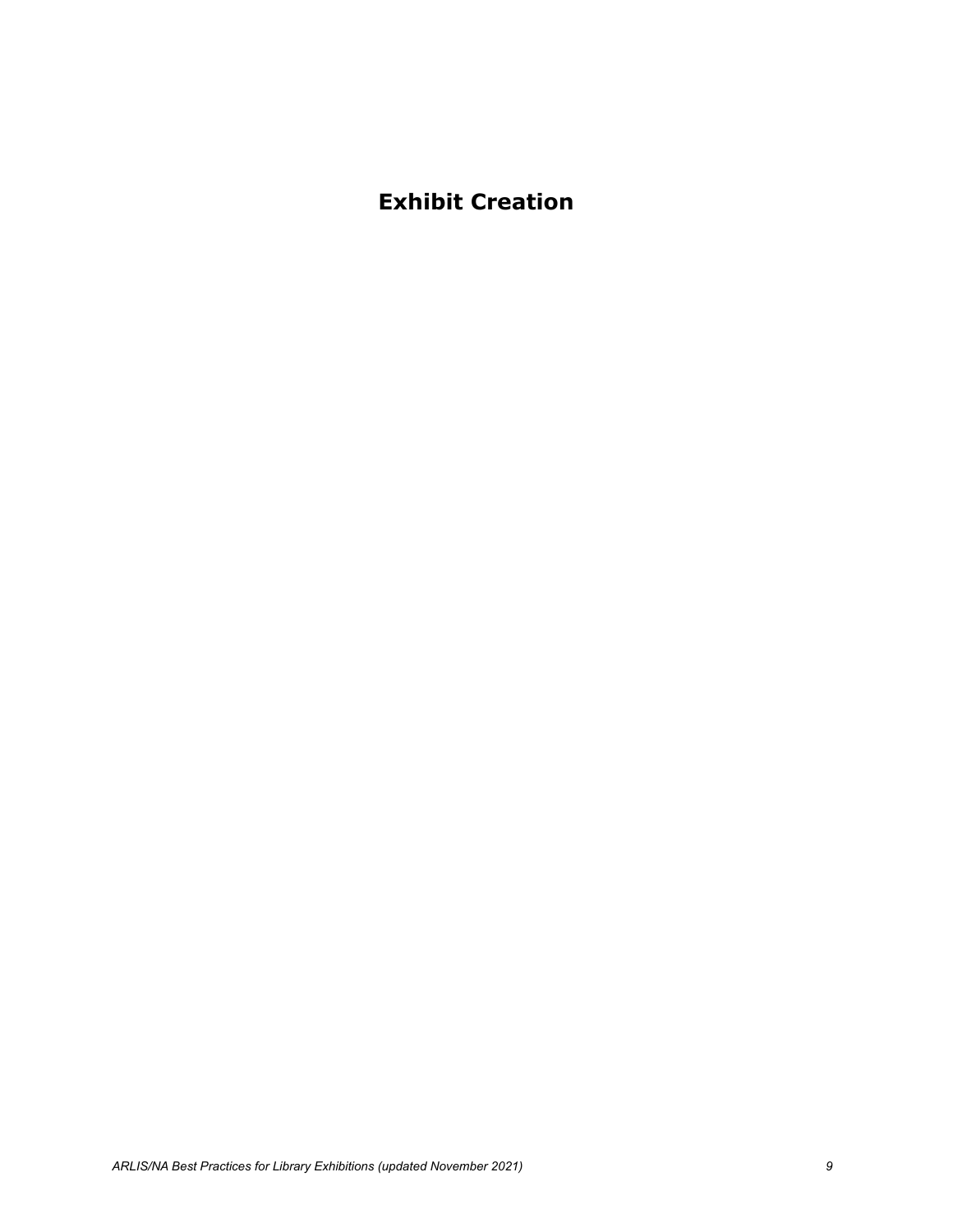## **Curation and Policies**

Throughout the research process, the ESTF found that there are many different kinds of documents that institutions use and refer to as *policies,* formally or informally, (exhibition policies, loan agreements, general exhibition mission and methodology, etc.). This document offers guidance on creating and building best practices and general policies over broad, yet crucial areas within the realm of exhibitions. Recognizing that each institution has different policy needs dependent on size, resources, and mission, amongst other varying factors, the sections below offer starting points for building policies for a variety of institutional needs.

Curators can be internal (within the department, or cross-departmental, faculty, students, etc.), external (borrowing institutions and exhibitors) or collaborators (donors, artists, independent curators). The scope of curatorial involvement depends on the institution's size and how many are involved in the process, be it internal or external collaborators.

#### *Recommended Practices*

There are various types of exhibitions an institution may consider in the planning process that include but are not limited to:

- Exhibitions as a means to promote and display library and archival materials.
- Exhibitions as a space to display artwork.
- Exhibitions as a means to promote scholarly communication.

Regardless of the types of exhibition an institution holds, exhibition spaces require an individual or team to steward and oversee the space and exhibition life cycle. Depending on the institution's size, the role of curator may be given to an individual or become a shared responsibility of a team. As an organizer, coordinator, curator, or part of an exhibition team, the stewardship of the space comes with responsibility as works shown in the space are elevated in the local and scholarly community. When planning to curate an exhibition, consider the strategic goals of the institution, the community's interests and needs, and the capacity and interest of staff to run the space. Finally, diversity, equity, inclusion, and accessibility should be included from the start of the exhibition life cycle.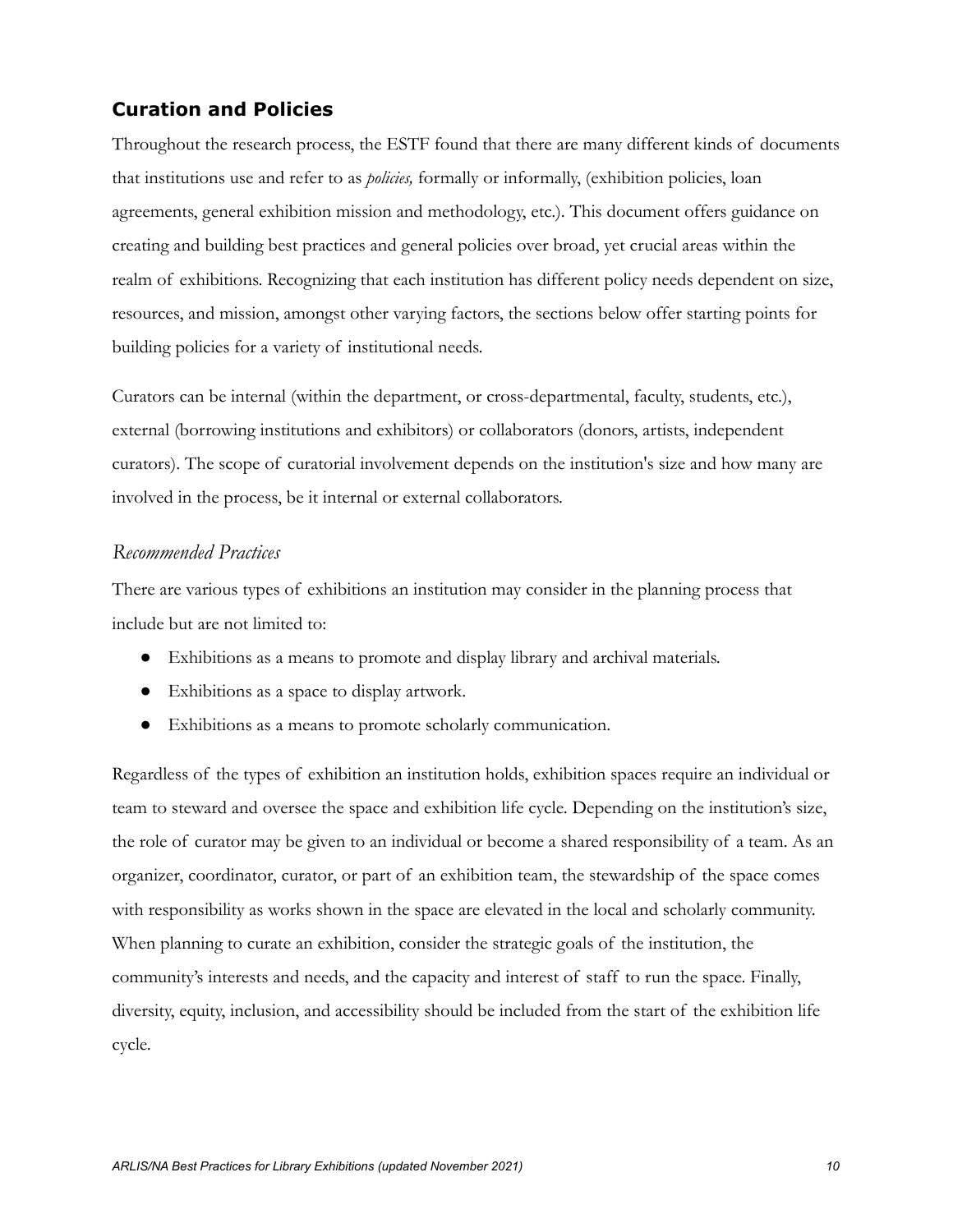The following recommended practices offer suggestions on how to manage different curatorial responsibilities and steps to take when curating an exhibition:

- Write down the goal(s) of the exhibition and exhibition space. Reflect on the institution's strategic mission and priorities, and consider how the exhibition or exhibition space works towards the institution's goals. Determine if the exhibition's desired outcome(s) will increase circulation of library materials, increase traffic to the library, build partnerships within the community, raise awareness of library resources, and/or promote institutional research.
- Reflect on the exhibition's overall concept(s) such as the exhibition goal(s), strengths of the collection, current events, activities within the institution, and target audience. Additionally, consider diversity, equity, inclusion, and accessibility and whether or not implicit bias may be present.
- Create a project plan or project charter to help the team and any external partners understand the exhibition timeline and individual responsibilities. Anticipate mistakes so allow extra time when planning the exhibition.
- Conduct research based on the goal of the exhibition. In researching a particular collection, consider if the institution has enough material or the resources to afford the materials to build a narrative for an exhibition.
- Consider the potential of co-curating to bring in community voice. Investigate community interests and determine if an organizational partner might collaborate on an exhibition or on an event showcasing institutional research.
- Carefully select material to include in an exhibition. Remember what is chosen becomes elevated in the community and may become part of public and scholarly discourse. Consider the narrative the chosen material may tell and who may be excluded or included in the narrative. Ascertain the available space and equipment in order to properly determine the type and number of materials to be included in the exhibition.
- Exhibition documentation may become the responsibility of the curator or curatorial team. Exhibitions can be documented in a variety of ways including, but not limited to, catalogues, text, and labels. Print or online catalogues can serve as both documentation and promotional tools to accompany exhibitions. Additionally, an online archive of past exhibitions can serve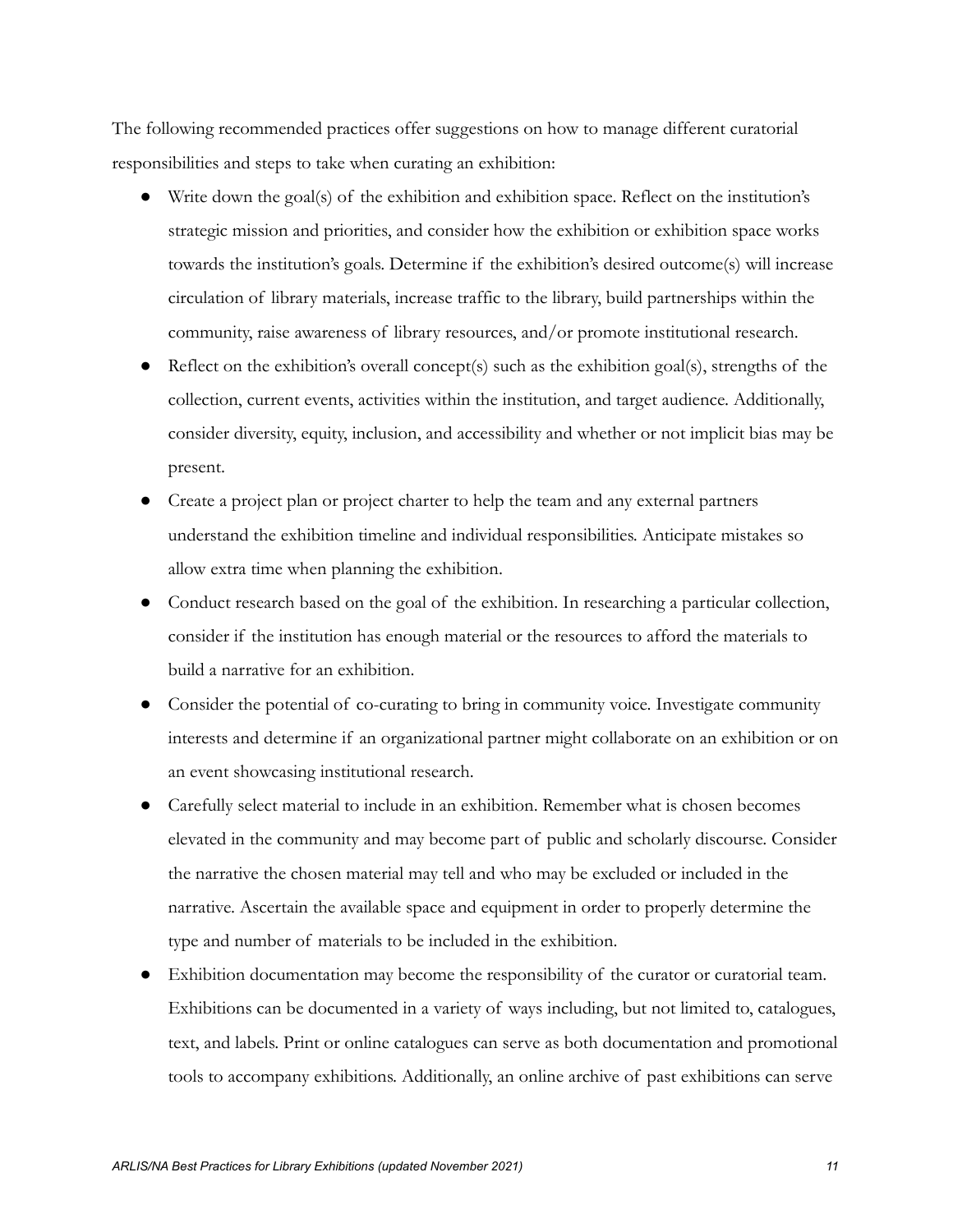as both virtual documentation and as a promotional tool. Exhibitions may also require promotional text and labels. Writing texts and labels can be time intensive so it is recommended to allot extra time for this part of the curatorial process. Have an additional member of the curatorial team or library team review the texts and labels for correct grammar and spelling.

- Depending on the type of exhibition, installation may lie with the curatorial team or with the artist(s). If working with artists, researchers, or other external partners, it is best to have a clear contract or outline of responsibilities. Smaller institutions may wish to include a liability waiver when including the work of external partners.
- Incorporate marketing and outreach in the overall planning. Please refer to the *Marketing, Outreach, and Engagement* of this document for more recommendations.
- Opening receptions for exhibitions promote the work and bring people to the space. Opening receptions also provide an opportunity for programming and to promote library resources and services. Consider the exhibition's budget, if the artist(s) should be invited to the opening event, and if refreshments should be offered.
- Evaluate the success of the exhibition in meeting the original goal(s). Please refer to the *Evaluation* section of this document for more recommendations.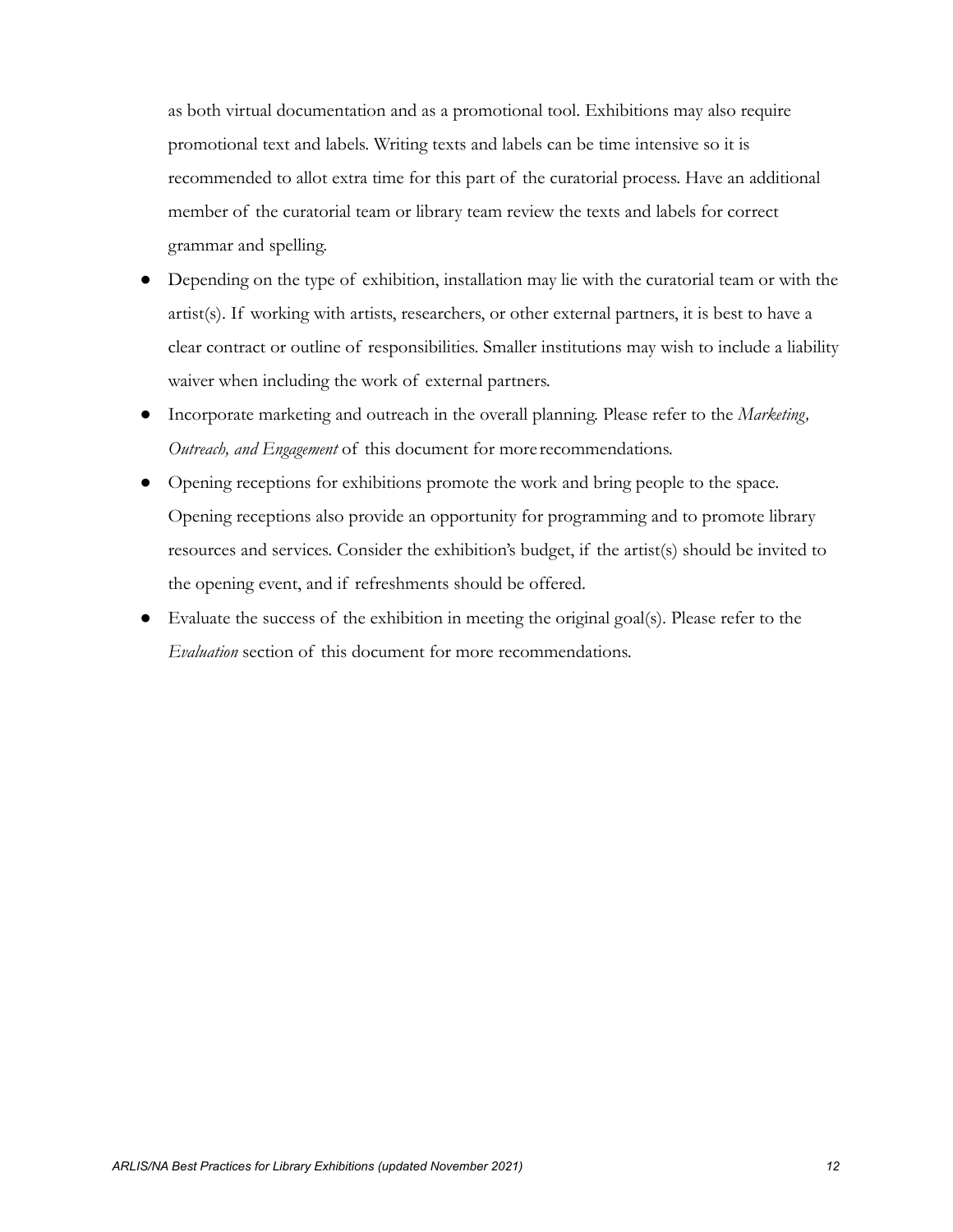## **Digital Exhibits**

As the need for libraries, archives, and special collections to demonstrate impact and relevance becomes increasingly important, it is additionally critical for libraries, archives, and special collections to develop strategies to make collections available online and accessible over time. Digital documentation of in-person/physical exhibits (supplemental to or surrogate of) should be standard practice. The design and implementation of the digital exhibit facilitates long-term preservation. Within the sphere of digitizing and preserving collections comes the steward's responsibility of ensuring accessibility to the individual works as copyright and donor restrictions allow. Online exhibits permit patrons access to works that may otherwise be inaccessible while offering additional context and interpretation of collections through curated content, narratives and metadata.

Digital exhibits can be created using digitized content or born-digital records as a standalone virtual exhibit online, as a supplement to in-person/physical installations or as digital surrogates of in-person/physical exhibits. Furthermore, the recommended best practices should be applied to any type of curation platform, whether it provides a continuous, real-time flow of content or a more traditional static display of selected content. The following recommended practices apply to institutions small and large and to all collections housed by an institution that might be used to develop digital exhibitions.

### *Recommended Practices*

The following recommended practices offer guidance in the planning, implementation, maintenance, and improvement of the development of digital exhibits. The suggestions were drafted by reviewing numerous national and international organizational standards and professional associations with overlapping interests.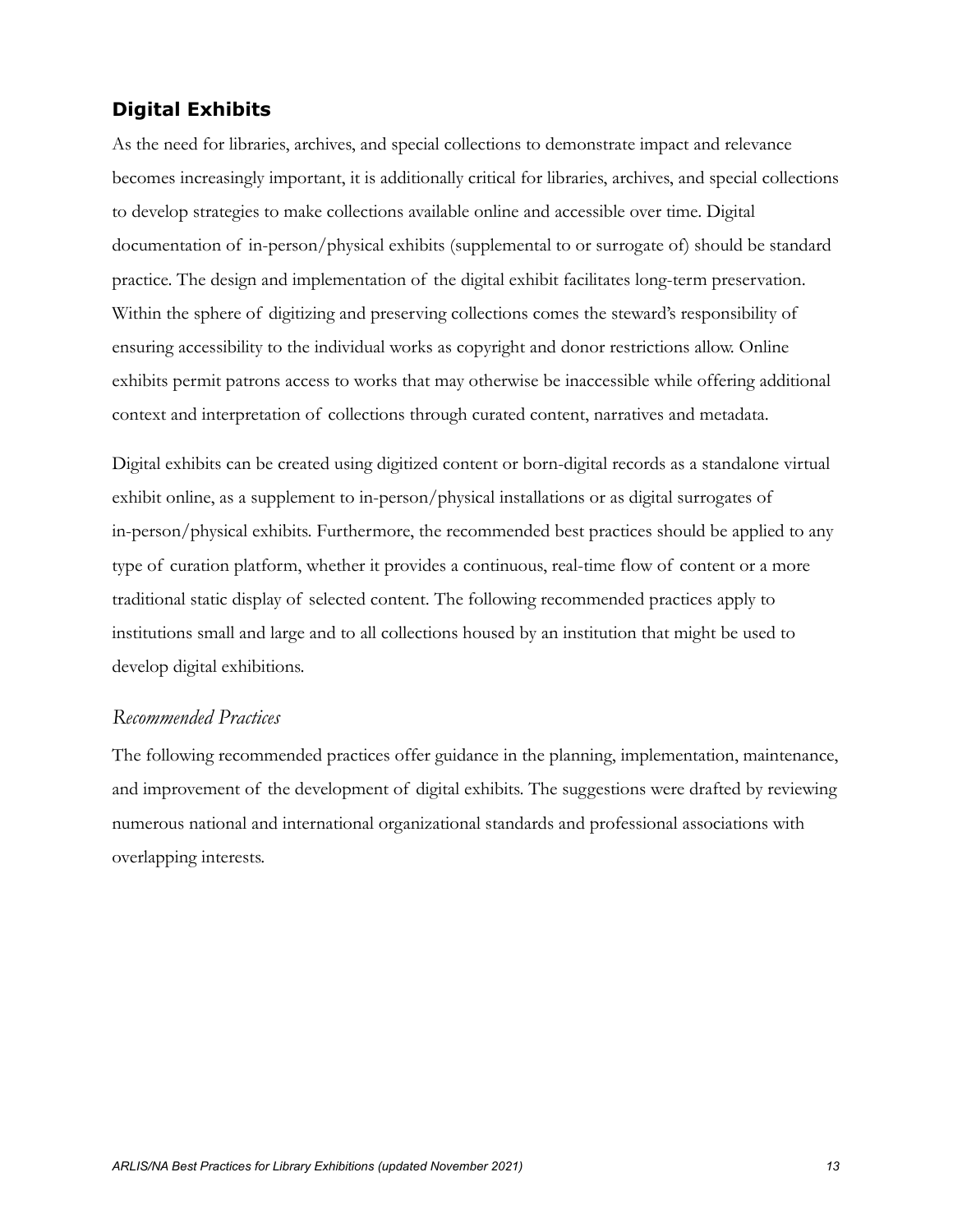- Developing a digital exhibit requires an awareness of the intended audience(s), accessibility guidelines, and the concept of universal design. Ensure the extent and depth of topic coverage are suitable for the intended audience. Incorporate and represent diverse perspectives when appropriate. Design the online exhibit utilizing user experience principles that comply with Web Content Accessibility Guidelines (WCAG), the American Disabilities Act Section 508, and other related parameters. Finally, regularly monitor the digital exhibit for discoverability and accessibility. Please refer to the *Digital Exhibits* portion of the *Accessibility* section of this document for more recommendations.
- Present the content using a consistent design template within each and across curation platforms in order to create a more visually pleasing and easier-to-navigate presentation. Use widely supported file formats that comply with minimum digitization recommendations for online use. If required, include institutional branding on content pages.
- The technology utilized for the digital exhibit needs to effectively communicate exhibit content and should implement a variety of appropriate interpretive and interactive media. Utilize responsive web design to permit mobile engagement with a variety of devices. Link elements of the online exhibit to full digital copies, collection records, and other relevant resources to enable discovery of broader contextual information. Regularly assess and update the technology utilized for the digital exhibit as needed.
- Ensure the content of the digital exhibit is based on appropriate research and is accurate and relevant to desired theme(s). The amount of textual work used in a digital exhibition should be appropriate to its educational purpose. The content should be well organized and adequately cover the extent of the subject based on exhibit goal(s). Incorporate photographs, graphics, and multimedia relevant to the subject to enhance the viewer's understanding of the topic and cater to different learning styles.
- Be culturally sensitive when choosing and presenting materials, and advise online viewers of potentially offensive/troublesome content when/if appropriate. The content files of the digital exhibit should include all available metadata with a minimum of descriptive metadata. Try user experience testing with select internal and external groups if possible. Review the content of the digital exhibit regularly for currency.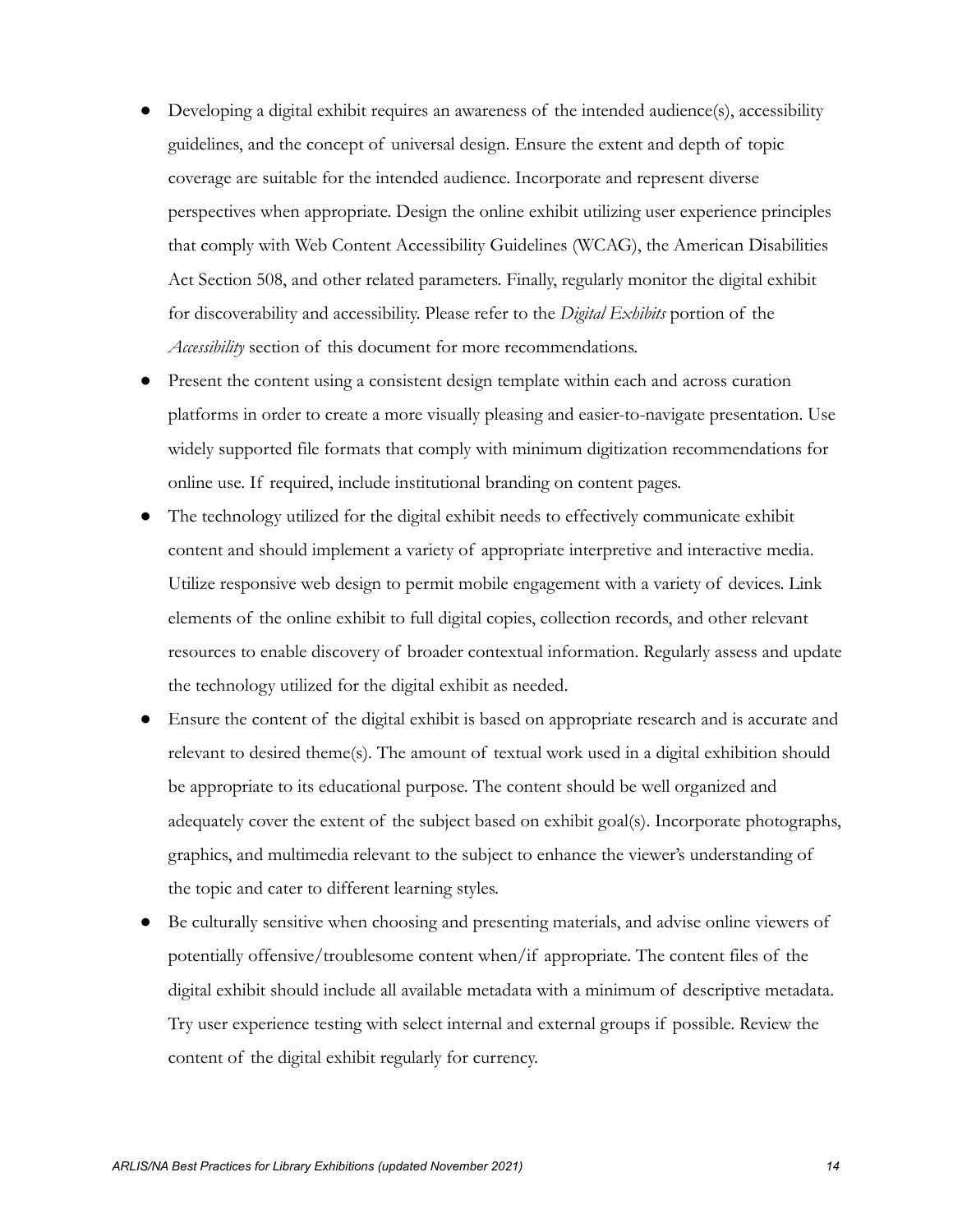- All content needs to be accompanied by attributions of original work, as well as the copyright status of materials and what constitutes fair use of the digital content. Bibliographic descriptions should be provided and checked for accuracy. Access to the exhibit content should comply with all donor restrictions. Ideally, the preferred citations for reproducible materials should be included.
- Finally, allow for viewer feedback to assess the impact of the exhibit. Please refer to the *Evaluation* section of this document for more recommendations.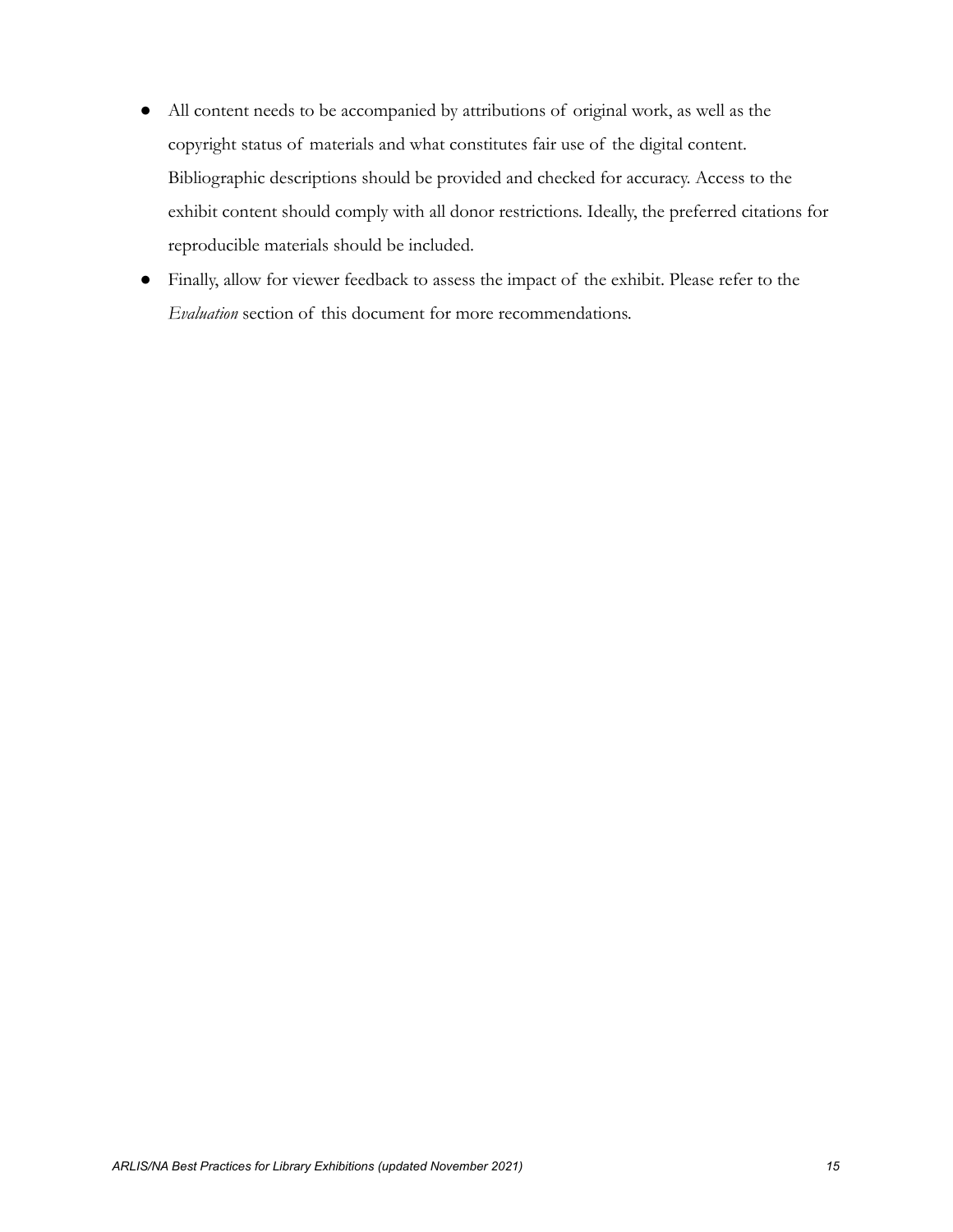## **Diversity, Equity, and Inclusion (DEI) and Accessibility**

Expanding the voices that are represented in library exhibitions, both physically and online, is non-negotiable given that communities are made up of diverse groups of people. Diversity includes, but is not limited to, different forms of gender identity, race, sexual orientation, age, language, ability, and socio-economic status. Library exhibitions need to reflect the communities they serve regardless of organization type. Involving a diverse group in the curation, planning, and preparation of library exhibitions is central to ensuring different voices are shared and reflected back to the respective community. Libraries should regularly evaluate exhibition styles and methods to ensure inclusivity and appropriate levels of accessibility.

Ensuring that exhibitions, both physical and digital, are accessible is essential. Designing accessible exhibition experiences improves inclusion, creates more equitable experiences, and provides for a more diverse audience. Accessibility guidelines should not be viewed as restrictive; instead, they ensure the institution's exhibitions will have a larger audience. The principles of Universal Design inform the philosophical approach to accessibility for digital and physical exhibitions improving the user experience for all, not just for people with a specific disability. With this in mind ensure any contract or procurement with third party vendors include that products or services obtained will include accessibility measures.

The ESTF recognizes that the following recommended practices were drafted within a Western context. The ESTF promotes the ongoing need for libraries and memory institutions to commit to more diverse, equitable, inclusive, and accessible practices.

#### *Recommended Practices*

#### *Diversity, Equity and Inclusion (DEI)*

The following list of recommended practices to ensure diversity, equity, and inclusion is not exhaustive and is meant to be revisited, edited, and continually developed. The recommended practices offer actions libraries can implement in exhibition planning and curatorial approaches.

● Continually prioritize DEI initiatives in library exhibition policies and planning. Review current exhibition policies for singular curatorial perspectives and determine how more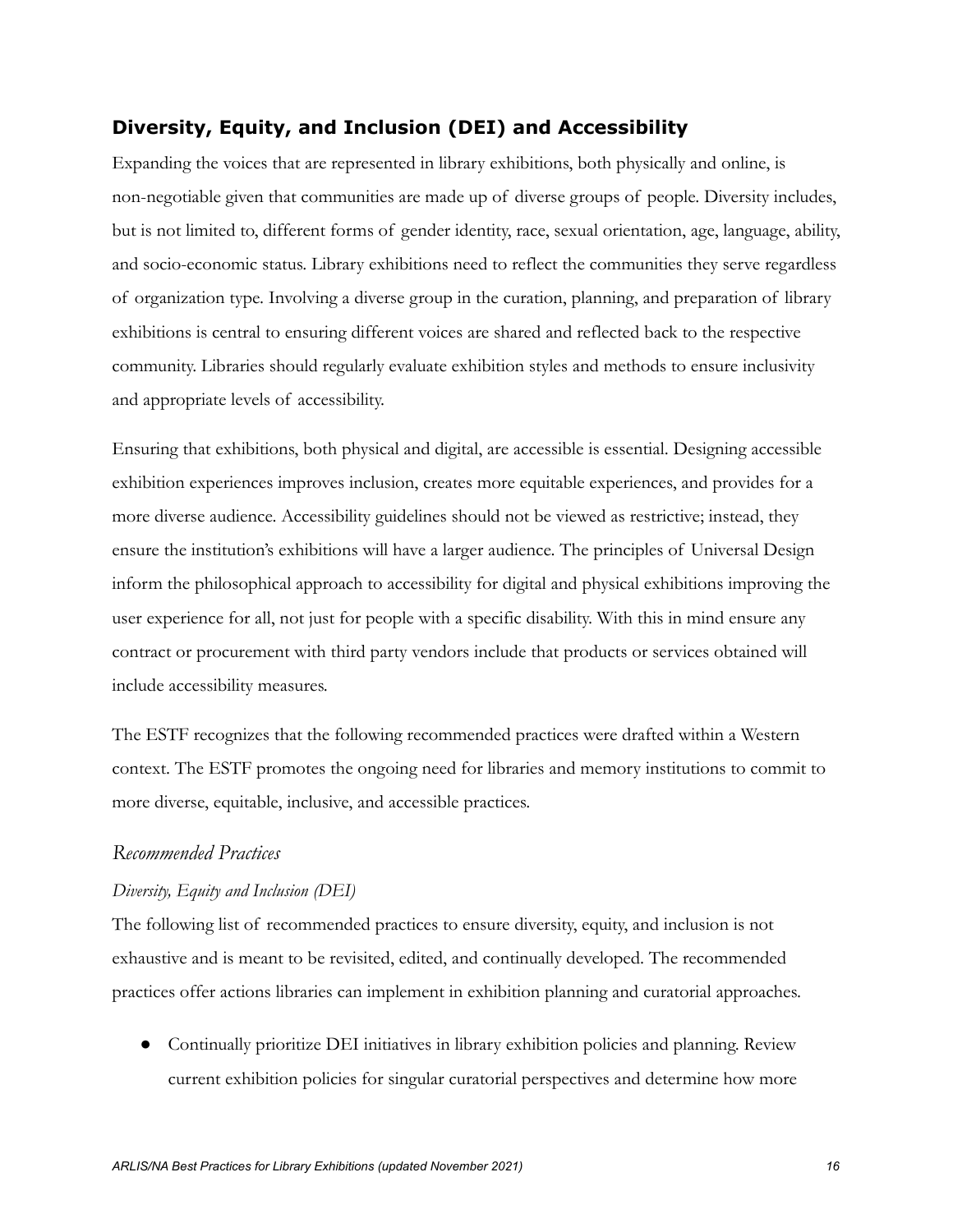voices can be involved in creating the exhibitions. Conduct an equity audit on what groups have been represented in previous exhibitions.

- Broaden the representation of voices of those who are developing exhibitions. Create an exhibits committee made of individuals from within the organization and broader community. Hire diverse staff to be on the library team and involved in curating exhibits. Create exhibition internships, scholarships, and learning opportunities for students and community members from underrepresented groups. Leverage liaison and outreach librarians to assist with engaging the populations served to be involved in library exhibition planning, curating and display practices to work towards diversifying those involved.
- Align exhibition programming with the institution's office of diversity calendar of events. Coordinate communication of library exhibitions with local community events that are organized by Black, Indigenous, people of color,and those identifying as intersectional groups of people.
- Invite visitors to write exhibit labels in response to the displays and to encourage co-creation of knowledge. Work to include a more diverse representation of materials from the organization's collections and from the community the institution serves. Promote library exhibition spaces as open areas in which various groups of people may gather and engage in conversation with one another, whether from different departments on a university campus or from different regions within a city.
- Require staff to determine how exhibitions promote diversity. Request viewer feedback regarding diversity in exhibition assessments.

#### *Accessibility*

#### Physical Accessibility

● Implement accessibility from the start otherwise more work is required to correct throughout the exhibition implementation process. As part of the planning phase define how the interpretive theme and information presented within the exhibition meets accessibility requirements by effectively communicating to visitors with sensory, mobility, and/or cognitive disabilities.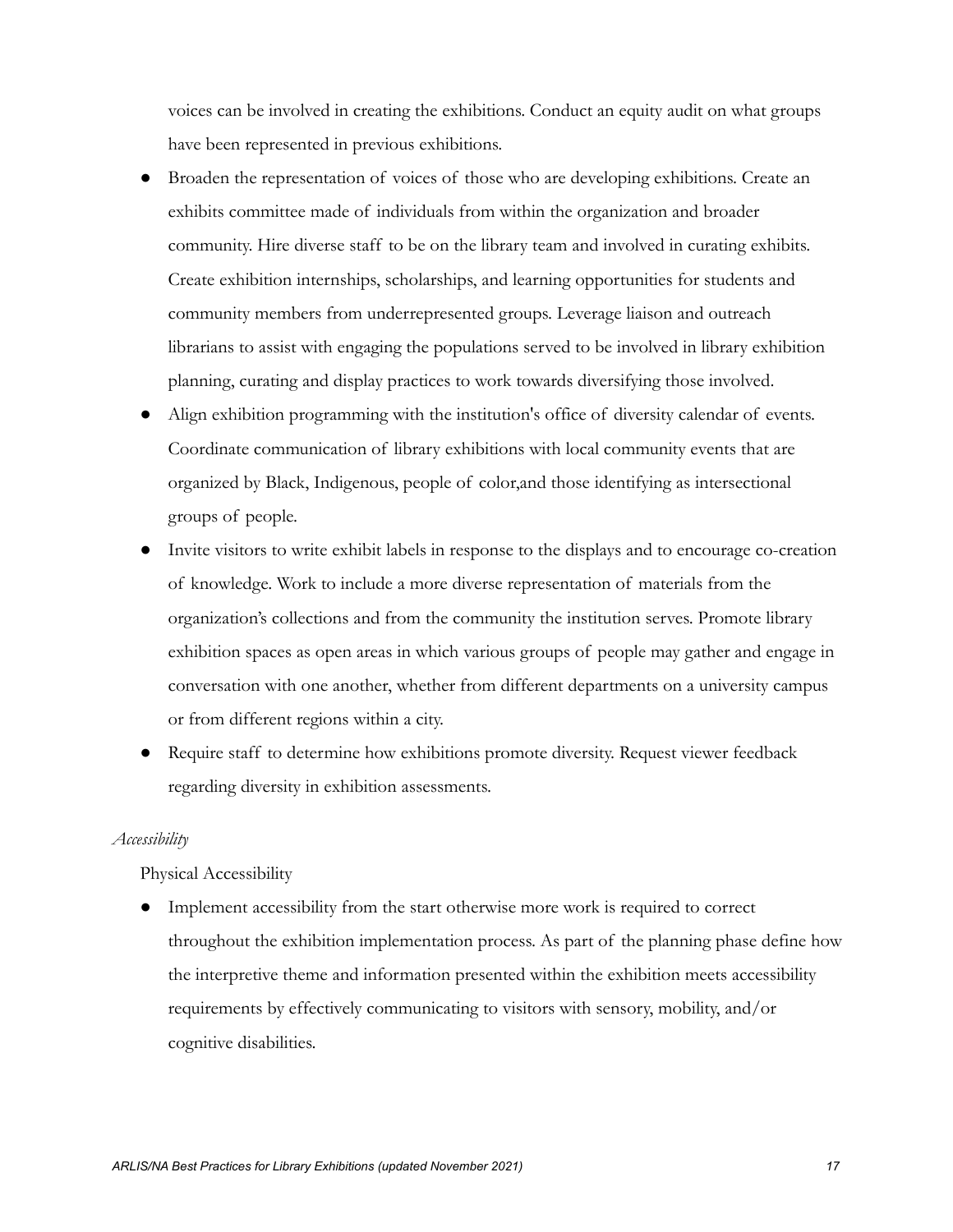- Partner with staff from other library departments to create related displays in their areas, broadening access to the material. Specifically involve people with disabilities in planning to involve their perspectives.
- Everyone learns best from an organized exhibit storyline. Present content for multiple intellectual levels on the topic. Avoid using jargon.
- Ensure that the building, services and amenities, such as doorways, technologies, bathrooms and hallways, are compliant with country and/or regional accessibility guidelines.
- Present information in the exhibit and supplemental information via multimodalities (e.g. text, audio, tactile, visual) per Center for Applied Special Technology (CAST) Universal Design for Learning guidelines. Understandably, many items in an exhibit, such as historic artifacts or creative works of art, may not be inherently accessible. Providing multiple ways of experiencing such objects ensures more accessible exhibit experiences.
- Provide alternative means of experiencing audio, image/objects (still, moving, 3D, etc) and text:
	- For analog or digital audio containing speaking, singing, or narration offer digital and analog text-based transcripts.
	- For still and 3D objects/images provide descriptive verbal narration audio and text-based transcripts.
	- For visual recordings (tape, video, film, digital, etc) containing speaking, singing, or narration include text-based open captioning and text-based transcripts.
	- Provide tactical touch alternatives or representative surrogates for as much of the exhibit as possible.

#### *Physical Installation*

Exhibit Cases

- Pedestals or table bases should not exceed 915 mm/36 in height. Cases with adjustable shelving, such as upright exhibit cases, should be adjusted accordingly with excess shelving removed.
- If items within an exhibit case need to be seen, such as a bowl or an open book, the item should not be placed higher than 915 mm/36 in.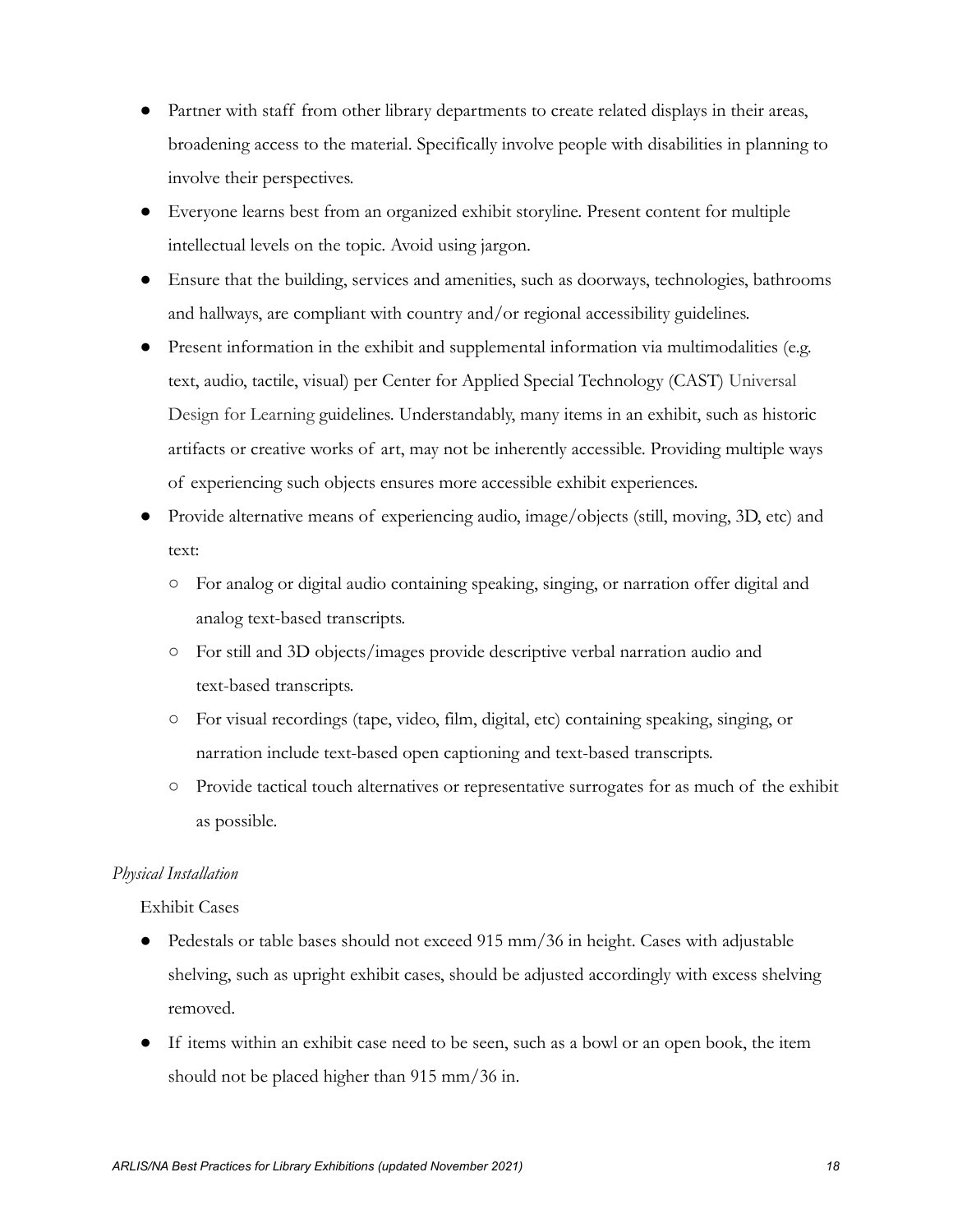- Exhibit case backdrop materials should be a solid background (no patterns, pictures, or graphics) to provide adequate contrast between backdrop and objects on exhibit.
- Small exhibit items should be placed in front and large items in back. Exhibit cases that are overcrowded cause visual and perceptual clutter for all and foreground-background discrimination problems for people with figure-ground perceptual issues.
- Audiences should be able to get near exhibit cases with ample floor space. Many factors determine accessible routes; adhere to country and/or regional accessibility laws. As a general reference, the Americans with Disabilities Act standard for main passageways is to permit a minimum width of 915 mm/36 in and a minimum width of 1067 mm/42 in for corners and turns.

#### Wall and Ceiling Mounted Objects

- The general practice for hanging labels is  $1015 \text{ mm}/40$  in from the floor permitting a shared sightline for all seated, short of stature, and/or standing adults. Labels at a 45 degree angle are easier for all to read as opposed to flat surface installation. Label rails should be at 1015mm/40 in height as well. Place labels in a prominent place; people with low vision may need to get as close as 75 mm/3 in to read the labels.
- The base for small exhibition objects should fall within the range of  $1015 \text{ mm}/40$  in to 1270mm/50 in for height to meet common sightlines. The base for larger exhibition items that require wall hanging should fall in this range as well.
- Items may not protrude more than  $100$ mm/4in from the wall unless the item's bottom meets the angle for cane detection 685 mm/27 in from the floor. Floor guards are useful for protecting oversized items but must also be cane detectable and could be considered a tripping hazard for all.
- Provide a clearance from the floor up of 2030 mm/80 in for objects hung on ceilings to permit safe passage for those with low vision and for people of taller stature.
- Avoid floor mounting of small items that pose a tripping hazard for all. Large floor mounted items, such as sculptures, should be placed out of the area of common circulation and should be placed on a support pedestal. The pedestal should be a contrasting color from the floor material and should not have sharp edges.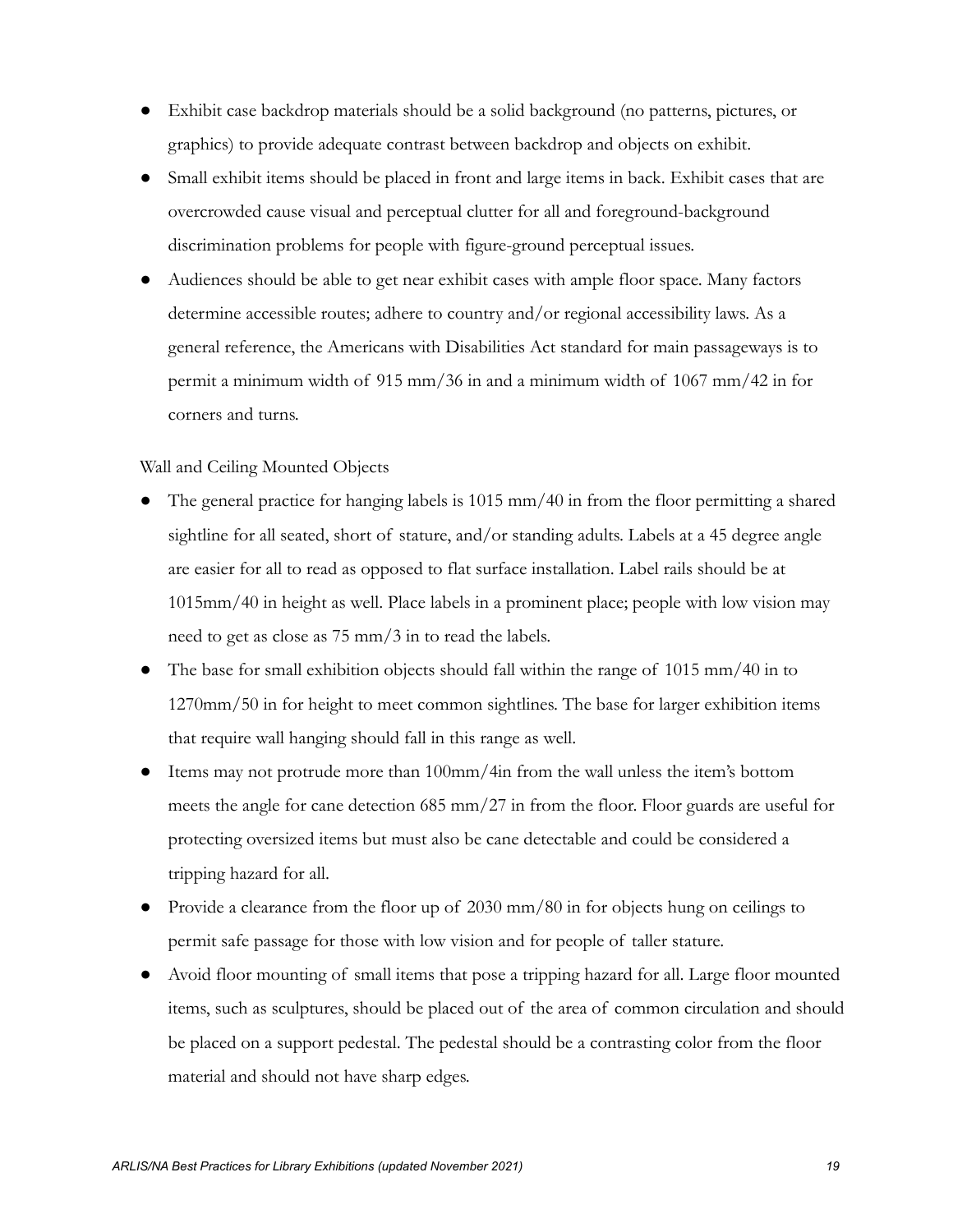Lighting

- LED lighting is the default for directional, spotlight, and ambient lighting in exhibit spaces. Lighting levels will also be defined by conservation requirements.
- 100 lumens per square meter (lux)/10 foot candles (fc) is the minimum light level that a person with low vision can see an item.
- Recommend ranges for lighting exhibit spaces (not for objects deemed light sensitive or fragile):
	- Text panels, ramps, stairs, pathways: 100-300 lux/10-30 fc
	- Exhibit objects and directional signage: 200-300 lux /20-30 fc
- Alternative methods for lighting objects deemed light sensitive or fragile:
	- Light environment, not object directly
	- Provide a high contrast background
	- Present a surrogate, such as a print or brochure, that can be held by all audiences and viewed in brighter light

Graphic Design and Supplemental Content

- The language and tone for label and text panel copy should be simple and in the active voice. Write for a broad audience. Avoid slang, metaphors, long sentences, and overly academic language.
- Present text information as small chunks, not large blocks of information.
- Include line drawings, universal symbols, or images to provide alternatives to the text information.
- Ensure there is proper color contrast. The general best practice is dark text on a light background. Black text on a white background has a 100% contrast; the minimum acceptable contrast is 70% percent. This applies to color used in physical print and digitally.
- Do not use glossy papers and materials for reproductions, text panels, and labels because they create a glare posing an obstruction for all audiences, particularly those with low vision.

Fonts and Typesetting

The general best practice is to use a sans serif and web-readable font.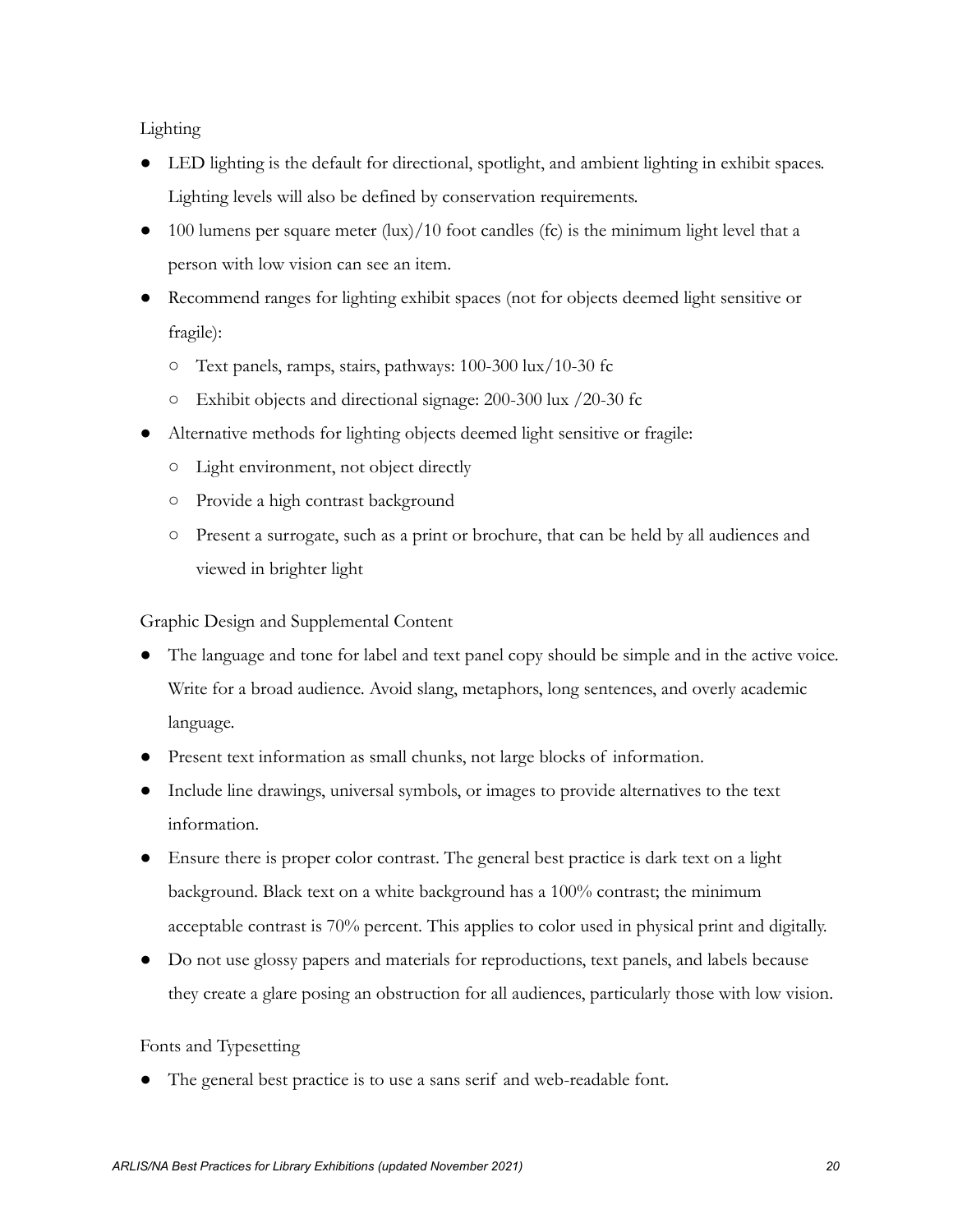- Avoid fonts smaller than 20 to 24 point.
- $\bullet$  If audiences are required to view text from more than  $75 \text{mm/s}$  in, the font size must increase. For text viewed from 1 meter / 39 in, use a 48 point or greater font; for text to be viewed at 2 meters/ 78 in use a 100 point font or greater.
- Use one font type constantly for all text in an exhibit including labels, text panels, and marketing materials.
- Use ragged right margins for labels and text panels.
- Always present text on a solid background; never overlay on images or patterns.
- Provide ample leading between text lines and borders (margins).
- Avoid font variations (light, script, italic, bold, all capitals) for essential and instructive information. Quotations and underlining are an alternative and are generally perceivable.

#### *Digital Exhibits*

The World Wide Web Consortium (W3C) develops international standards for the Web. This group has a Web Accessibility Initiative (WAI) that develops global strategies, standards, and resources to make the Web accessible to people with disabilities. These standards are known as the Web Content Accessibility Guidelines (WCAG). There are different levels of compliance with these standards. Work with the organization or platform to understand what is needed to produce accessible digital exhibits and other exhibit related web content for the organization. Valid HTML an[d](https://webaim.org/techniques/css/) Cascading Style Sheets (CSS) promote accessibility by making code more flexible and robust.

Structure and Elements

- Assign each page a unique and informative page title.
- Use headings to convey meaning and structure.
- Present information with list and bullet functions.
- Ensure users can navigate without a mouse.
- Ensure that all form elements (Javascript event handlers like text fields, checkboxes, dropdowns, etc.) have a label and make sure that label is associated with the correct form element.
- Ensure the user can submit the form and recover from any errors, such as the failure to fill in all required fields.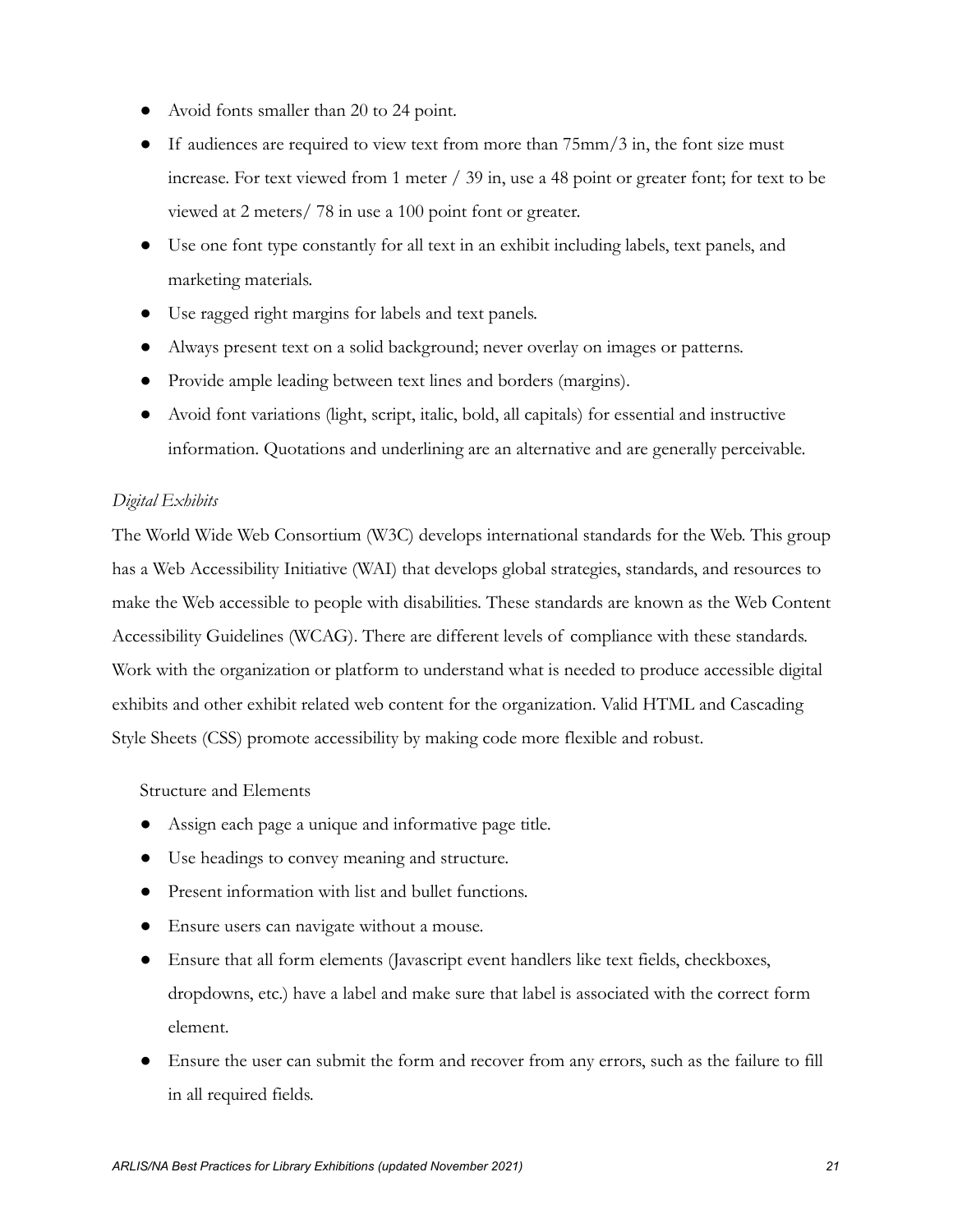- Ensure accessibility of non-HTML content, including PDF files, Microsoft Word documents, PowerPoint presentations, and Adobe Flash content.
- Provide meaningful hyperlinks by using a fully descriptive title for the link, not "click here".

#### Text and Tone

- Write in short and clear sentences and paragraphs.
- Write for a broad and global audience.
- Avoid using complex words and phrases.

#### Fonts and Layout

- Use web-readable and sans serif fonts.
- Use large font sizes.
- Avoid font variations (light, script, italic, bold, all capitals).
- Use one font type consistently.

#### Design

- Do not place text over images.
- Provide ample leading, borders, and spacing.
- Use color combinations with at least 70% contrast.
- Don't use color to convey meaning.

#### Images

- Provide descriptive alternate text (alt text).
- Do not place text over images.
- Understand image types and uses.

#### Audio and Visual Recordings

- Include text based transcripts.
- Include open captioning.

#### Censorship and Controversial Exhibits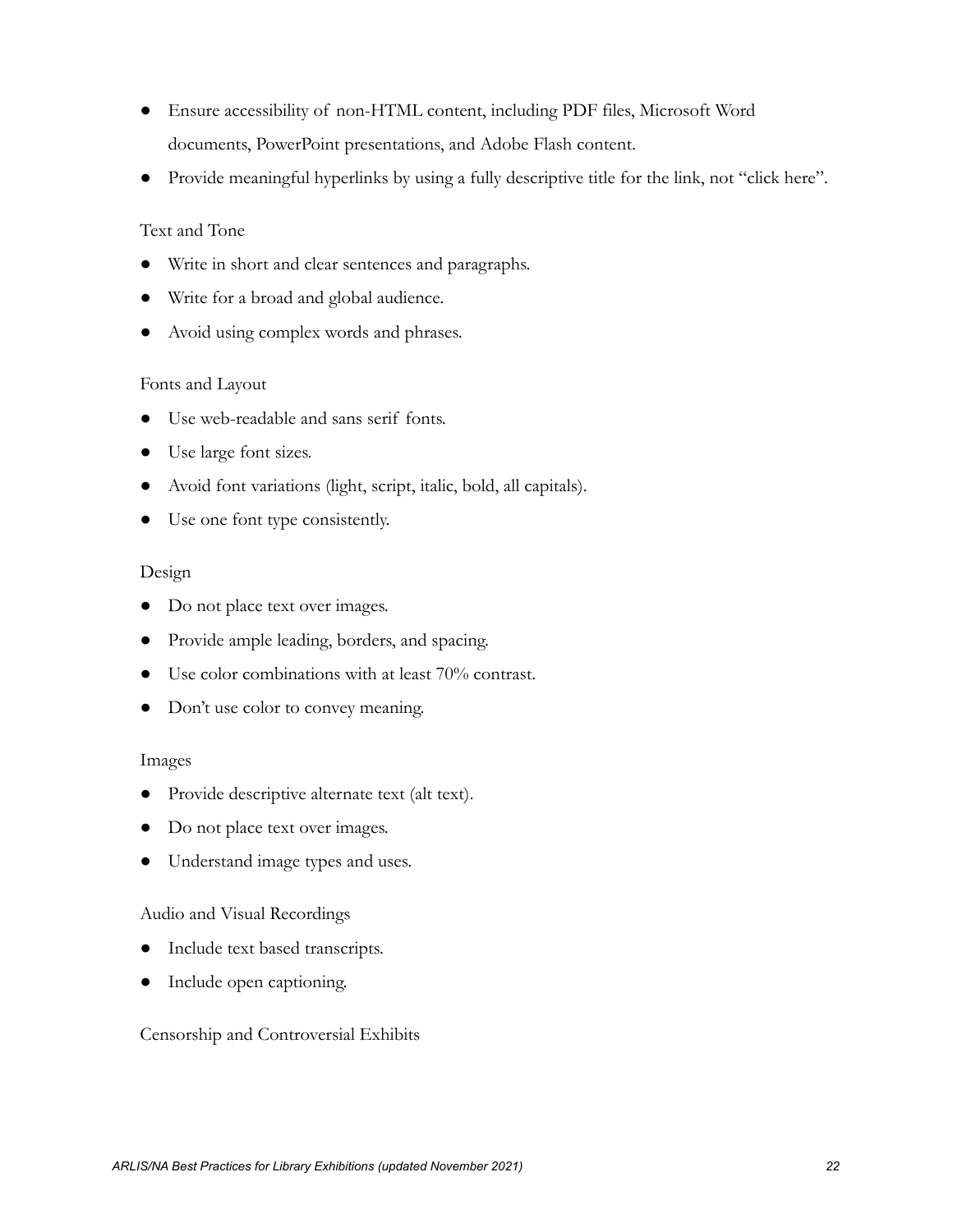- Libraries can and should provide a safe space for the free and open exchange of ideas in all exhibition endeavors and spaces.
- Libraries are theoretically neutral whereas exhibits inherently hold a point of view. For every exhibit proposed consider the important balance of:
	- freedom of expression;
	- neutrality of instructional information;
	- providing an inclusive safe space.
- Libraries can post notice that exhibition spaces and exhibits are available as a service for its patrons, but the exhibitions may not reflect the viewpoint of the library (American Library Association). Libraries can also post advance notifications for content that could be deemed upsetting, controversial or traumatic.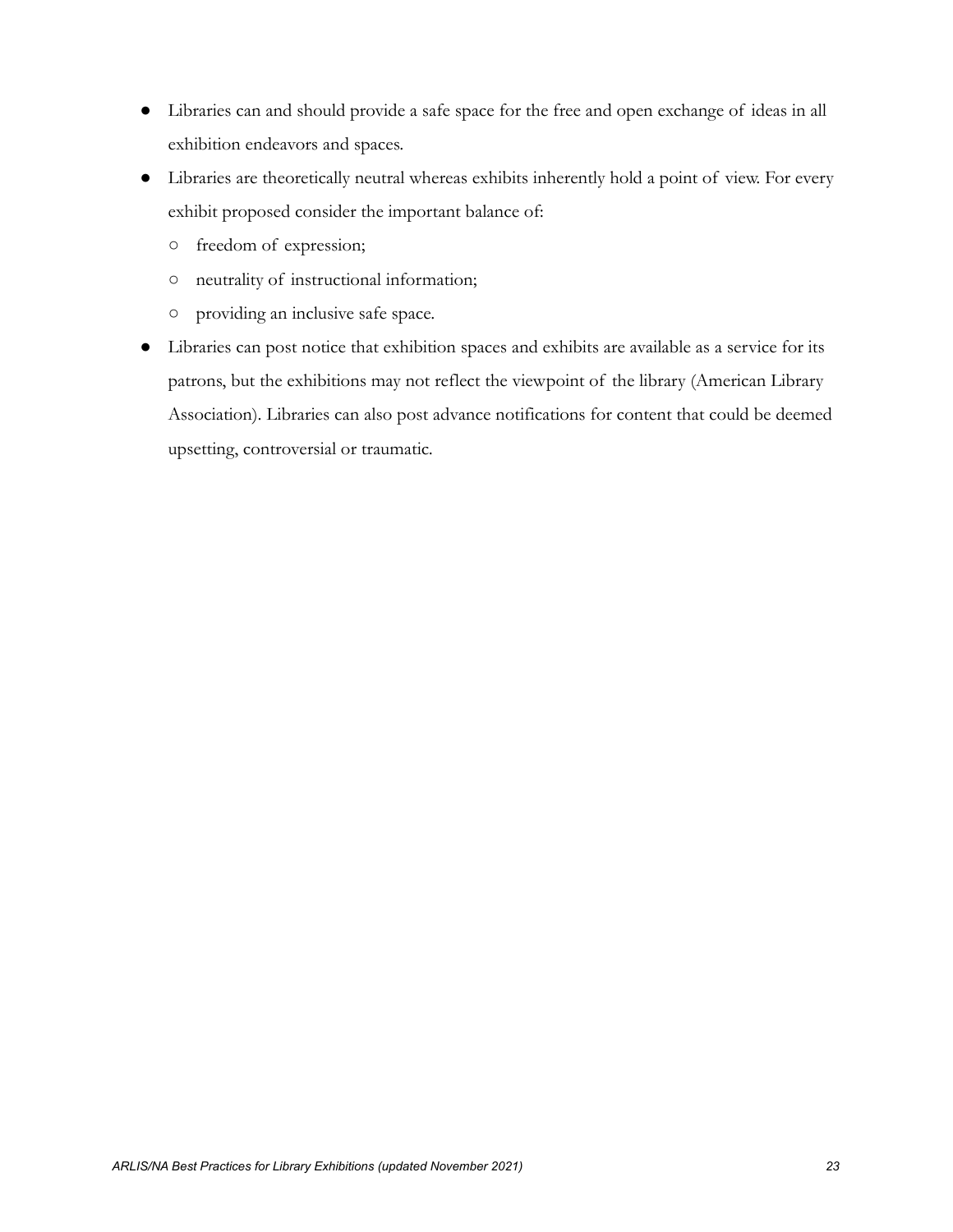## **Loaning**

Overall, public and collegiate libraries are lending institutions where most of the collection can be checked out and loaned to patrons. Additionally, most libraries have interlibrary loan policies for circulating items that can be loaned to patrons of other library systems; however, such policies are different from the needs for library exhibitions. Loaning in terms of exhibitions pertains to items that will be used by another organization for exhibition or items an organization requests to borrow specifically for display in an exhibition. Such items are typically specialty items that do not circulate and are part of special, archival, art, museum collections, or private collections. In addition to exhibition loans, there are additional types of loans, such as long term, study loans, exchange loans, promised gifts, fractional-interest gifts, and unsolicited loans. Consult with the organization's legal counsel for crafting according policies when such instances arise.

Exhibition loans, either incoming or outgoing, improve equitable access to collections, increase awareness about a library, enhance exhibitions in terms of offering a variety of item types, and support the intellectual context of an exhibition. Establishing an exhibition loaning policy and implementing the procedure is good collection management, provides legal and insurance protections, and makes certain that collection items receive proper care while on display and in transit.

The following recommendations are based on the practices created by library and professional organizations for collecting institutions. There are fundamental best practices that any institution should adopt if pursuing incoming or outgoing loans for exhibitions; however, the policies can be scaled to the size and abilities of an individual organization.

#### *Recommended Practices*

● Create an Exhibition Loan Agreement (a memorandum of understanding document) and have this document reviewed by the organization's legal counsel and insurance provider to ensure collection items and organizational interests are protected. This legal agreement will be used when a loan request is approved for all exhibition loans from the collection. Specification amendments or terms can and should be added to this agreement because all items and exhibition circumstances are unique and require specific terms. Nothing should be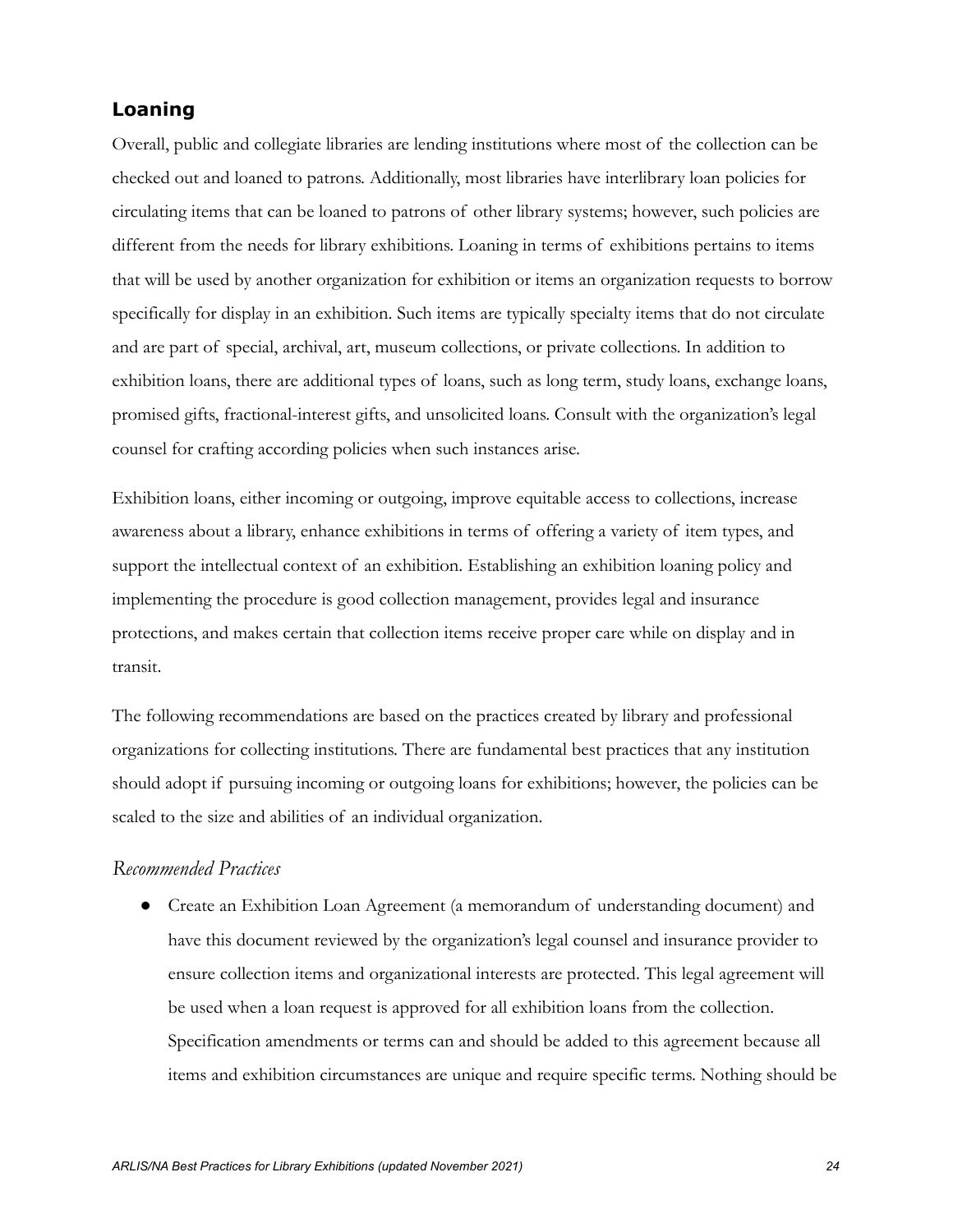endeavored to facilitate the loan until this document is signed by all parties. Establish who has the authority to sign the Exhibition Loan Agreement on behalf of the organization and the appropriate party from the requesting organization. Typically, only authorized individuals at an organization (e.g. administrators, registrars, purchasing agents), are allowed to sign contracts such as an Exhibition Loan Agreement on behalf of an organization. Work with legal counsel to understand country and regional laws.

Create an Exhibition Loan Policy and ensure it is publically available on the organization's website or available upon request. Internal workflows pertaining to loans such as security practices should not be public but should be internally documented. Consult other exhibiting libraries' loan policies in crafting a policy, but tailor the policy to the collection and organization's needs. The Exhibition Loan Policy should include the *process* (how loan requests can be made), *determinants* (what and who determines if an item can be loaned), and *specifications* (e.g. transportation, insurance, conservation, costs).

#### *Process*

- Establish how the organization will receive requests for loans whether it be through posted mail, email, or a web form. Require advance notice of the loan request scaled to the organization's abilities. It may take several months to review the request and have all the appropriate parties sign off on the loan. Most organizations have exhibitions planned a year or more in advance. University libraries often operate on the academic calendar to schedule exhibits, so there might be two to three exhibits per year in an exhibition space. Many organizations require notice of three months or more for a loan request, even up to a year or several years, at prominent organizations.
- Respond to all requests in a timely manner. Establish a time range of when all loan requests will receive a response.
- All loan request documentation and Exhibition Loan Agreements should be retained as part of the organization's exhibition records. Please refer to the*Documentation* section for more recommendations.
- Require the requesting organization to provide the reason for the loan, an exhibition description, and the point of contact for the requesting organization. Require the requesting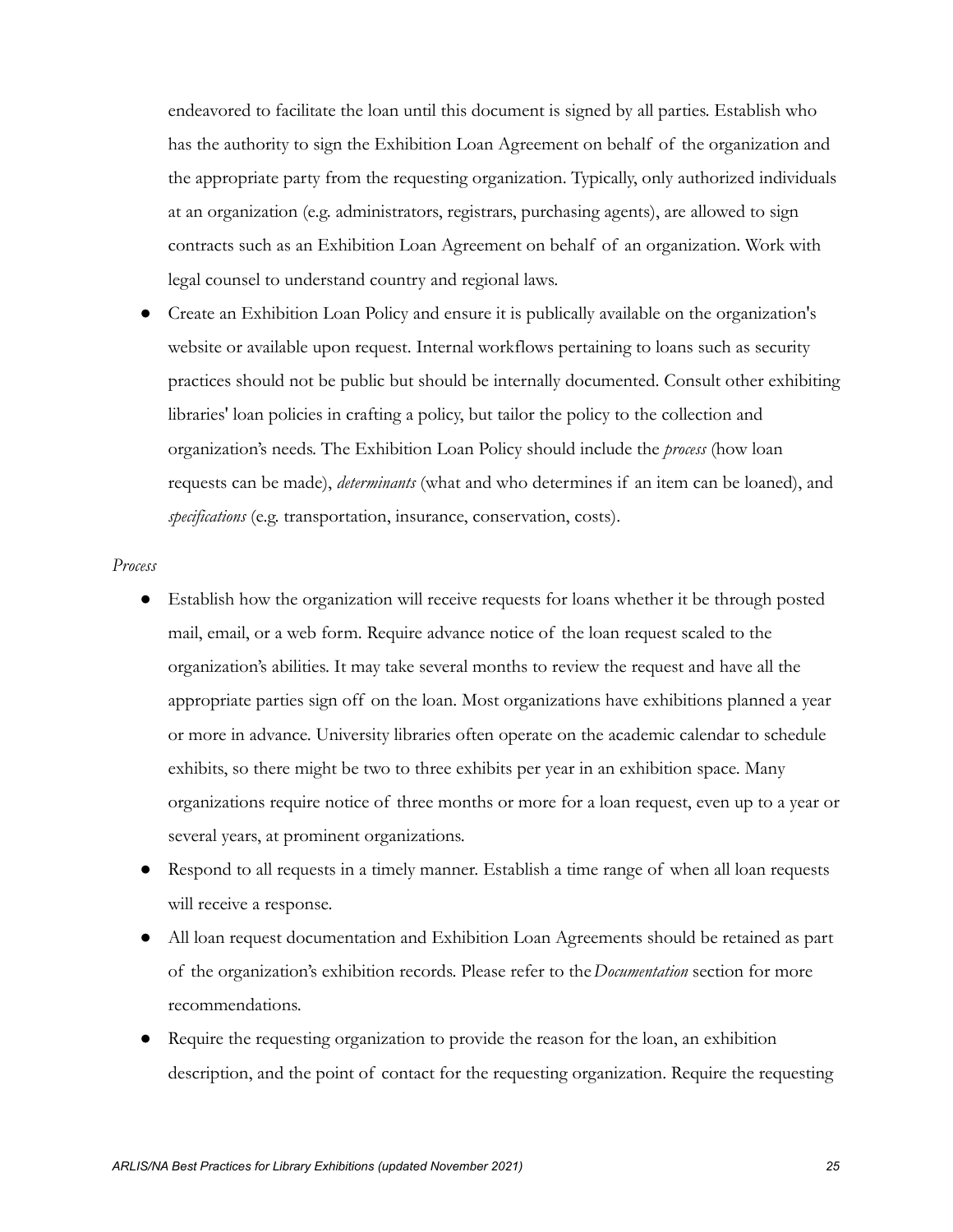organization to provide all specific identifying information for the item being requested (title, catalog number, or accession number). For bound items or dual sided manuscripts, require the requesting organization to provide the specific page number or side the item will be opened to for the exhibition. Please refer to the *Specifications* portion of this section for more recommendations.

- Require a facilities report and transportation plan. Please refer to the *Determinants* portion of this section for more recommendations.
- Require that the requesting organization provide the full date range for the loan. This date range will include time for transport, on-site storage, acclimation, installation, exhibition, de-installation, and return transportation. Many organizations require that loans are onsite in advance of exhibition installation by a set date prior to installation. Please refer to the *Determinants* portion of this section for more recommendations.

#### *Determinants*

- Establish the point of contact for exhibition loans within the organization. Determine if the point of contact makes all of the decisions on what can be loaned or if some decisions should be determined by a committee. Exhibition curators, registrars, subject specialists, and conservators are the ideal candidates for such a committee. Determine if items of greater significance and/or greater value should require additional review from individuals with higher authority within the organization.
- Require that the requesting organization provide a detailed facilities report that includes climate, security, transport, and handling specifications. Information provided in the requesting organization's report is critical in determining if the loan is permissible. Such specifications should be provided at the same level or better than the lending institution. Document organizational baselines for these factors. For example, lending organizations might not want to lend to institutions without attending staff or security cameras in exhibiting areas or institutions that cannot provide facilities' reports. Please refer to the *Specifications* portion of this section for more recommendations.
- An item can be deemed not suitable for loaning because it is too fragile, it is a necessary element of a collection, or it may require periods of rest from exhibition. Though most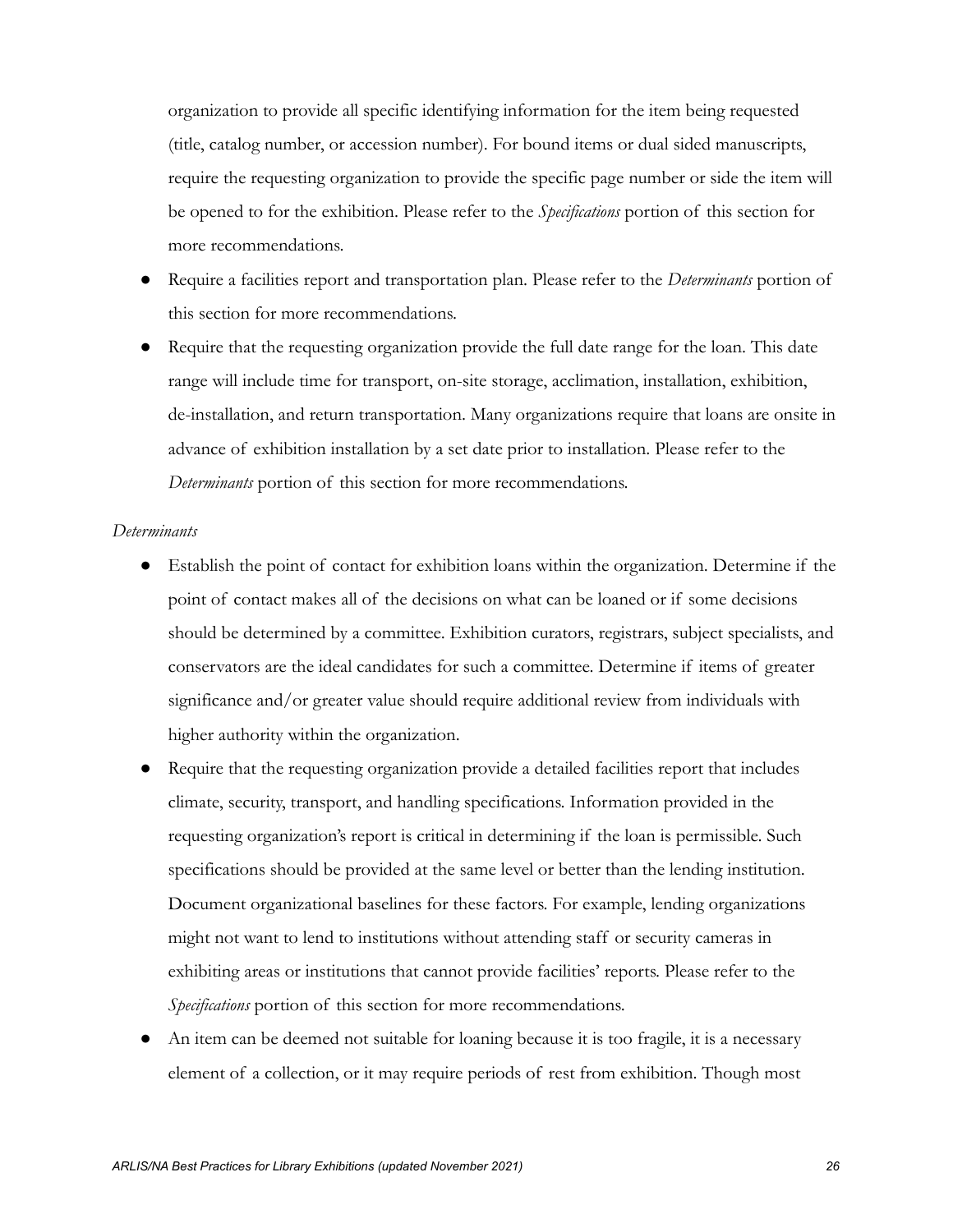exhibition curators prefer not to use surrogates, a surrogate may suffice for the requesting organization's exhibition intentions. (Note: Surrogates work best as flat wall displays or as part of digital displays and not in exhibition cases.) Alternatively, determine if a different item from the collection would better suit the requesting organization's needs.

- If a loan request is denied, provide the requesting organization with the reason(s) based on established determinants. Examples might include conservation issues with the item, the duration of loan, or environment and security conditions at the requesting organization. The practice of providing the reason promotes transparency.
- If conservation issues are the only obstacle to loaning the item, consider asking the requesting organization to fund the conservation work. Funding for framing, matting, and support/cradle construction costs can also be requested as a term of the item's ability to be lent. Be prepared to provide an accurate account of the cost of such procedures.
- Determine if the item(s) on loan will physically fit out of the lending organization's spaces and into the spaces at the requesting institution. Both parties should think through the item's entire path of travel (every doorway, elevator, vehicle, loading dock, etc). If there is an obstacle that does not have a solution, the item may not be loanable.
- If a loan is approved, determine how the item will be packed and transported. Apply general standards to the packing and transport of all outgoing loans. For extremely valuable items, a staff member from the lending organization might be required to personally transport and install the item at the borrowing organization. Likewise, mandate that all approved loans require transportation by certified art handlers. Additionally, decide which organization will be responsible for any associated costs of transport (per diems, hotels, crating, couriers, etc). Typically these costs are endured by the requesting organization, but the added expenses might be incurred by the lending organization to promote collaboration or to assist with the financial burdens of the requesting organization. Request that the borrowing organization provide documentation of costs prior to entering any arrangements of cost sharing.
- Determine if there are any legal restrictions that could impose limitations to an item's ability to be lent and publicly exhibited, such as term restrictions on personal papers in manuscript collections. Consider that loans going outside of a country may face custom's inspections and delays. If this is a possibility, a custom's broker can be hired to ease the process. Items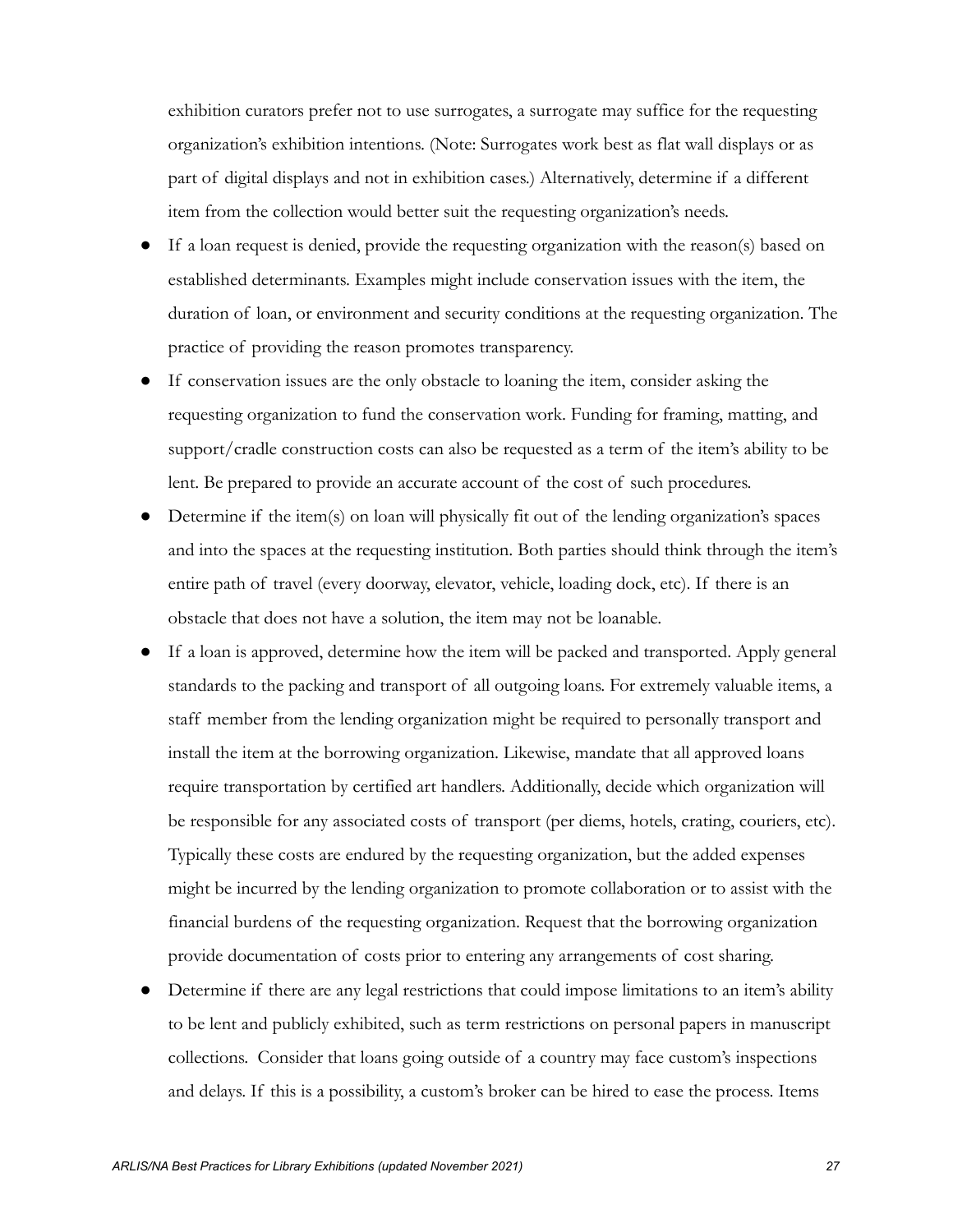made of specialty materials (animal hide, teak, ivory, etc.) may be subject to the Convention on International Trade in Endangered Species of Wild Fauna and Flora (CITES) restrictions. Furthermore, political or civil unrest in a country might be a reason to reject a loan request.

#### *Specifications*

- As the organization with title or custody of an item, the lending organization may make amendments or add terms to the Exhibition Loan Agreement per the organization's and item's needs.
- Establish the specific terms of exhibition, transport, handling, and storage for the item on loan. Determine if wall hanging or case display is more appropriate for the requested item. Provide specific terms for temperature, relative humidities (RH) fluctuations, natural light exposure, artificial lighting requirements, specific angles and types of cradles/supports, etc. Please refer to the *Exhibition Conservation* section of this document for more recommendations. Additionally, specify that the item will be displayed in an accessible manner while on loan. Please refer to the *Accessibility* section of this document for more recommendations.
- Consider all aspects of security while the item is on loan and in transit. This includes cameras, guards/staff attendants, fire alarms, burglar alarms, exhibit case security measures, and lockable/secured exhibition spaces.
- Determine how an insurance policy protects items while on loan and if the requesting organization's insurance policy will cover the item. Be prepared to provide certified appraisal values for items. Regardless, ensure there are no gaps in coverage and that the coverage is reflective of the item's value. Some insurance plans do not cover items while in transit, so a separate rider or temporary policy may have to be pursued. In the art world policies are designed to be "wall to wall" or "nail to nail". This denotes that the coverage is comprehensive of the item while in transit, in storage, and while on exhibition. Specify to the requesting organization that the certificate of insurance be provided before any object can ship.
- Establish a general handling and packing policy for items on loan. If necessary, specify that all items be packed by the lending institution's staff members, transported and handled by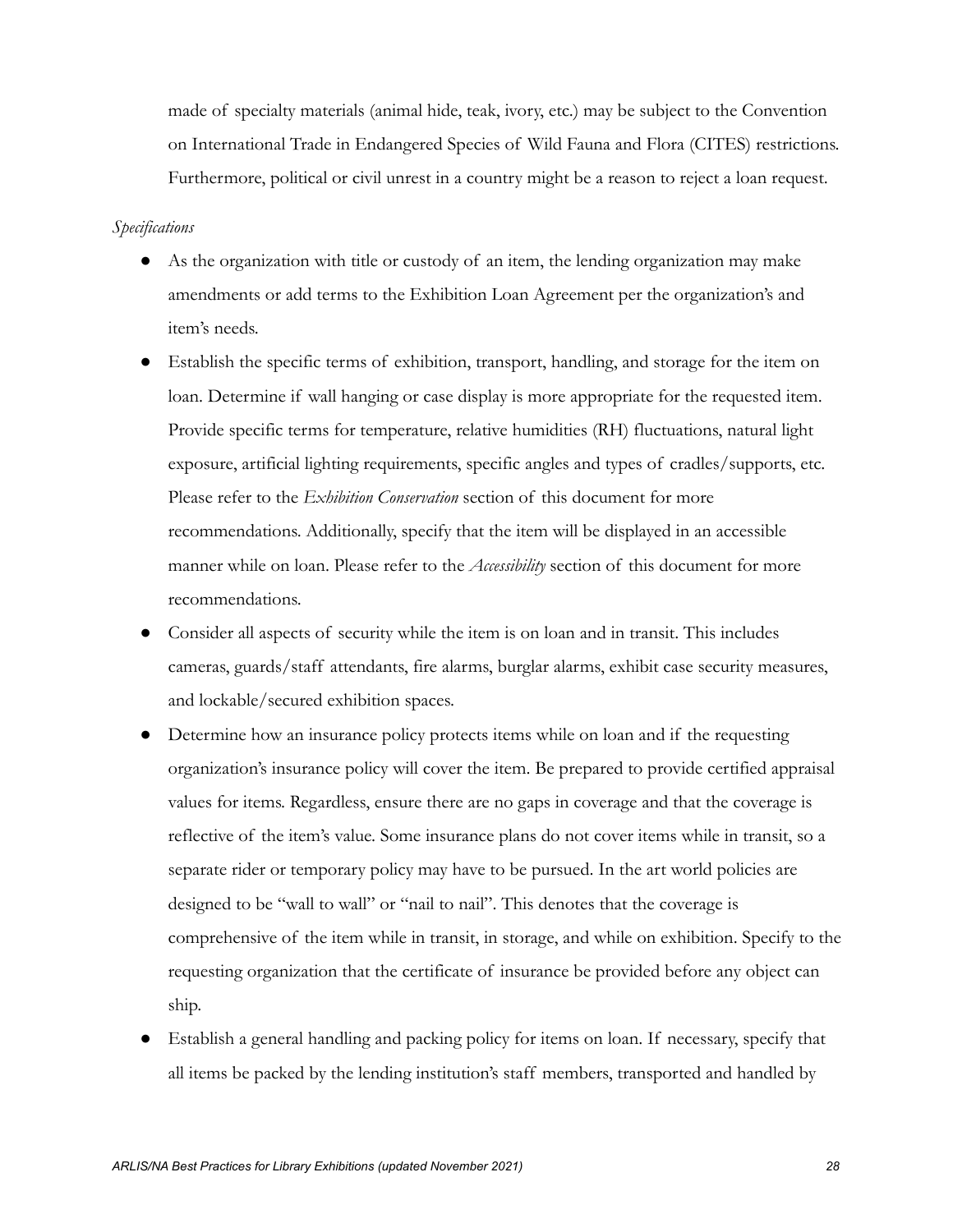designated people, and/or that items are returned in the same containers they were shipped. If specialty cases or crates need to be constructed, decide who will incur this cost. Photographically document, make notes, and refer to the item's condition report when packing and unpacking. This is a good practice for both lenders and borrowers.

- Consider how the lending organization would like to be credited for the item on loan in the exhibition copy and in promotional materials. Ask that the borrowing organization provide copies of the exhibition catalog so that these can be included in the organization's exhibition records documentation.
- Determine if the borrowing organization may photograph and/or duplicate the image of the item on loan. Exhibition is a practice of Fair Use (if in the United States), so imaging for exhibition purposes such as documentation is part of the act of exhibition. However, imaging for purposes of publication or social media use requires additional permissions and should be specified in the Exhibition Loan Agreement. Some organizations have separate departments and processes for image duplication and permission use.
- Require that the lending institution be notified immediately by phone or email of any damage or theft, and then request the incident be documented in writing (email or posted mail). Specify in the Exhibition Loan Agreement that borrowing institutions must comply with any ensuing legal or insurance investigation if damage or theft occurs.
- Specify that the borrowing institution does not alter or mark the item on loan or complete any cleaning or repairs.
- Specify the item not be exhibited or stored in areas where eating, drinking, or smoking is permitted. If there are special circumstances such as an exhibition opening with supervised food and beverage service in a gallery space, specify that staff be present to deter traffic away from the item and that the item is locked in a secured and sealed case.
- The handling of circumstances due to the borrowing organization's need to cancel, return, or extend a loan should also be specified in the Exhibition Loan Agreement.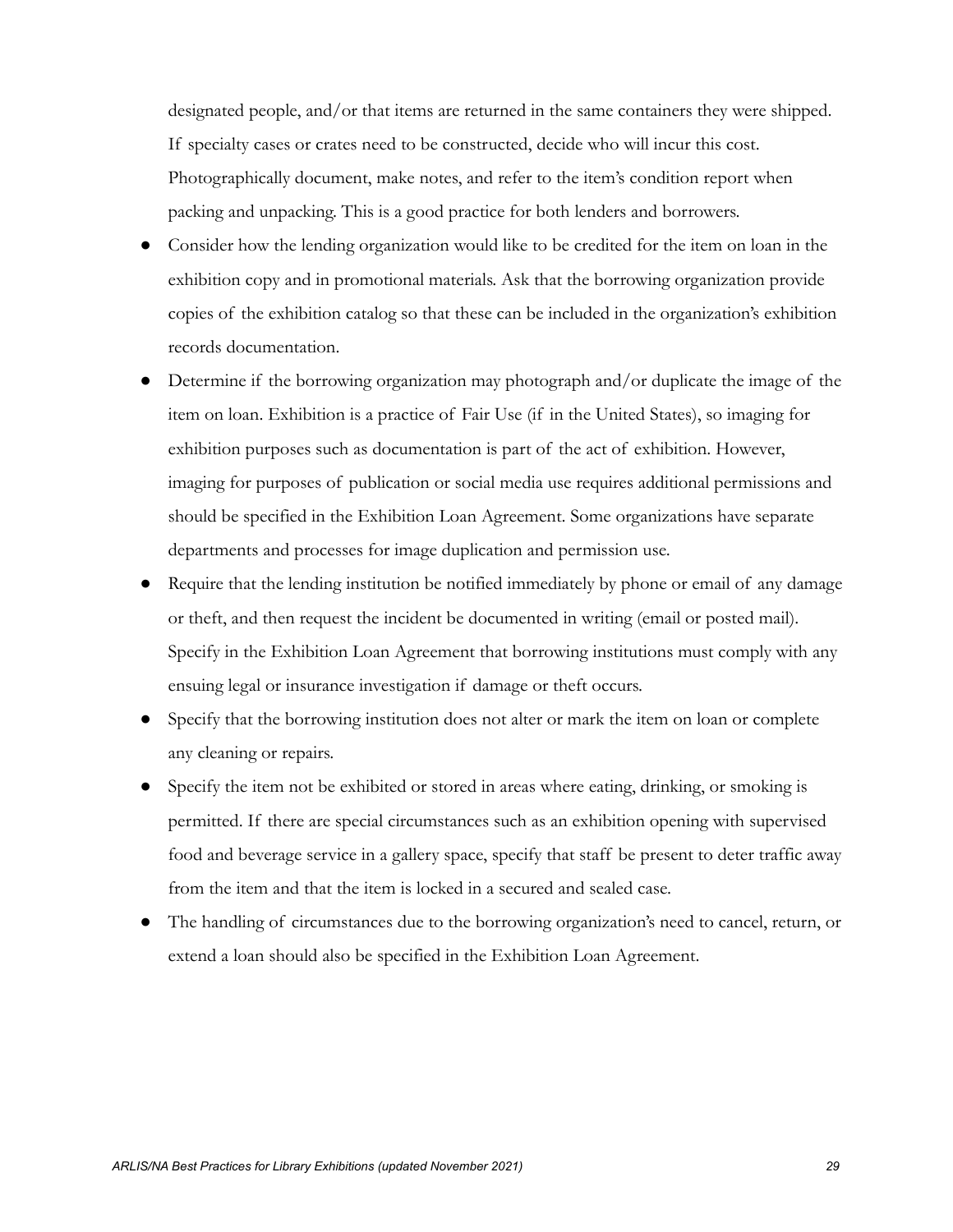# **Policies (COVID-19 Edition)**

In early 2020, exhibition spaces around the world had to shut their doors in response to the global pandemic and many shifted to virtual access. Cultural institutions offered virtual exhibitions and tours, posted on Instagram, Facebook and YouTube, live-streamed events, shared podcasts, and utilized augmented reality in place of in-person engagement, in addition to other forms of education, entertainment and social connection. All libraries expanded virtual and phone services during the crisis, including digital content, online learning, and virtual programs, and development of new partnerships that supported the community.

In May 2020, an American Library Association (ALA) survey of U.S. libraries' response to COVID-19 found that most libraries closed access to their buildings while staff worked to establish health and safety protocol and processes for sanitizing and quarantining materials. Curbside pickup, delivery, and by-appointment services were the most common next steps as national, state, and local guidance evolved. Review the policies section of the bibliography for museum and library specific resources pandemic preparedness and response. Below are suggestions for policies related to pandemic or public health concerns.

#### *Recommended Practices*

- Establish criteria for closing the building and a plan to care for the needs of the facility while closed.
- Develop employee policies for sick leave, payroll, working from home, and provision of personal protective equipment (PPE).
- Ensure proper documentation of procedures or cross-training.
- Establish policies for social distancing while in the building.
- Establish criteria for suspending programming, and communicate clearly to all stakeholders when the criteria is subject to change.
- Develop standards for cleaning/sanitation.
- Establish a plan for communicating with staff and the public.
- Establish an action plan for how to continue to provide services for the community, such as digital reference and online resources and programs.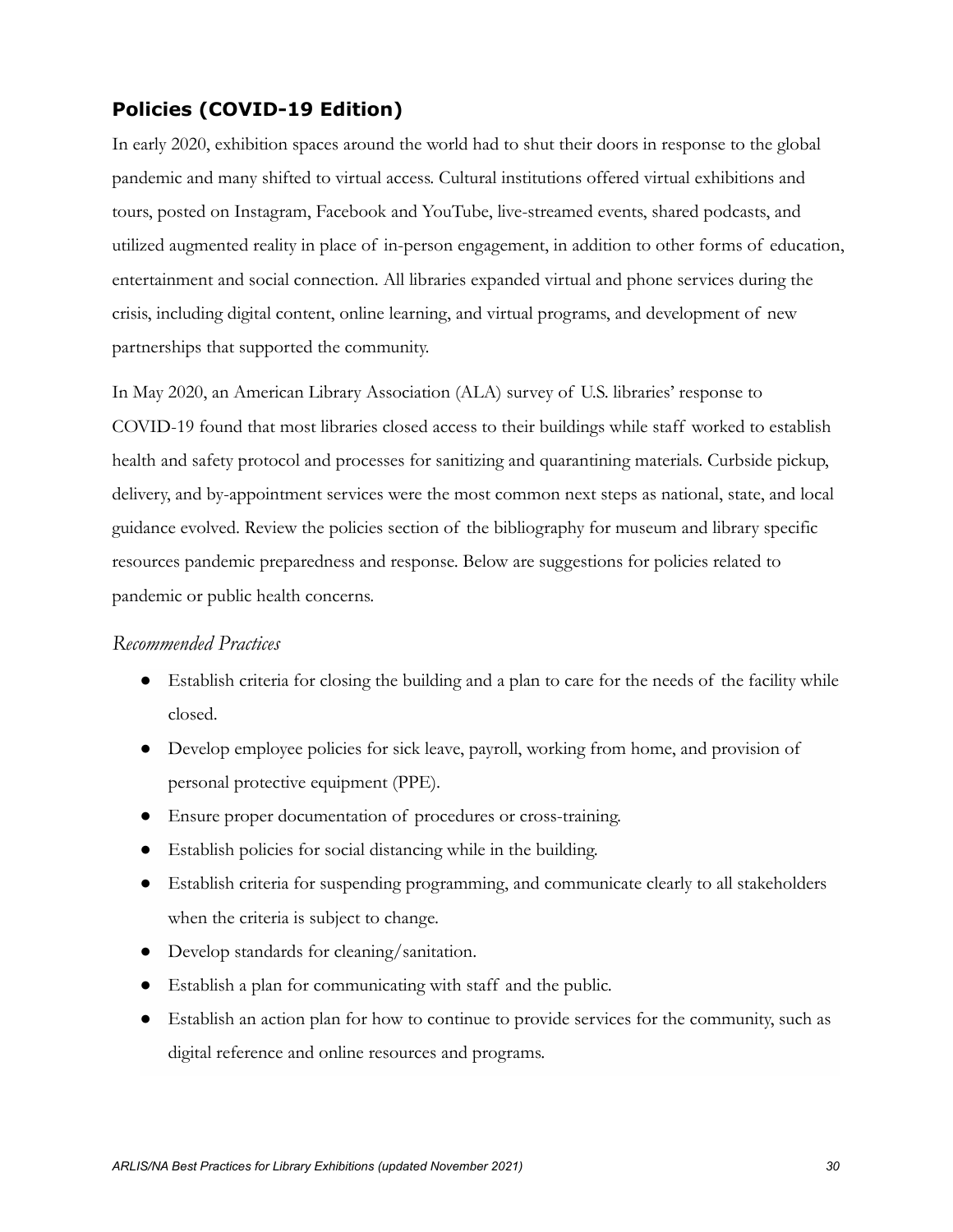#### *Additional Considerations for Reopening*

As institutions make plans to phase-in reopening, it is critical to balance the safety of staff and patrons with access to physical spaces. Since factors impacting reopening will vary based on institution and location, ALA has developed a resource for individual libraries planning for reopening, including a planning checklist. During phased reopening, many institutions may limit capacity, making careful planning for spaces and the flow of people increasingly important. To avoid bottlenecks, exhibition spaces may consider adjusting practices for interpretation and experience, such as less wall text and labels. Remove any hands-on or touch components of exhibitions for the duration of the pandemic. Visitors may use the institution's website for more information and supplemental materials and programs, such as videos. The use of QR codes for exhibition content like brochures can minimize contact for staff and patrons. Exhibition design may adapt to allow extra space between items and viewers. Flexibility of spaces, such as movable walls and seating may be preferable. Many businesses, cultural organizations, and educational institutions have expanded their physical boundaries beyond the confines of walls and into the outdoors.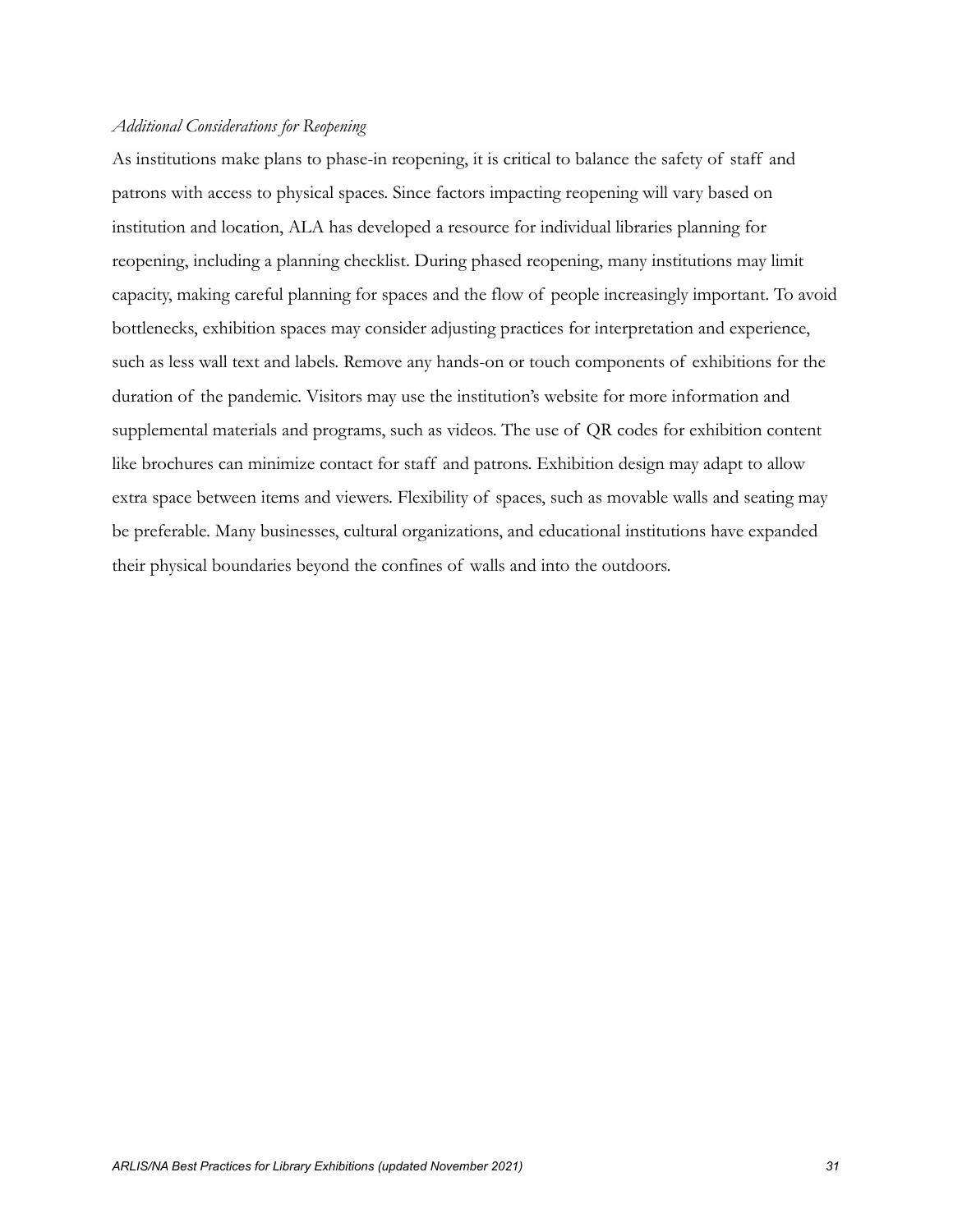**Exhibit Operations and Logistics**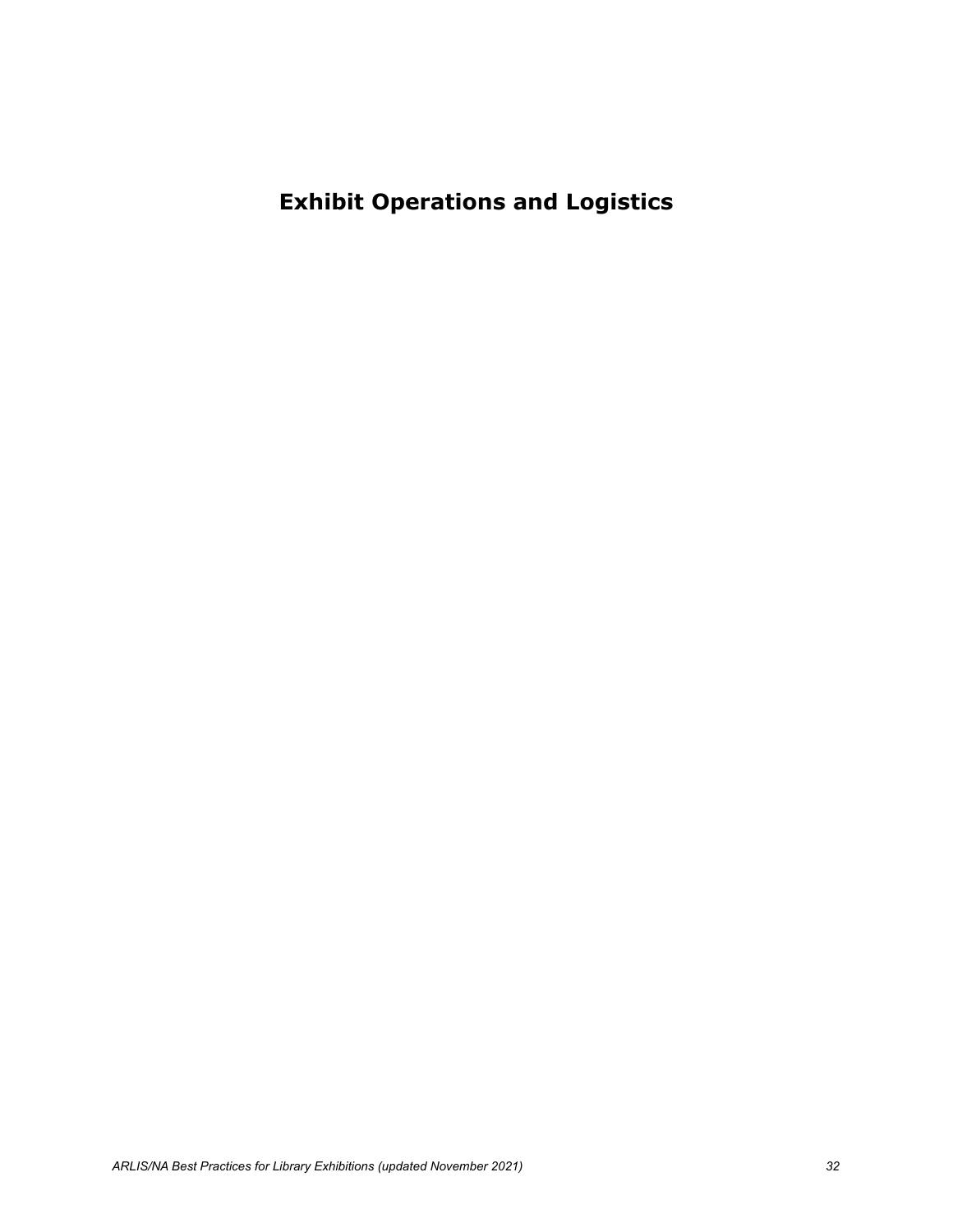## **Conservation and Collections Care**

Organizing and installing library exhibitions requires planning and actions to prevent damage to collections. The terms "conservation" and "preservation" can be confusing since they are used differently by various fields of practice. For example, the word*conservation* is widely used in environmental management, and the word *preservation* is often associated with saving historic buildings. In reference to library exhibitions, the American Institute of Conservation (AIC) definition of *conservation* is most relevant: "The profession devoted to the preservation of cultural property for the future. Conservation activities include examination, documentation, treatment, and preventive care, supported by research and education." AIC defines *preservation* as "The protection of cultural property through activities that minimize chemical and physical deterioration and damage and that prevent loss of informational content. The primary goal of preservation is to prolong the existence of cultural property."

Exhibition decisions should balance the public or scholarly benefit, potential risks, and loss of access to the physical item by library users for the duration of the installation. The level of care should be established based on the level of significance within the collection and the physical characteristics of each item to be displayed. Always follow the primary tenet of cultural heritage conservators, *do no harm* while remembering conservation interventions should be reversible.

#### *Recommended Practices*

#### *Conservation Assessment*

- Determine whether the exhibition space is able to provide a preservation environment appropriate to the needs of the types of materials to be displayed (completing**a [General](https://ww2.aam-us.org/ProductCatalog/Product?ID=891) [Facility Report](https://ww2.aam-us.org/ProductCatalog/Product?ID=891)** obtained via the American Alliance for Museums can guide this decision).
- Evaluate individual items to confirm that they can be protected from damage during exhibition preparation and installation.
- Complete a Condition Report when warranted for high value (monetary or significance) items to document any damages prior to and following the exhibition.
- Use facsimiles in place of rare and fragile items, when possible.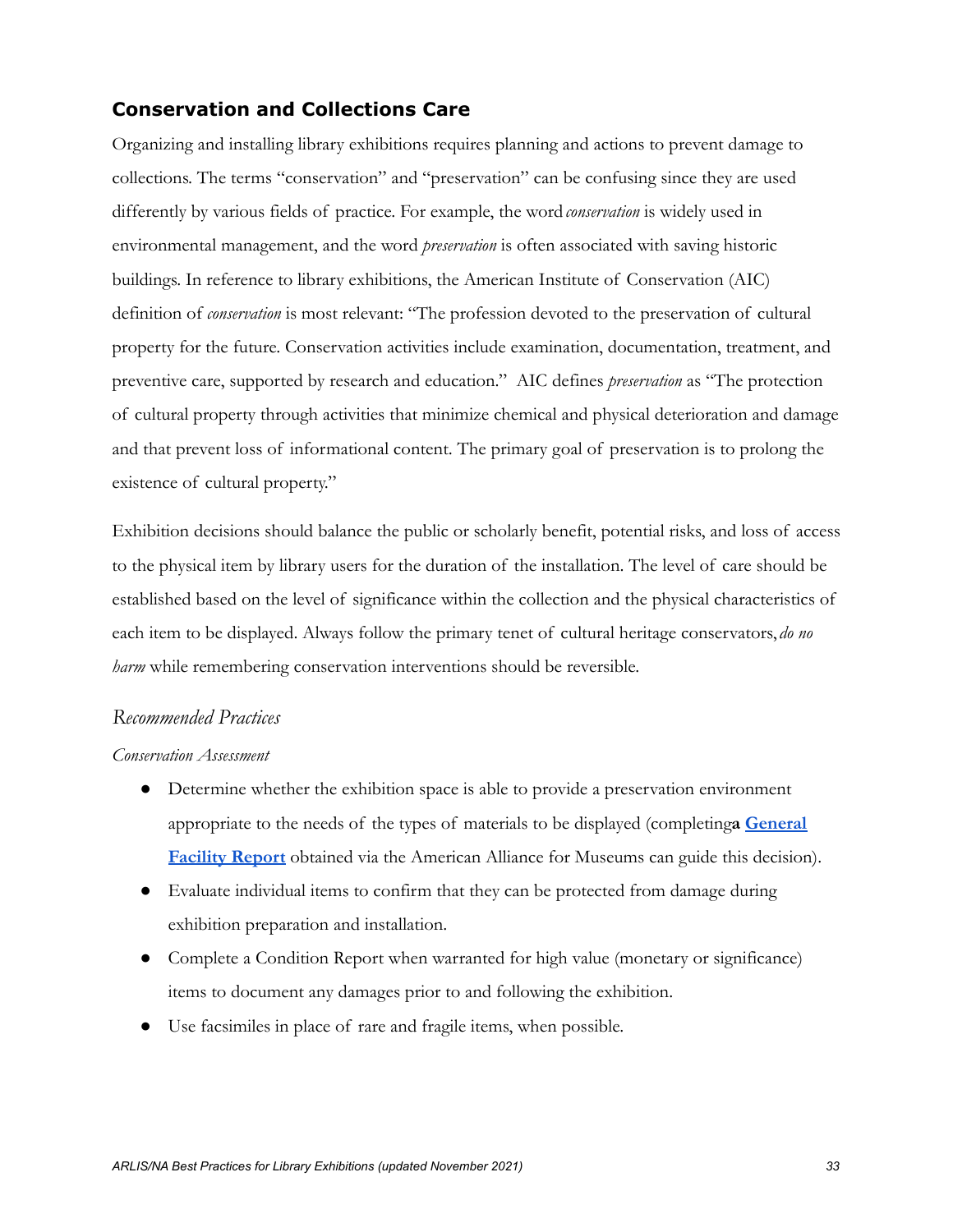#### *Handling and Transportation*

- Specify the level of skill needed to transport, prepare and install items in the exhibition (special collections may require advice from a book or paper conservator).
- Remove any dangling jewelry, lanyards (especially with keys or passcards), belt buckles, and anything else that might damage items from impact or snagging.
- Cotton or disposable nitrile gloves should be worn when handling metals or photographs. Clean, dry hands are preferred for most works on paper and textiles (gloves may snag or impair dexterity).
- Clear a pathway and know where the items will be placed (on a cart or table) when they arrive at the exhibition space.
- Determine how to safely transport items to the site, whether it be an internal exhibit that requires carts or a traveling exhibition that requires items to be hand-carried or shipped in custom crates.
- Oversized works on paper require special handling to prevent creasing; lift from opposite corners. Transport large items on a support to prevent them from tearing under their own weight.
- There is an ethical responsibility to report any damages immediately to lenders or internal librarians responsible for individual collection items. If conservation treatment or other repairs such as reframing are required, written permission should be secured in advance of any actions.

#### *Exhibit Preparation*

- Use only low volatile organic compound (VOC) paints and allow to off-gas for two weeks before installation.
- Books, loose photographs, manuscripts and three-dimensional objects should be secured in a vitrine on a pedestal, a vitrine attached to a wall, or a standing display case to protect against handling and dust. High value materials may require use of locking cases or security screws.
- Fabrics and papers used to line display cases or otherwise in contact with sensitive items should be chemically inert and may warrant examination of Oddy Test results.
- Use a barrier (such as polyester film or acid-free paper) between items and casework.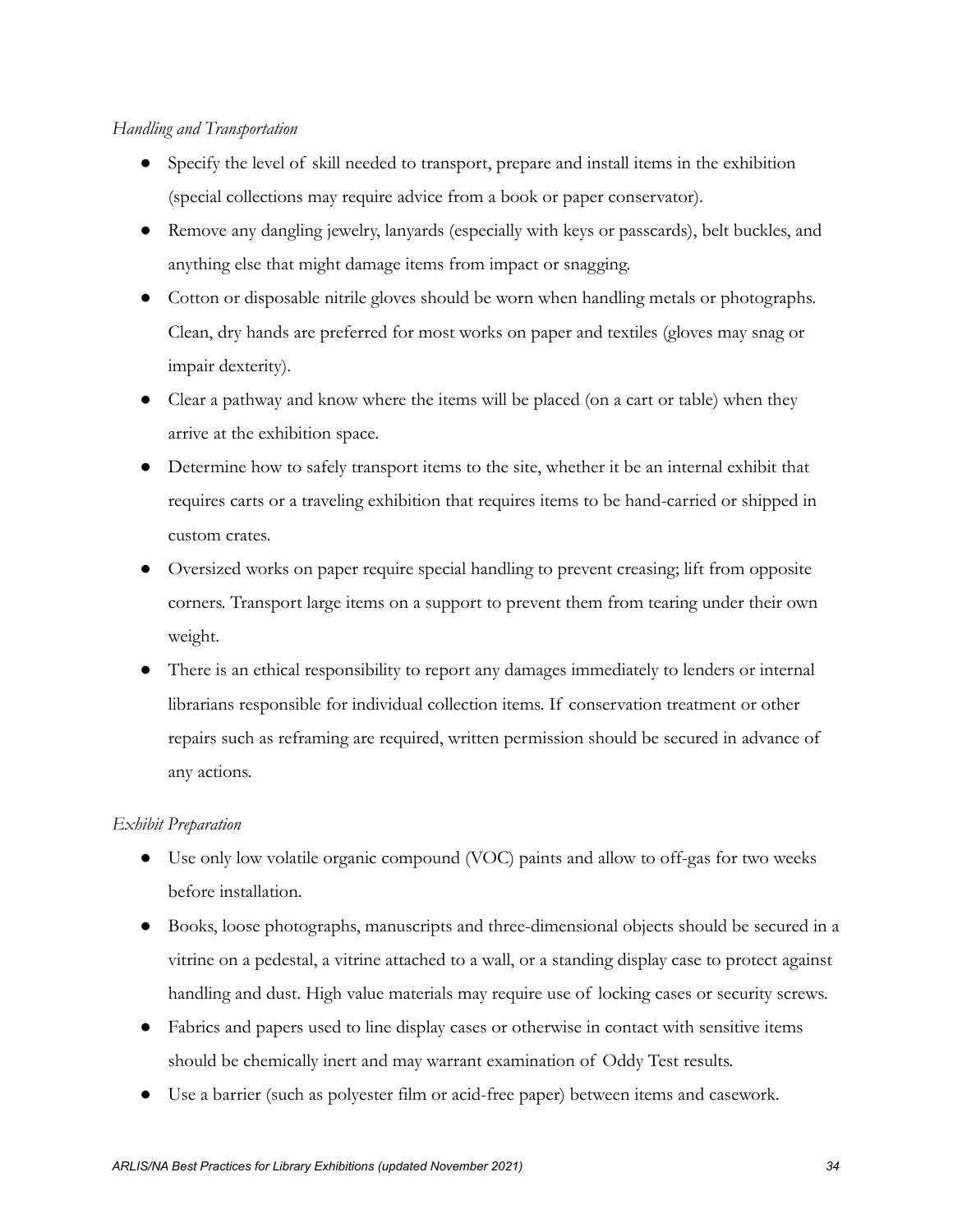- Book stands or mounts should be employed to safely position books and support spines of opened books.
- Matting photographs, documents, and other works on paper must be done in a clean space with proper tools. Mats should be designated as museum quality or 100% cotton rag. Photos and other lightweight items should be secured with archival corners and heavier items may require reversible hinges made with Japanese tissue and wheat starch paste (do not apply tape of any kind, including those described as "archival").
- Framing may need to be sent to a vendor if facilities are not available to cut and assemble metal or wood frames. Frames should be hung from a line on picture rail or on hardware such as picture hooks and wires designed to minimize damage to walls.
- Glazing for cases and frames can be glass or acrylic sheet. Glass should be used for friable materials such as charcoal or pastel on paper. Ultraviolet filtering material should be used for valuable light sensitive objects.
- Flattening folded or rolled items should be undertaken by or under the advice of a conservator. Rolled photographs are particularly at risk of cracking.
- Boxes or crates used to transport materials should be stored in a secure, clean, climate controlled environment to be used for the return of items.

#### *Light*

- All light is damaging including infrared, but especially ultraviolet (UV) light, and should be filtered through use of UV glazing, window filters, and shades. Minimize light exposure through a combination of limited duration exhibits and controlling light levels (consult a paper conservator for appropriate duration of display for paper related materials).
- LED lights emit less UV light and heat; thus they are preferable to incandescent and fluorescent. Modern fluorescent lights may be available with a UV coating; however, when not available, look for UV film cut in sheets to place in the fixture or sleeves for the bulbs.
- Display cases with lights should be avoided since they are difficult to filter and generate heat which can be damaging to a variety of materials.
- Lights should not be left on when the exhibit area is closed, except to allow for activation of security cameras.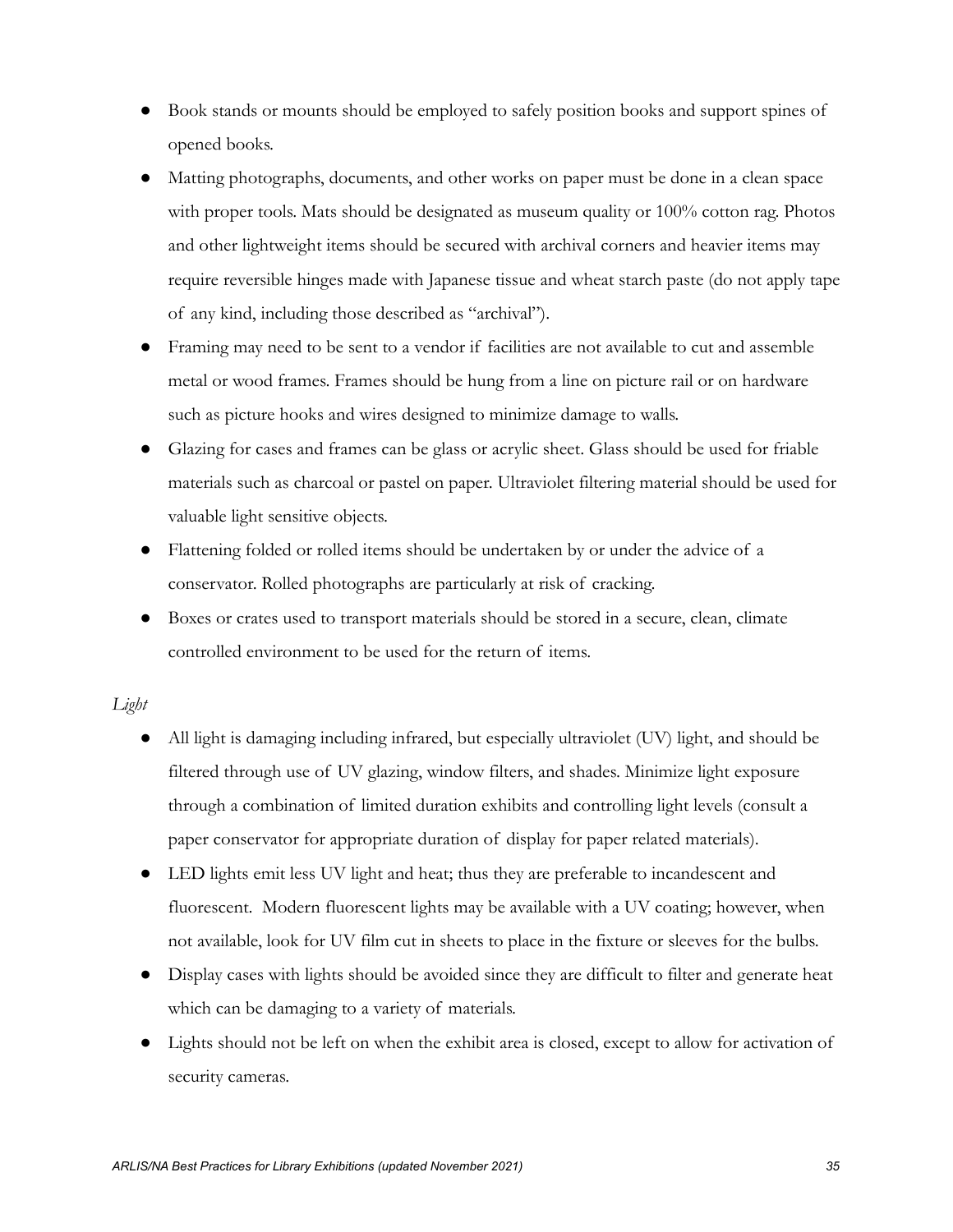#### *Temperature*

- Libraries are known for being cold,which is directly tied to preservation. Recommended temperatures for general collections are within the human comfort range of 68-70°F or 20-21°C. The upper limit for most library materials is 72°F or 22°C. Chemical deterioration accelerates at a higher rate above this threshold.
- Certain types of materials such as rare books, photographs and film may be stored at lower temperatures so consideration for the stability of an item needs to be weighed before moving them to a new environment.

#### *Humidity*

- Target humidity for general collections is often stated as 50% plus or minus three percent. The Image Permanence Institute has done extensive research to support sustainability and has found that most materials can tolerate a broader range from 40 to 60%.
- Humidity ranges above 60% should be avoided as they cause organic materials to swell and some molds can grow at humidity as low as 65%. Sustained humidity levels in excess of 70% will cause mold to grow and will accelerate at higher temperatures. Humidity below 40% may cause organic materials such as leather and cellulose in books to dessicate.
- Fluctuations in humidity cause expansion and contraction of hygroscopic materials such as paper and books, which can cause damage. However, be aware that many data loggers and other monitoring devices have an accuracy of within plus or minus 2 or 3% for humidity, meaning that a hygrometer displaying 63% could actually be 65% and still be within an acceptable tolerance.

#### *Air Pollution*

- Air quality is important for preservation of collections and human safety so good housekeeping and filtration on air conditioning is essential to exhibition maintenance.
- Gaseous pollutants can react with collection materials causing fading or chemical deterioration. No construction should be performed in the exhibition area for the duration of installation and de-installation.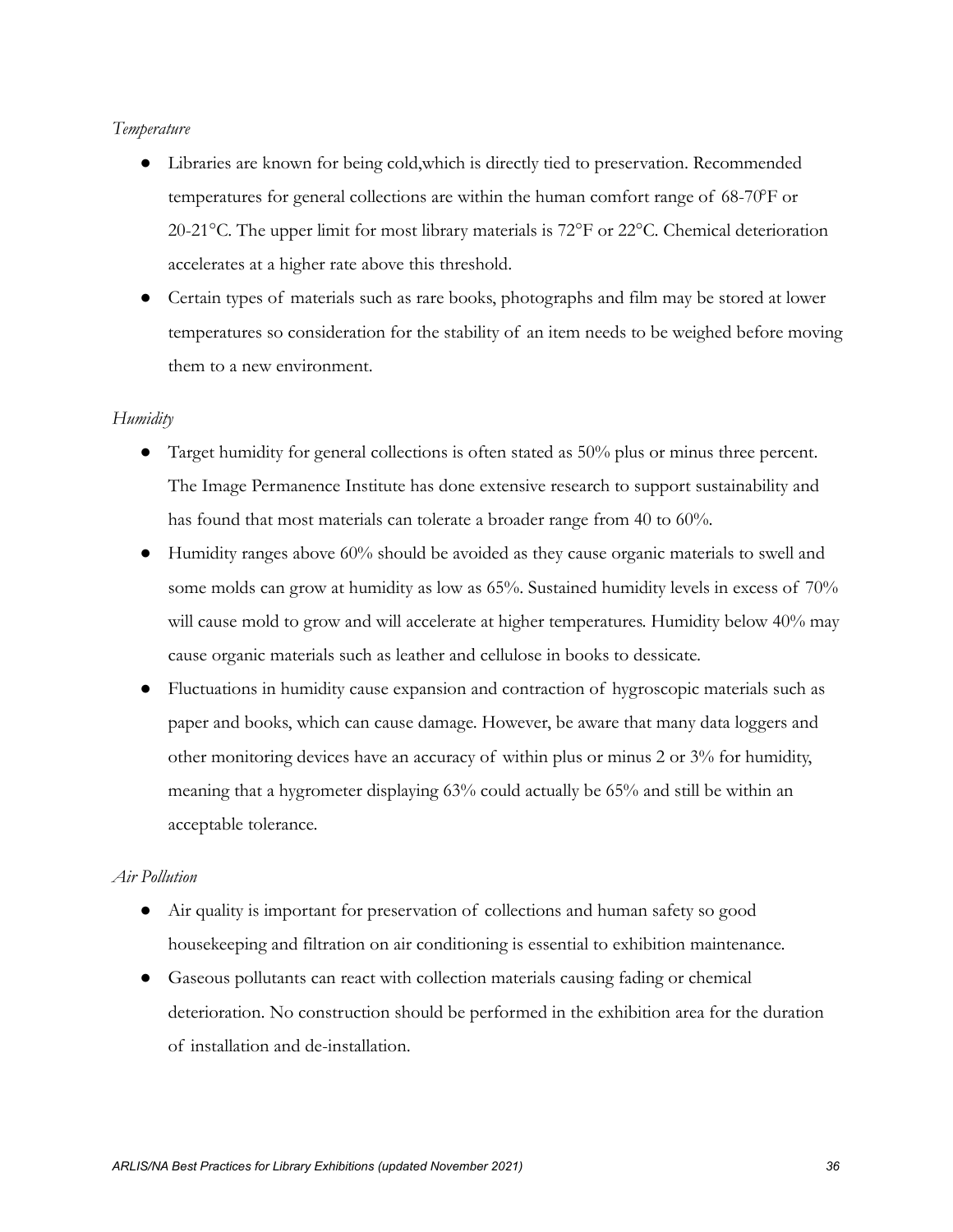#### *Integrated Pest Management*

- Strict food and drink policies in exhibition areas, along with controlling temperature and humidity, will reduce the likelihood of pest infestations.
- Potted plants should not be placed in the exhibition space to prevent introduction of insects from the soil or damage from watering.
- Focus on preventing infestations through housekeeping, monitoring, and a secure building envelope. Dust is abrasive and can provide a breeding ground for booklice and mold.
- Mold is damaging to all types of organic materials. Mold consumes the material it grows on, and it weakens the structure and causes staining. Mold should be cleaned by a conservation professional using personal protective equipment.
- Pesticides should not be used inside a building since they are damaging to people and collections. Pesticide residues should be cleaned by a conservation professional using personal protective equipment.

#### *Documentation*

- A record should be kept for exhibition history to limit the repeated exposure of the most important items to handling, light, and environmental changes.
- Create a list and photograph the exhibition after installation in the event an account for all items is needed quickly.
- Care must be taken to retain identification of items while on exhibit so they can be returned to their storage locations. Often rare book flags and twill tape with numbers or identifying folders for manuscripts and plastic sleeves for photographs may be removed for display, which can lead to dissociation of the number from the item.

#### *Security*

- Consider the level of security required for the items on display. Avoid leaving items unattended during installation.
- Small, portable items should be secured to the wall or in a locking display case. High value or otherwise irreplaceable collections may warrant a guard or other gallery attendant.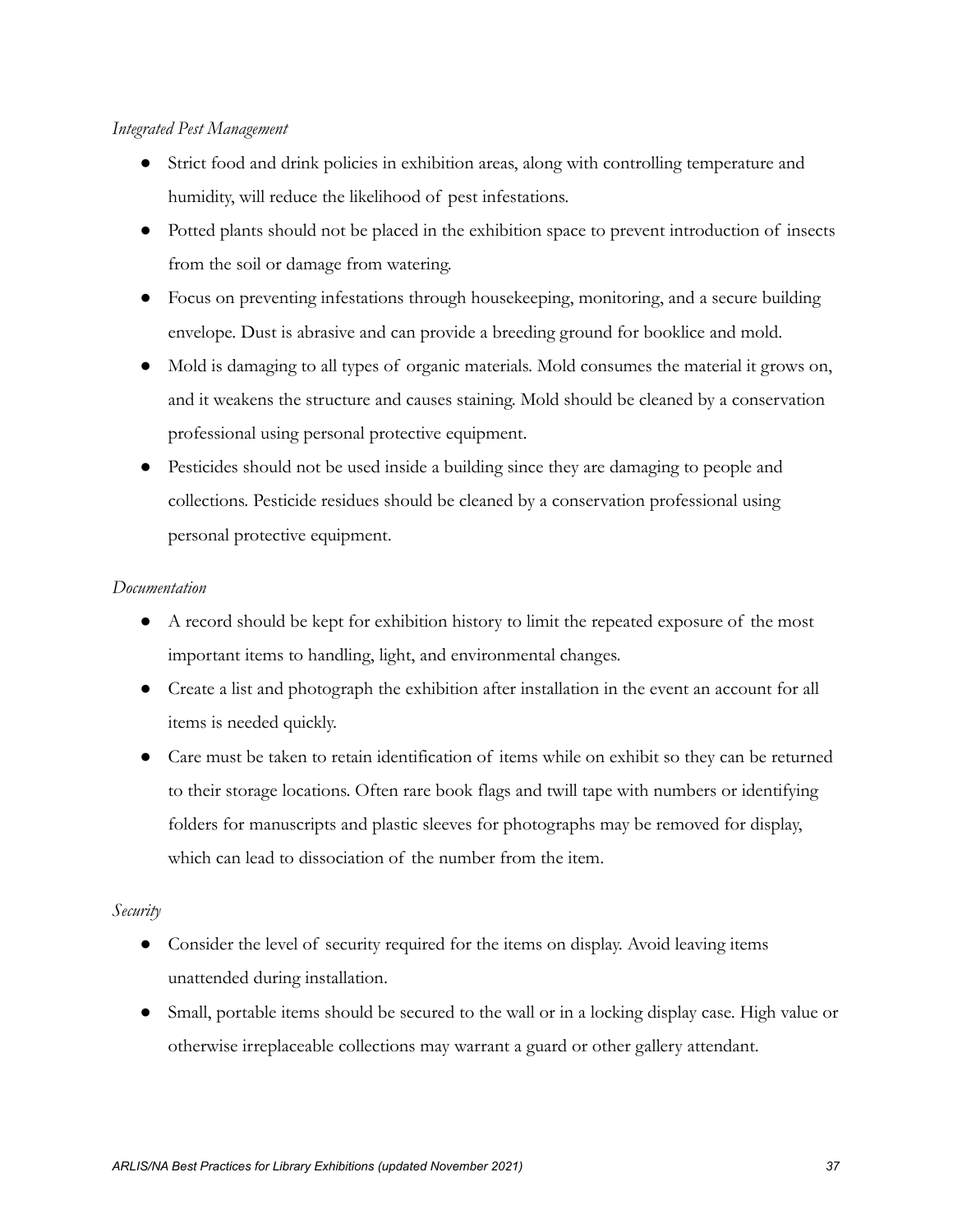● Collections should be secured when the building is closed and may be monitored by an alarm system and/or video surveillance.

### *Emergency Preparedness*

- Each institution should have an emergency response plan and staff trained to carry out the plan.
- Salvage loans first in response to a collection emergency.
- Water should be the focus of salvage training since it is the most common in libraries (roof leaks, broken pipes, mechanical equipment, condensation, flash floods, and natural disasters).
- Have a contingency plan in place in the event of extended air-conditioning failure or building closure. Consider at what point loans will be returned and items moved.
- The exhibition space should have smoke detectors or fire suppression systems.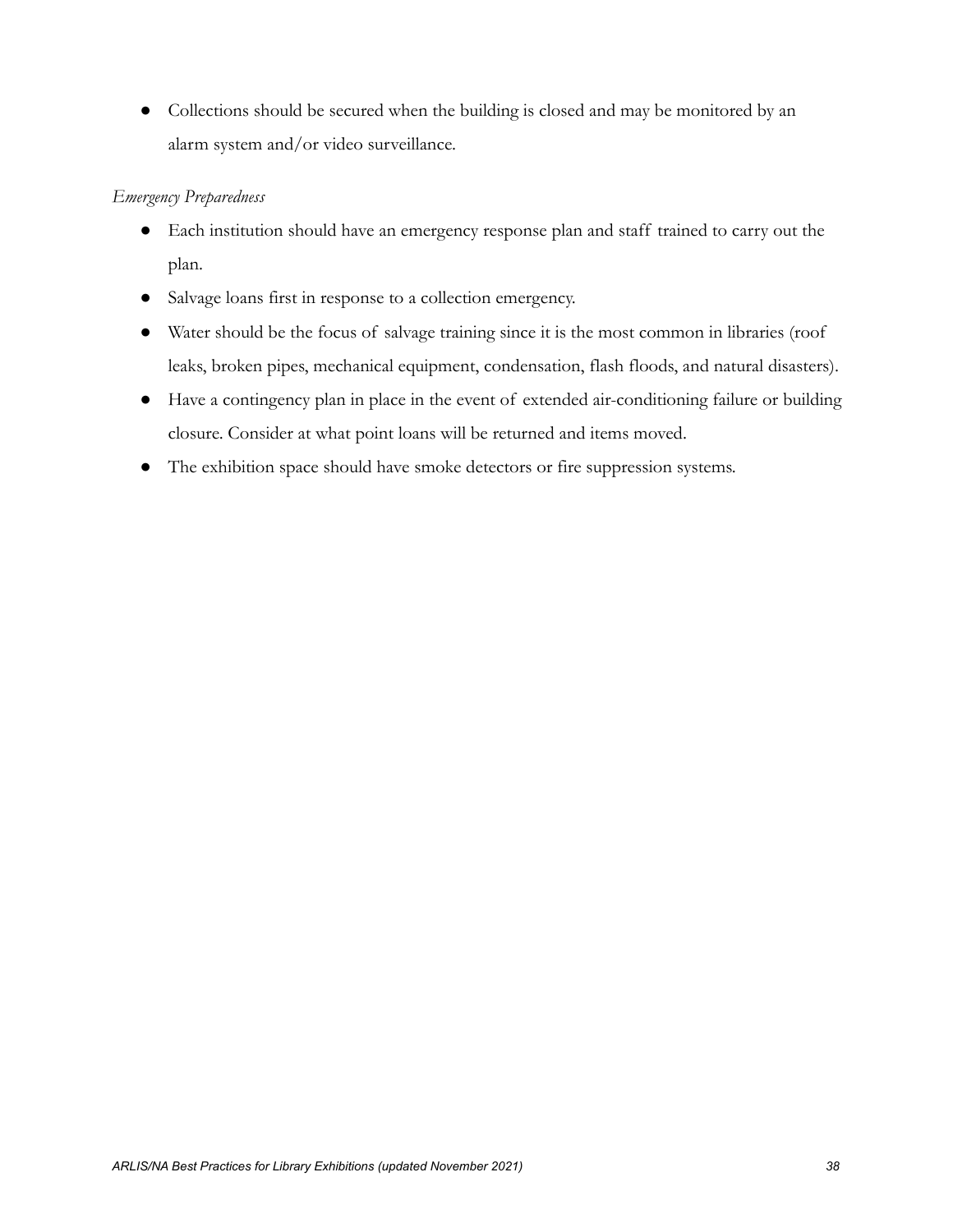# **Facilities and Physical Surroundings**

Exhibitions are complex, and even modest exhibitions require the time, energy and expertise of many people. Libraries use a variety of exhibition spaces. Successful exhibitions can build a positive reputation for the institution and promote engagement with stakeholders and the community. Although some best practices for planning, organizing, promoting, and evaluating exhibitions must be modified to suit the needs of libraries, the general principles of facilities management apply regardless of the type or size of the organization.No matter how large or small an exhibit space may be, it should be well-designed, safe, and comfortable. In people-centered spaces, exhibitions are created in a way that considers the experience of the visitor, including their physical, intellectual, and social well-being. First impressions count and it is important to view the physical space of exhibitions through the eyes of visitors.

#### *Recommended Practices*

#### *Facilities Management*

Buildings and grounds should be clean and well-maintained and offer ideal conditions in which to experience the exhibition. The physical environment should be safe and comfortable for staff, visitors, and the items on display. Environmental systems, including electrical, water, heating, air-conditioning, ventilation, humidity control, and fire and security systems should be inspected regularly.

According to the American Alliance of Museums, professional standards for facilities management include:

- Good stewardship of resources.
- Commitment to providing physical and intellectual access.
- Compliance with local, state, and federal laws, codes, and regulations applicable to the facilities, operations,and administration.
- Allocation of spaces to meet the needs of the collections, audience, and staff.
- Appropriate measures to ensure the safety and security of facilities, people, and collections.
- Established program for the care and long-term maintenance of facilities.
- Risk management and emergency response planning.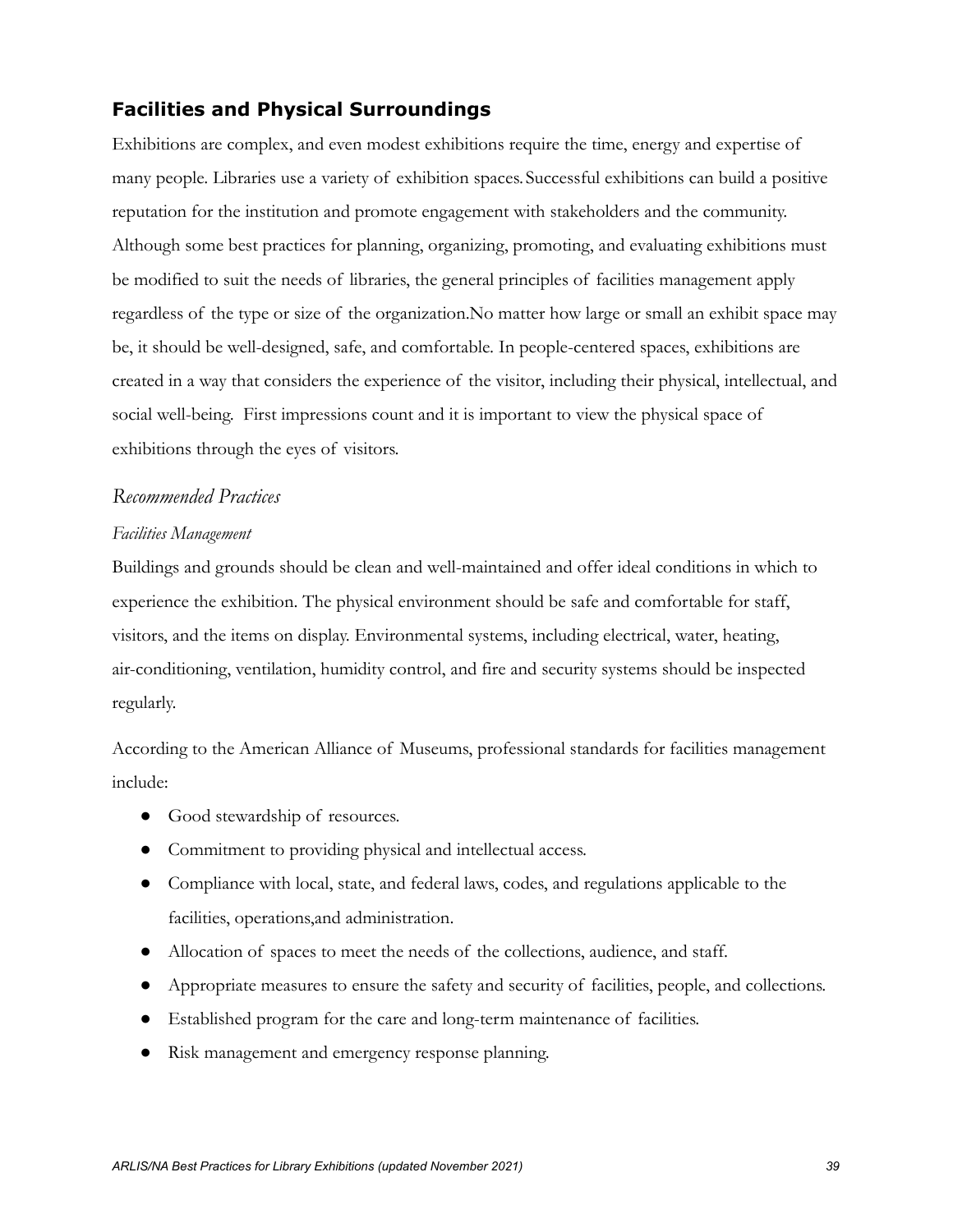Although the needs of exhibition spaces and collections will vary, institutions must provide proper storage and environmental controls, maintain accurate and timely documentation, and ensure proper intellectual control. With regards to collections stewardship, libraries should monitor environmental conditions and take proactive measures to mitigate the unwanted effects of ultraviolet light, fluctuations in temperature and humidity, air pollution, damage or loss, pests, and natural disasters. Each of these areas of concern can be complex and extensive in terms of choosing the right parameters and equipment and establishing an ideal and secure environment.

In exhibitions planning and implementation, a detailed **[General Facility Report](https://ww2.aam-us.org/ProductCatalog/Product?ID=891)** is typically required from the borrowing institution to expedite the exchange of critical information to lenders and insurers. The report documents an institution's physical specifications and staff practices and should include:

- Type of building
- Access to the building and exhibition space
- Type of walls and floors
- Exhibition space
- Security
- Environmental conditions and record of climate control
- Staff

#### *Risk Management*

Risk management is an institution-wide effort to ensure that risks to people and collections are accurately identified and assessed and that appropriate methods and resources to reduce or eliminate the risk are available. Risk management means maintaining buildings and grounds, minimizing risk to collections, preserving collections for future generations, and ensuring the safety of staff and visitors. Thoughtful, proactive identification and documentation of the risks that could potentially damage buildings or harm people and collections, a comprehensive plan to mitigate areas of concern, and appropriate allocation of resources to reduce these risks are vital.There are three main areas of risk management: *facilities*, *collections*, and *people*.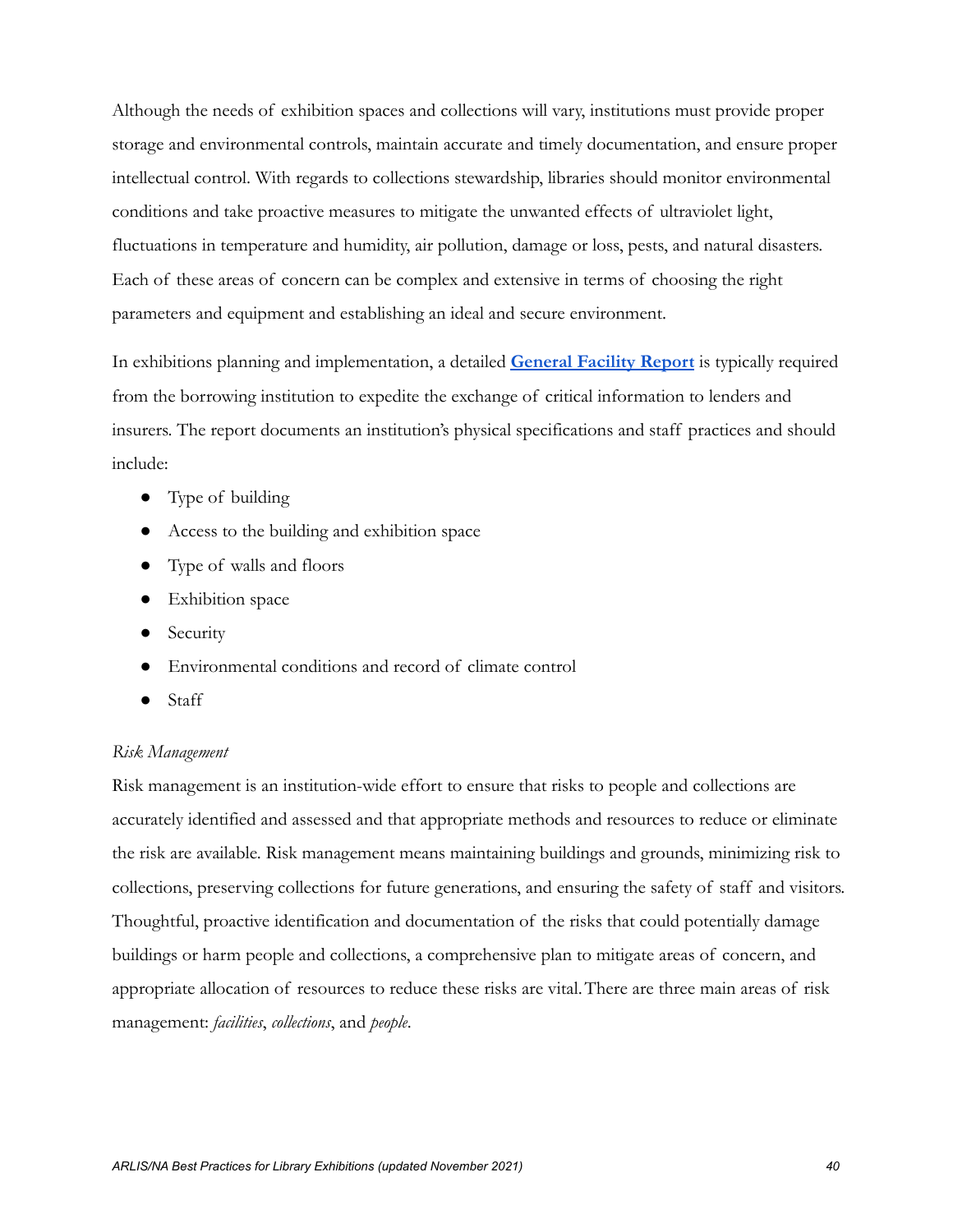Facilities

- Ensure the building is maintained and preventative maintenance is accomplished. For some libraries, responsibilities for facilities management may be assigned to the parent organization's physical plant department rather than controlled independently. In these cases, it is vital to communicate best practices to those responsible for these areas and ensure that funding is sustained.
- Use space wisely, which may be more challenging in buildings that were not purposely built for exhibitions.
- Keep the building and grounds attractive, safe, and accessible to visitors.
- For historic structures, the preservation needs of the building must be carefully balanced against risk to people and collections. Maintaining the most important and valuable asset of these locations, the site itself, is essential.

#### Collections

- Maintain a current, comprehensive emergency preparedness plan tailored to the institution's needs and specific circumstances.
- Implement a pest management plan.
- Draft and enforce procedures for the proper handling and storage of collections.
- Avoid the use of hazardous materials.
- Ensure the security of the collection(s).
- Carry an insurance policy for the collection(s).

#### People

- Hire a well-trained security force, perhaps including video surveillance, and a physical presence in the exhibition space.
- Properly train, develop and supervise visitor services staff, students, and volunteers. Offer security training and emergency preparedness drills for all staff and volunteers.
- Comply with local, state, and federal laws regarding access and safety.
- Thoroughly vet and supervise contract services vendors and staff.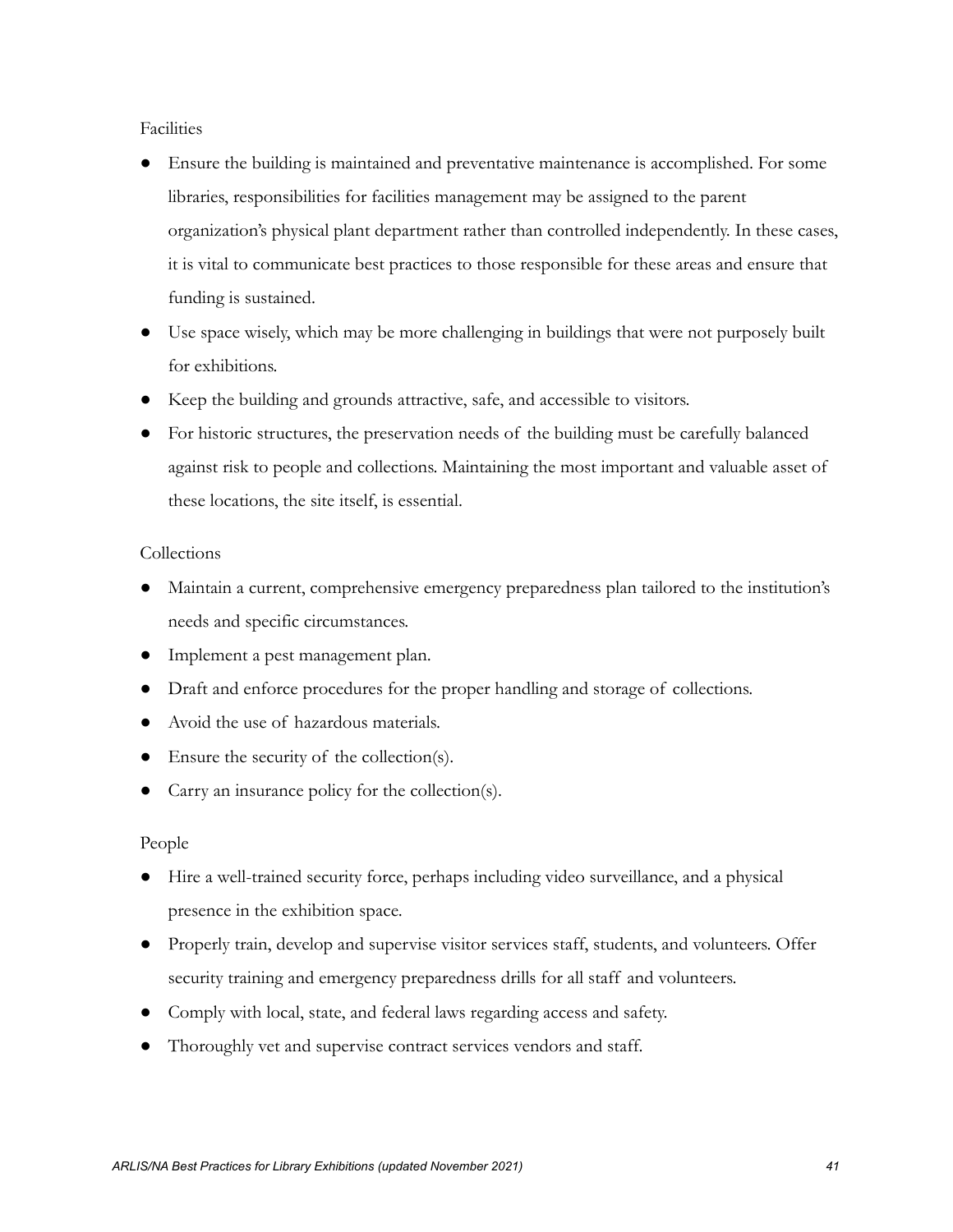**Exhibit Administration**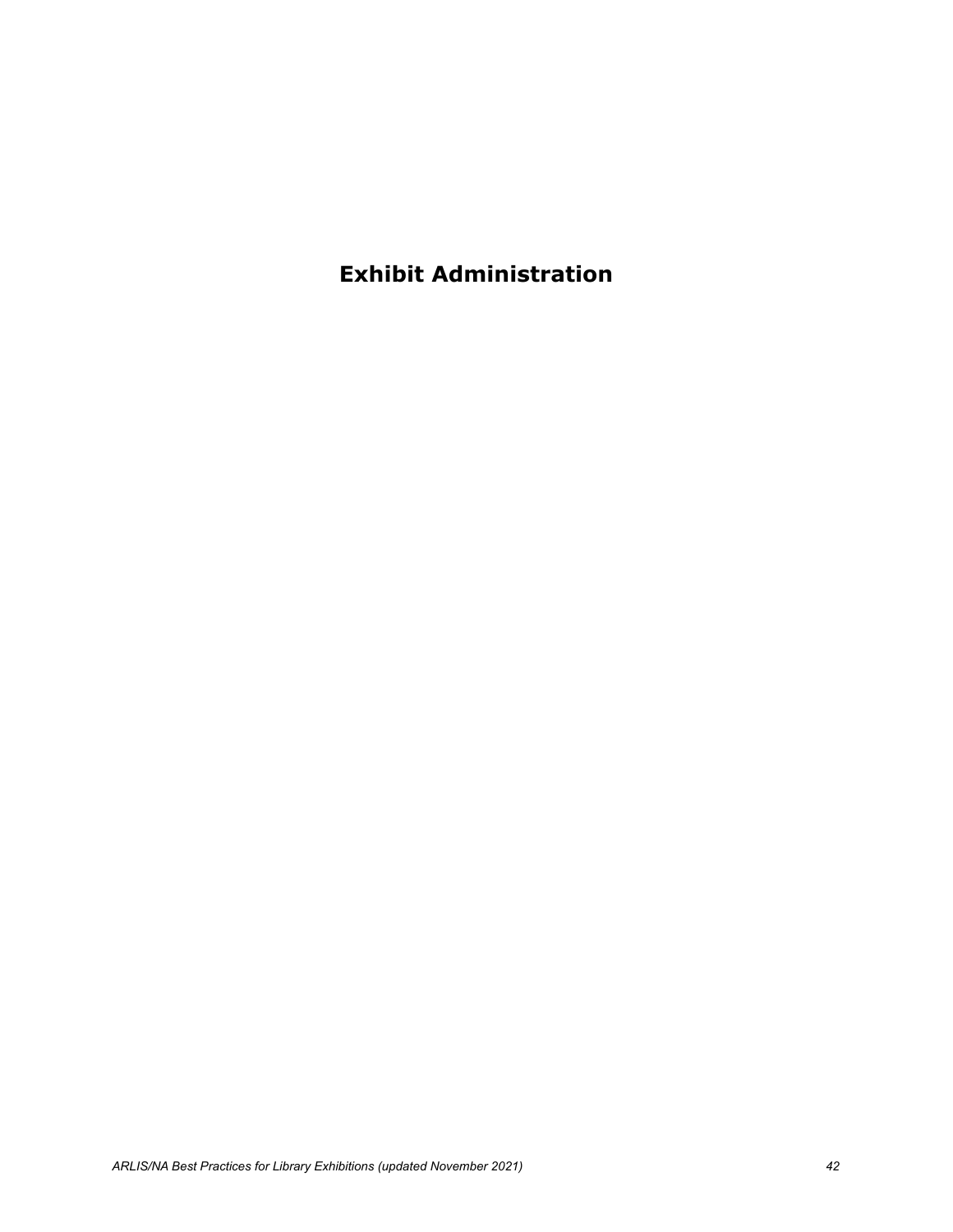# **Community Engagement, Marketing, and Outreach**

Community engagement, marketing, and outreach efforts are often intertwined when creating library exhibitions. Community engagement focuses on forming relationships with particular local groups. Marketing often highlights the institution, library, or department as an entity that has value. Outreach emphasizes the library's active pursuit of connecting with external groups. Educational programs and events provide community engagement and offer marketing opportunities. Collaboratively developing library exhibition marketing material with an external group directly fosters community engagement and can be considered outreach. Alternatively, marketing can stand alone as a communication strategy that supports outreach and community engagement initiatives. All are collaborative efforts that may include library staff, exhibitors, additional departments, and external organizations.

The following recommended practices are meant to be adopted and applied in ways that best fit the specific needs of the type of institution with the understanding that staff resources vary across libraries.

#### *Recommended Practices*

- Obtain support from administrators.
- Provide clear key messaging for library staff to communicate and promote the exhibition, especially staff in public service positions.
- Begin marketing at least one month in advance, and use multiple methods to reach wider audiences. Create marketing material in multiple languages to reach broader groups in the community. Include marketing in the overall exhibition project plan as this can improve attendance and overall perception of the institution. Some ideas include putting ads in local papers, hanging posters in the library and community, printing eye-catching promotional postcards and placing them at the service points in the library, and hosting events leading up to the exhibition to generate interest.
- If marketing via social media outlets, identify the social media preferences of the targeted audience. Create policies regarding social media posting. Develop a social media management plan and minimize the frequency of social media posts. When sharing information about the exhibition on social media, consider highlighting what is unique or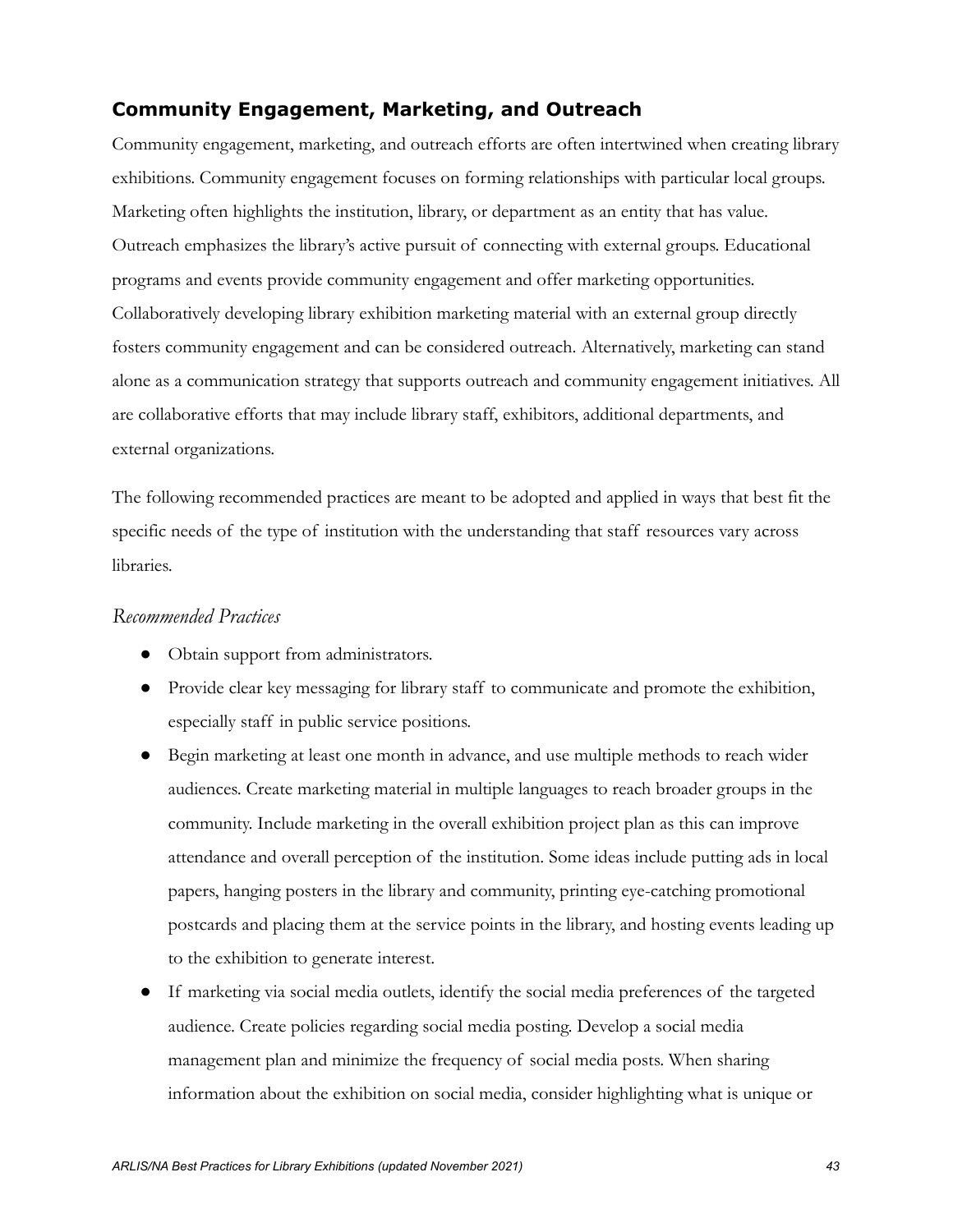interesting in the exhibition. Link social media sites to the library website, and regularly monitor social media posts. Be sure to format advertisements for screen readers.

- Consider programming that allows visitors to engage with staff involved in the execution of the exhibition or to engage with augmented reality technologies.
- Host conversations with representatives from local community groups, business, and liaison areas to better understand their interests and what type of exhibition programming they would like to see the library provide. These community contacts can help with promoting the exhibitions through their own networks. Such conversations and contacts with different internal departments or external organizations may lead to future partnerships and collaborations that foster community relationships and broaden impact.
- Create bibliographies or reading lists that support organization-wide exhibitions with the library's related collection resources.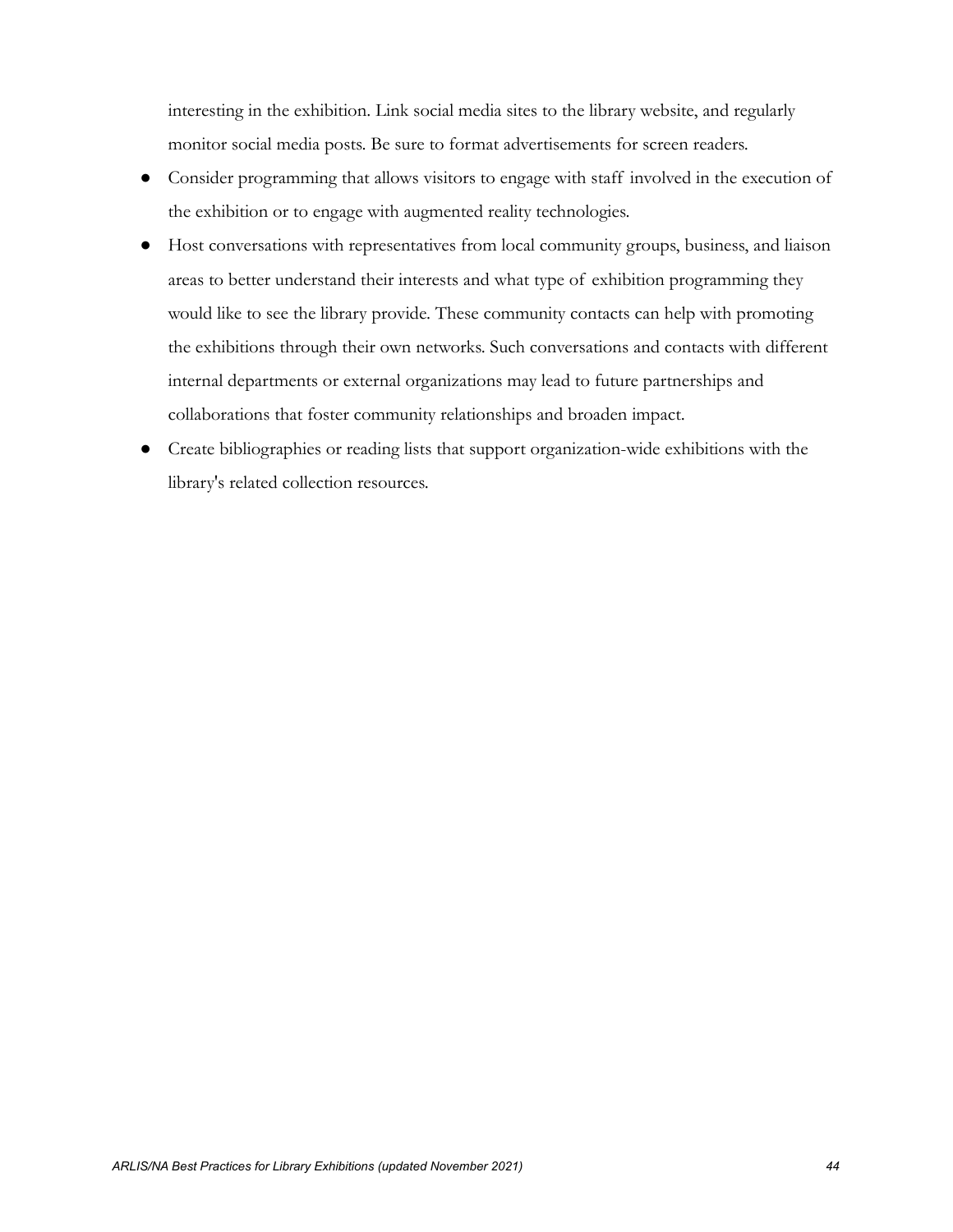# **Documentation**

Exhibitions can be scholarly endeavors, marketing tools, and effective learning tools. Few other operations of a library can make such a claim.Preserving the record of exhibitions is part of an organization's institutional and operational memory and should be part of regular record-keeping procedures. A failure to document exhibitions may contribute to a lack of organizational support for exhibitions, a lack of patron awareness about exhibitions, and overall professional misconceptions about library exhibition efforts.

#### *Recommended Practices*

- Exhibition documentation is a critical internal workflow and may not be included with a public facing exhibition policy. Determine the best approach for adding documentation procedures to the exhibition workflow. Exhibition documentation practices should be part of job description language for every staff member with exhibition responsibilities, preferably any individual that is a designated professional level full-time exhibition technician, planner, or librarian. Staffing levels and exhibition commitments vary by organization, but basic documentation practices can be easily adapted.
- Maintain a database of the organization's exhibitions and make it accessible to other related staff members. This record can be part of a larger organizational database system or a separate database unto itself. Include documentation pertaining to the exhibition's proposal, images, planning, financials, attendance statistics, related events, copy for text panels and individual labels, digital files of marketing materials, security and conservation notes, and loan agreements. If items from collections are used in an exhibition, document the status and the duration into the database used for managing the organization's collection.
- If an exhibition catalog was created, retain at least two copies physically and/or digitally.
- The record of exhibitions and all accompanying digital files should be maintained using a secure and shared method in a location that permits consistency in times of staffing transitions. Aim for completing the documentation cycle as soon as the exhibition is over or do so within a year after the exhibition to avoid any lag time which may potentially lead to missing documents.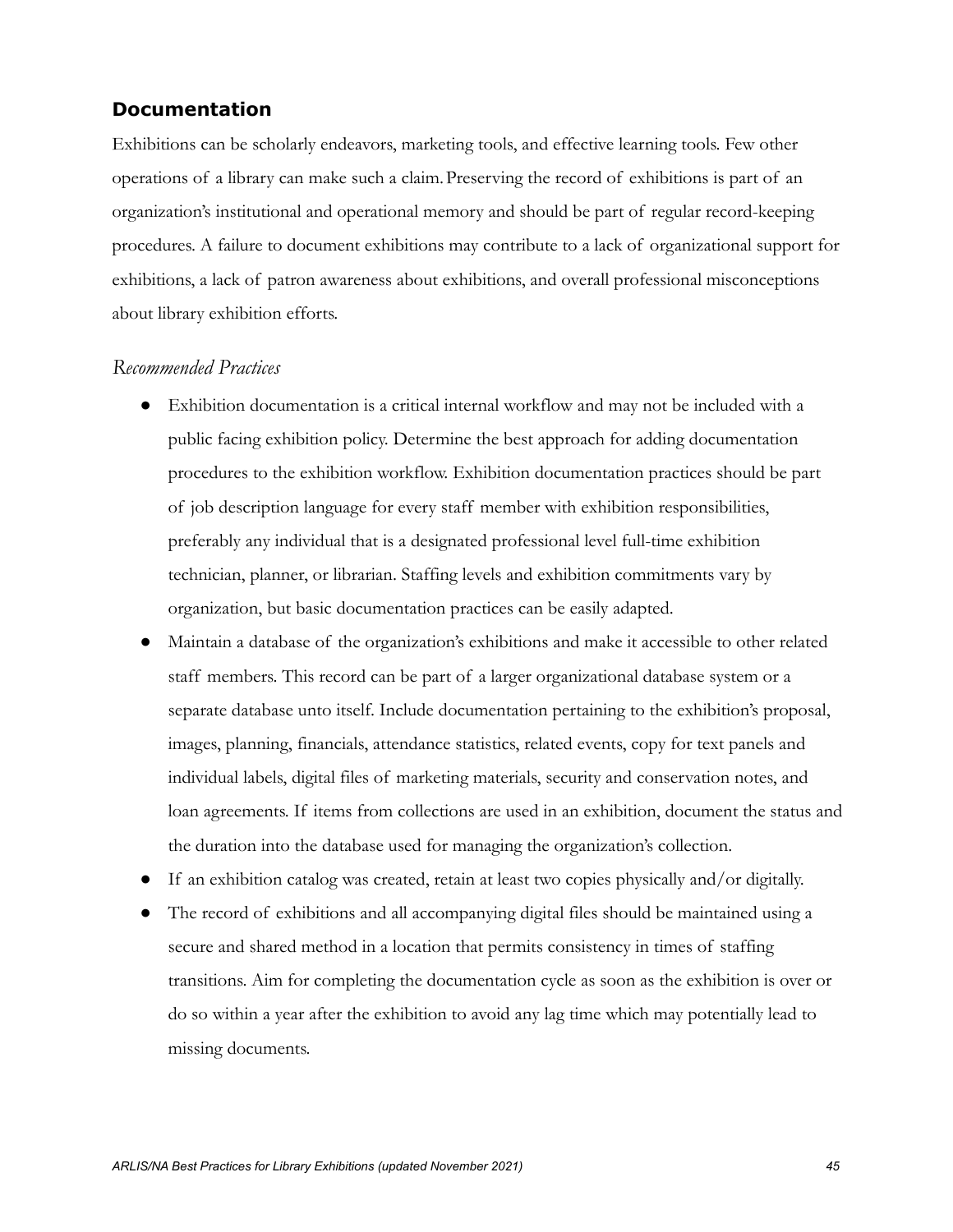- Photograph multiple views of the installed exhibition. Ensure every item in the exhibition is captured from multiple viewpoints. Photograph the installation and deinstallation of items on loan. For archival purposes and overall versatility, digital images should be captured at the highest resolution and bit depth possible in a JPEG, TIFF, or PNG format. Create a basic metadata schema for digital images. Store digital images in compliance with secure digital storage practices. It may be necessary for organizations to add a line to the budget for a professional photographer with experience documenting exhibits if in-house staff can not complete this task.
- Digital images can be used for marketing or digital exhibition purposes as well. Copyrighted materials should be captured in exhibition views rather than featured individually. If an item is on loan ensure imaging for promotion is part of the lender agreement. With promotion in mind, capturing images of people viewing the exhibit provides scale and "humanizes" the exhibition. Obtain release agreements if images of patrons are to be used for promotional distribution in print or digitally.
- Determine if physical, printed promotional materials for exhibitions are to be preserved. If so, adhere to archival and/or record retention workflows. Physical ephemera, such as individual exhibition labels, from all exhibitions may not be deemed worthy of retaining. Develop a policy to assist staff with determining what ephemera and/or digital surrogates will be retained.
- Store all documents and records concerning exhibitions in a secure repository.
- To maintain consistency and regularity of documenting exhibitions, include the scope and logistics in exhibit policies. The policies may be revised and subject to change in response to any evolving situation at the institution.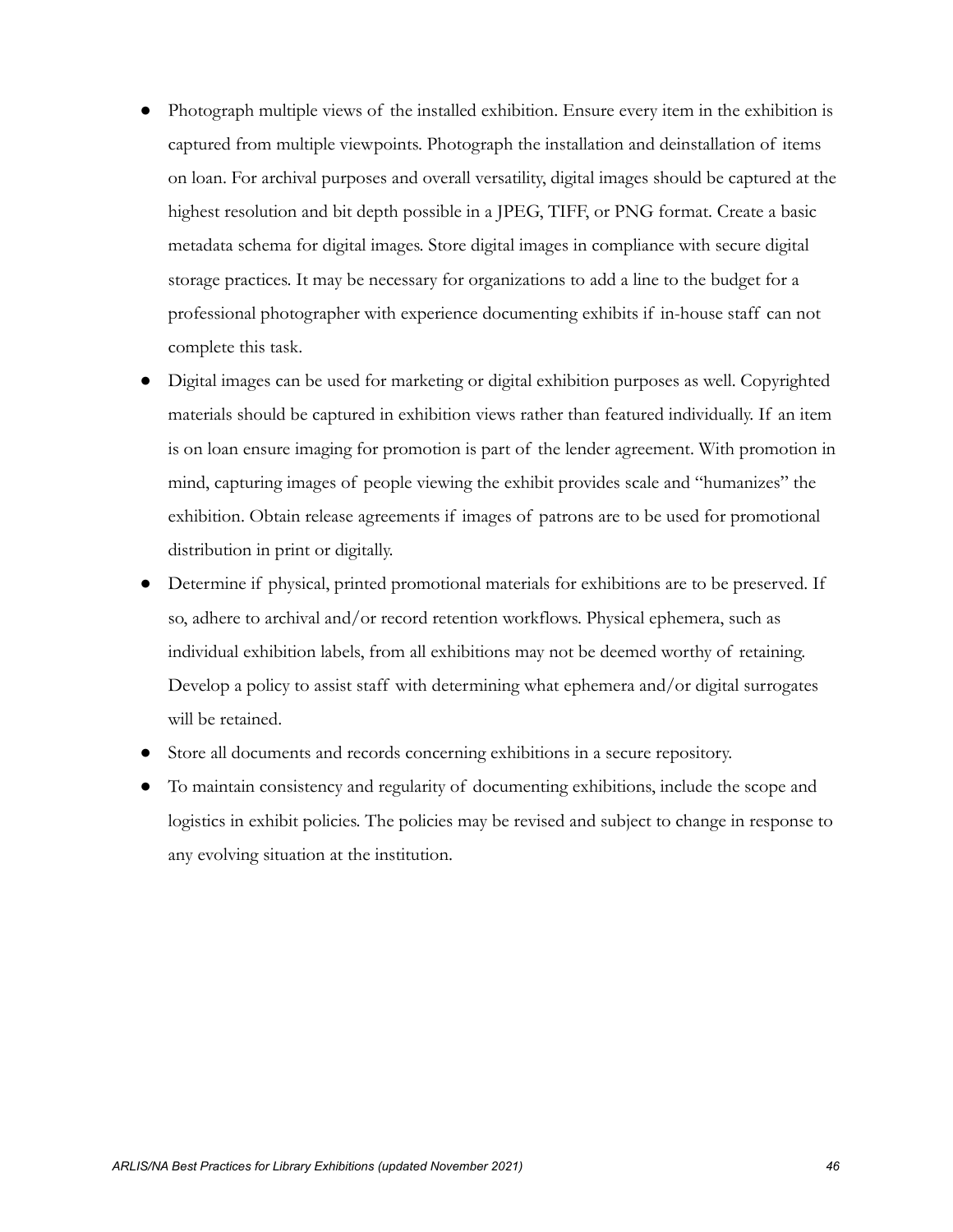## **Evaluation**

Evaluation offers the ability for staff to examine the goals of the overall exhibition and determine its effectiveness and value. There are various methods libraries can use for assessment including qualitative, quantitative, or a mixed methods approach to gather information from stakeholders. Qualitative research methods broadly examine the "who" and "what" while quantitative captures the amount or number, such as foot traffic. The benefit of evaluation allows for the library to help advocate its story while also providing staff data-driven and evidence-based feedback on how it can improve future exhibitions.

Suggested methods to gather information and assess an exhibition are based on library exhibition literature, research methods, and industry leaders in user experience research. Whichever method a library chooses, it should be based on both the research question as well as grounded in the realities of how much time is available to library staff to conduct an evaluation.

#### *Recommended Practices*

The evaluation of an exhibition should be embedded in the exhibition plan from the start of the exhibition life cycle. Consider how and when feedback could be gathered when developing an exhibition's theme and goal. Collecting feedback from exhibition to exhibition also provides the benefit of a team to use iterative design to continually improve all aspects of the exhibition life cycle.

When developing an exhibition, consider what the institution would like to learn from the evaluation. In terms of exhibition success, consider what criteria would constitute a successful exhibition, such as increased foot traffic, increased online engagement, or more positive feedback from visitors or exhibition partners. Once a research question has been developed, a suggested method may be useful to help gather the information needed to answer the question. Some methods may require more effort on the part of the institution. Different methods of evaluating exhibitions follow.

#### *Quantitative Methods*

A library may choose to look at the metrics available to them. Statistics may be used to showcase the success of an exhibition's space, such as increasing visitor numbers over time. It should be noted that metrics can only provide one perspective of an exhibition's success and will not fully capture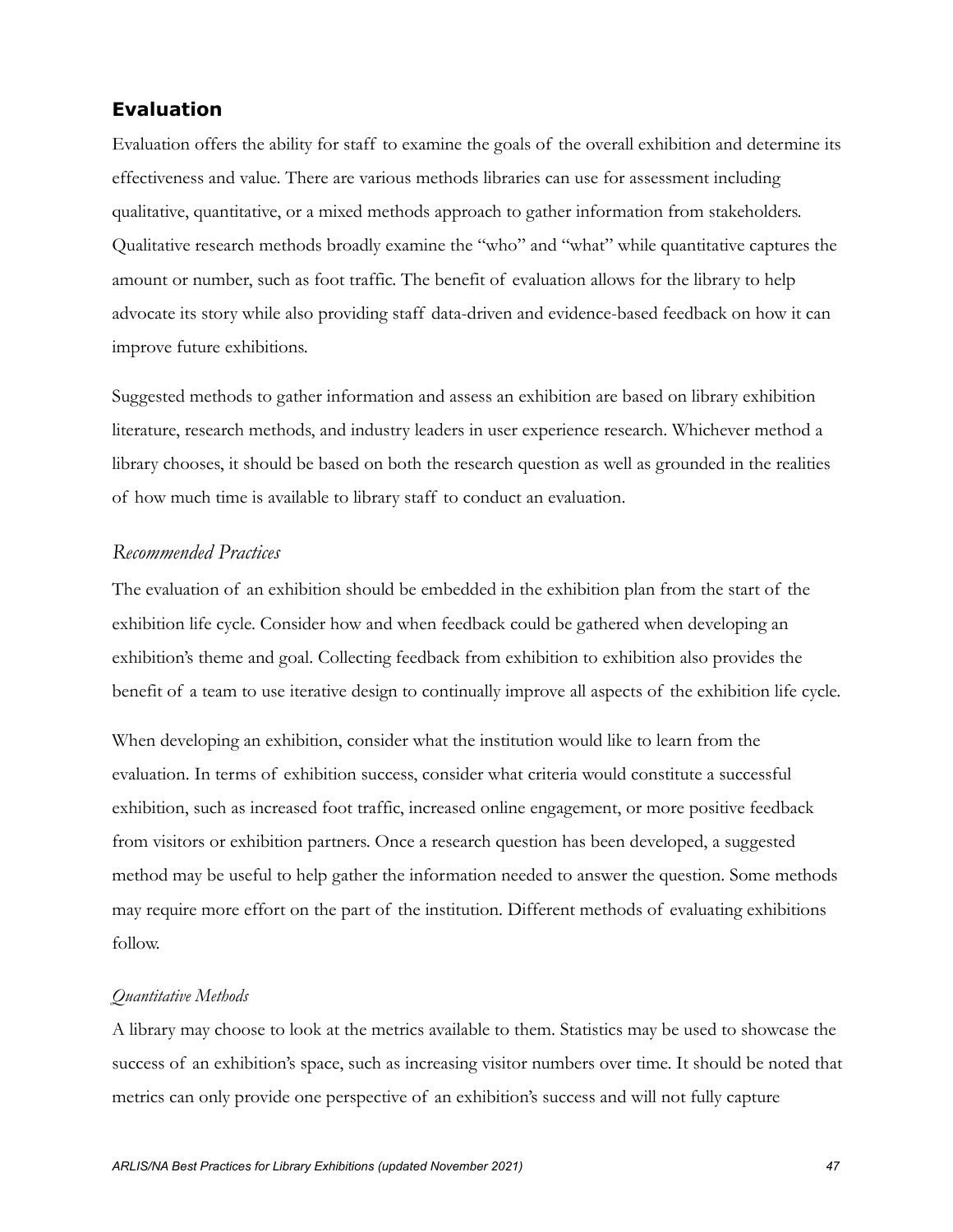everything an exhibition has achieved. Quantitative methods for gathering metrics can include the following:

- Count the number of people who attended the exhibition, exhibition event, or visited the digital exhibit.
- Determine the change in the number of visitors over time, which may be useful in assessing the success of marketing or outreach efforts.

#### *Qualitative Methods*

Compared to quantitative, qualitative methods may require more staff time to analyze and pull actionable information. Qualitative methods for gathering information may include the following:

- Gather feedback from stakeholders, such as visitors, artists, partnering organizations, and staff. This may be done in the form of a physical or digital comment book, open-ended questions in a paper, or an online survey.
- Observe and note how visitors move through the space and what captures their attention.

#### *Mixed Methods*

The library may choose to examine both the metrics available to them as well as conduct qualitative research to obtain a more holistic response to their research question. A survey, for instance, may include quantitative and qualitative questions, such as a rating and comment of the visitor's overall enjoyment of the exhibition.

#### *User Experience Research / Usability Tests*

User experience research examines the holistic interaction of a user with a product, service, or company to design the ideal experience. This method focuses attention on the user's experience and may allow for rapid investigation and iteration for an aspect of the exhibition life cycle. The user experience research method may be useful to those with less staff time available, particularly as an abundant amount of guides and suggested activities may be found in both academic and industry resources. Below are a sample of possible user experience research activities:

- Host focus groups. Class tours may be brought in to learn about an exhibition but may also be used to learn about what worked well and what could be improved.
- Conduct usability tests to examine the web content related to an exhibition.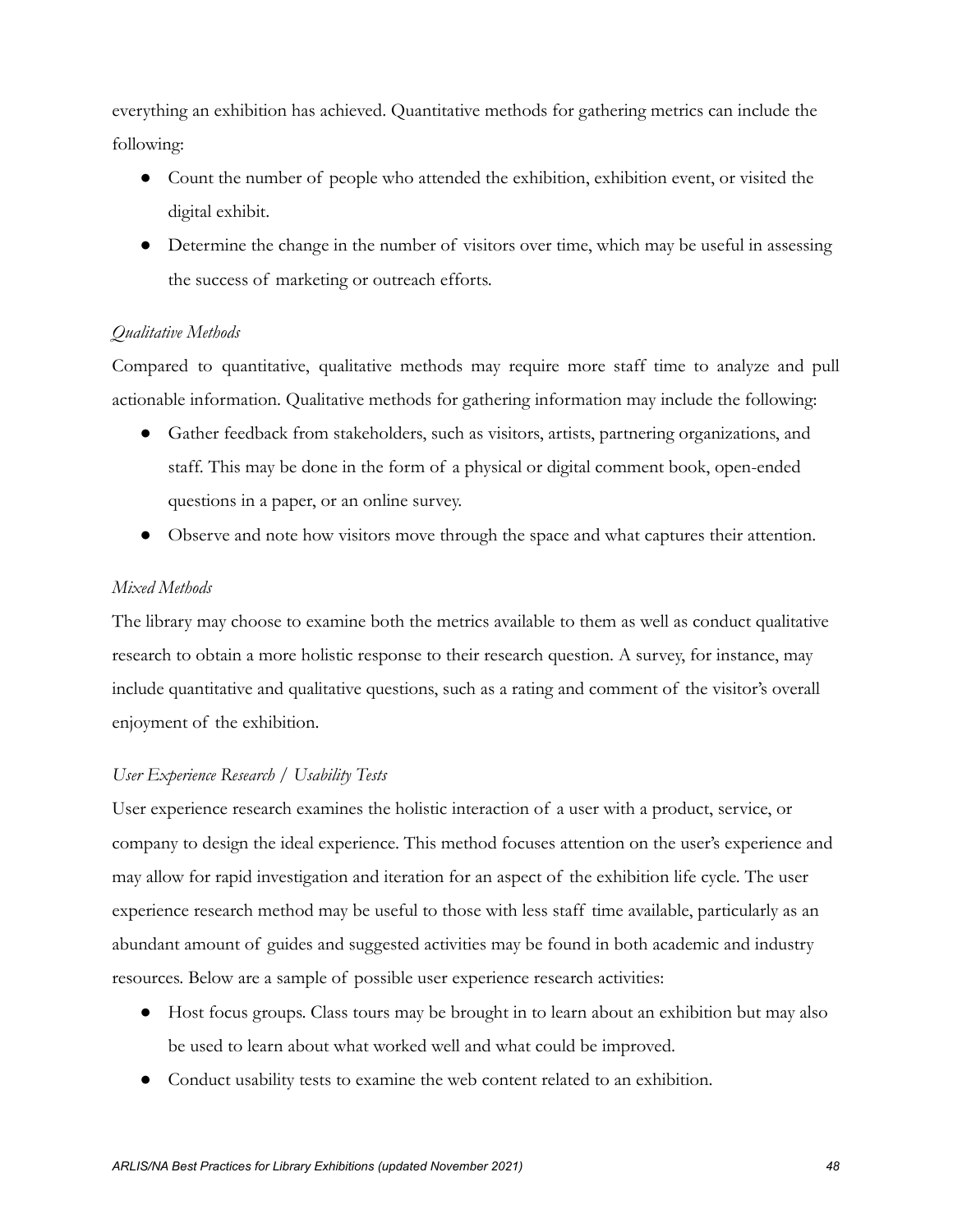- Offer a short survey that requests pointed feedback from different stakeholder groups. Consider asking questions about topics that are assumed known, such as expectations, the physical space, outreach, or any other topic related to the exhibition life cycle.
- If time permits, create a low-fidelity prototype of an exhibition. This may be used to test among a few users and/or allow the exhibition team the opportunity to design the space ahead of time. Low-fidelity prototypes may allow for issues to be found before significant staff time is spent on developing the web site or installing the physical exhibition.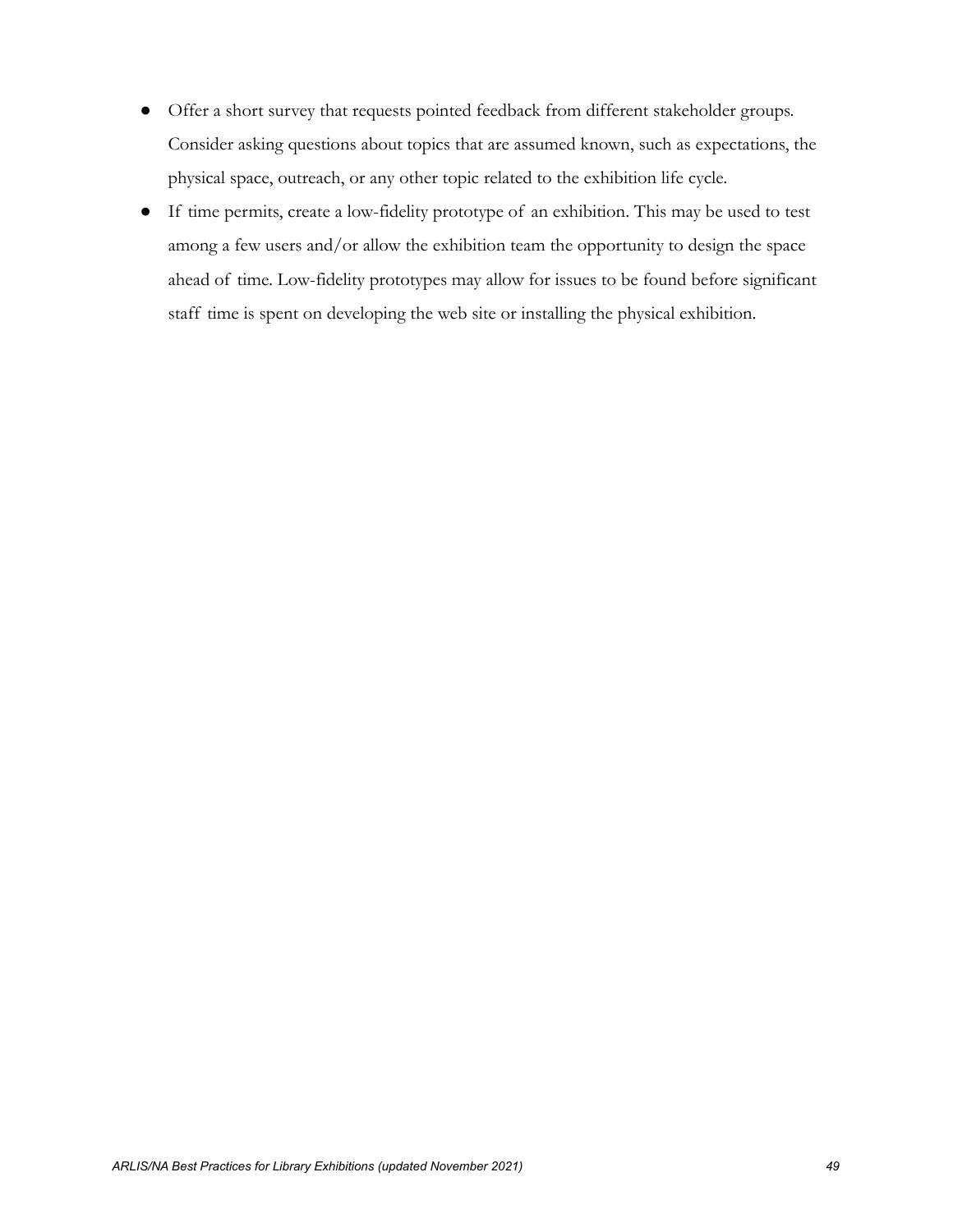# **Financial Management**

Financial challenges affect the availability of resources for exhibits, exhibition space, dedicated staff, and the scope of exhibitions.It is vital that administrators acknowledge and support the efforts that go into exhibitions. The overall workload associated with exhibition management should be assessed regularly and balanced.

#### *Recommended Practices*

Financial literacy of exhibition staff, whether they are curators or librarians, is a key first step in exhibition budgeting. Institutions vary widely in the approach to fiscal procedures. It is important to include exhibition staff in the budgeting process to balance the scope and feasibility of exhibitions and to ensure an adequate budget is established to realize the project. Some factors to consider when studying the financial landscape at an institution follow.

- Consider how specific costs are funded. For example, publicity may be included in budgets for exhibitions or may be included in a separate marketing budget handled by another department. At some institutions, exhibitors are solely responsible for funding all costs associated with the exhibit, including shipping, installation, publicity, and insurance.
- Consider what funding sources are available (e.g. revenue, donations, endowments, grants) and how the funds are applied to the exhibition budget. Budgets should contain detailed funding sources as well as expenses the exhibition will engender.
- Determine other potential funding sources and strategies, such as partner organizations, corporate sponsorships, and in-kind services. Diverse sources of income will minimize the impact of any potential funding cuts. Keep in mind that successful fundraising depends on having a well-developed and intriguing exhibition proposal, including a sample budget.
- Determine if exhibition budgets follow the fiscal year or if available funds roll over from year to year. Complex exhibitions may require many years to prepare so it is important to understand budget timelines and deadlines. The relationship between the exhibition schedule and budget cycle should be considered to ensure that funds are available when needed.
- Know how and when budgets are approved and by whom. Exhibition staff should be part of the budget's approval process and share the curatorial vision for proposed exhibitions, including goals, loans, timeline, installation, and key components without which the show is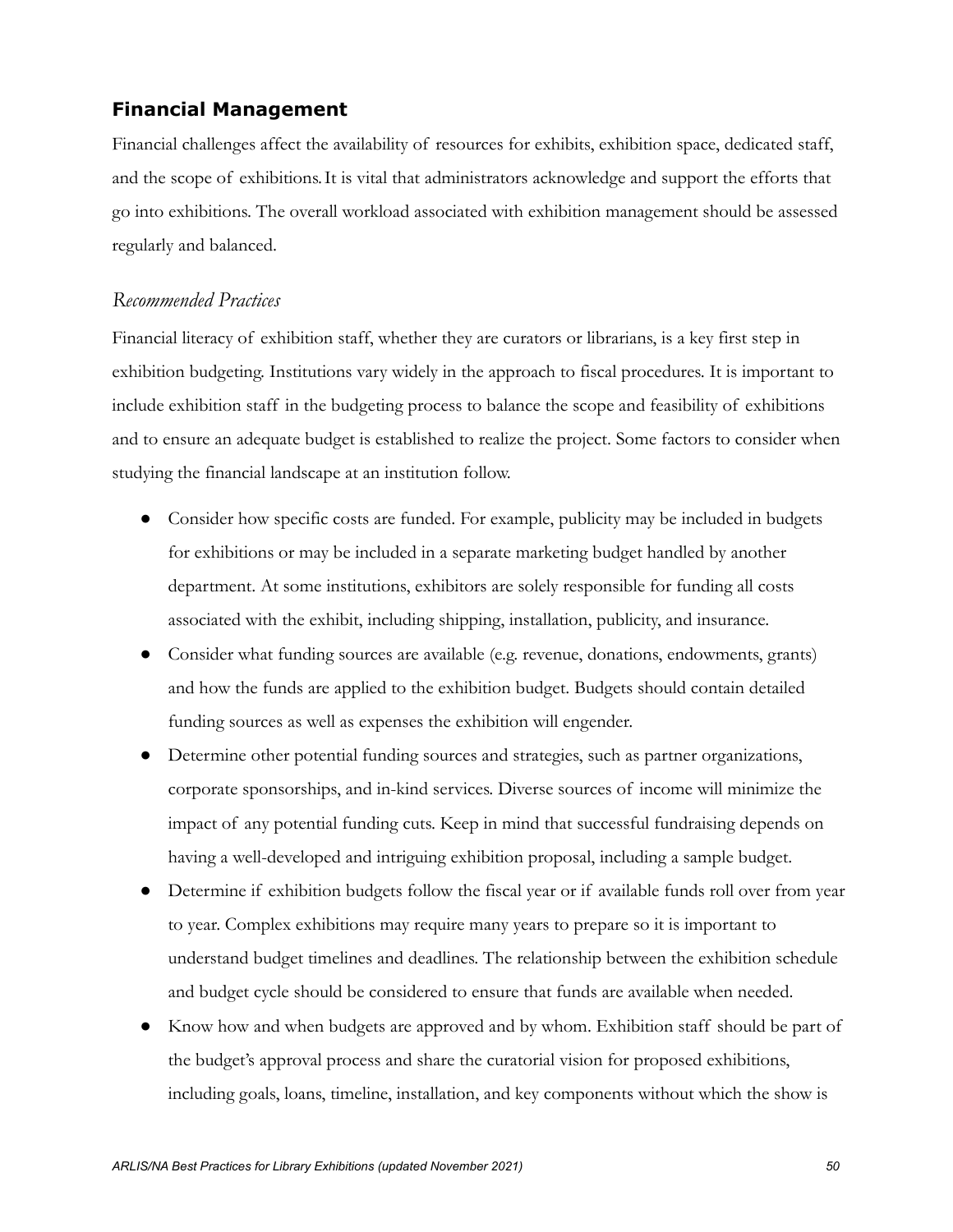no longer feasible. Communicate openly and clearly during these early stages to avoid surprises and misunderstandings later.

- Remember that a budget established during the early, feasibility phase of exhibition planning will be inexact. The estimate is meant as a guide to establish exhibition costs based on a project's density, complexity, and types of displays proposed. A 10-15% contingency factor for unknown items is recommended.
- Potential areas of costs to consider when planning an exhibition include the following:
	- Travel and research.
	- Curatorial and fees for the exhibition, if applicable.
	- Administrative fees and labor, including contracted services, in addition to staff.
	- Exhibition contents/objects, including loans, packing and shipping, and insurance.
	- Installation, including fabrication and object preparation.
	- Technology or technical support for digital exhibits, including software and hardware
	- Educational/interpretive, such as graphics and didactic materials, and rights and reproductions.
	- Programs and events.
	- Publications and catalogs.
	- PR/Marketing, including advertising, website development, and photography.
	- Security and environmental control.
	- Miscellaneous/contingency to cover unknowns, especially if trying something new or with a degree of complexity.

Finally, to properly plan and make the most of available funding, it is important to develop strategies for estimating and predicting costs. Strategies include some of the following:

- Examine historic institutional and project data.
- Gather quotes from multiple vendors and compare prices.
- Request assistance from the finance office.
- Talk with colleagues at other institutions for recommendations or preferred vendors.
- After an exhibition closes, compile final figures to track actual costs. It will be helpful to compare these to the estimates when planning for future exhibits.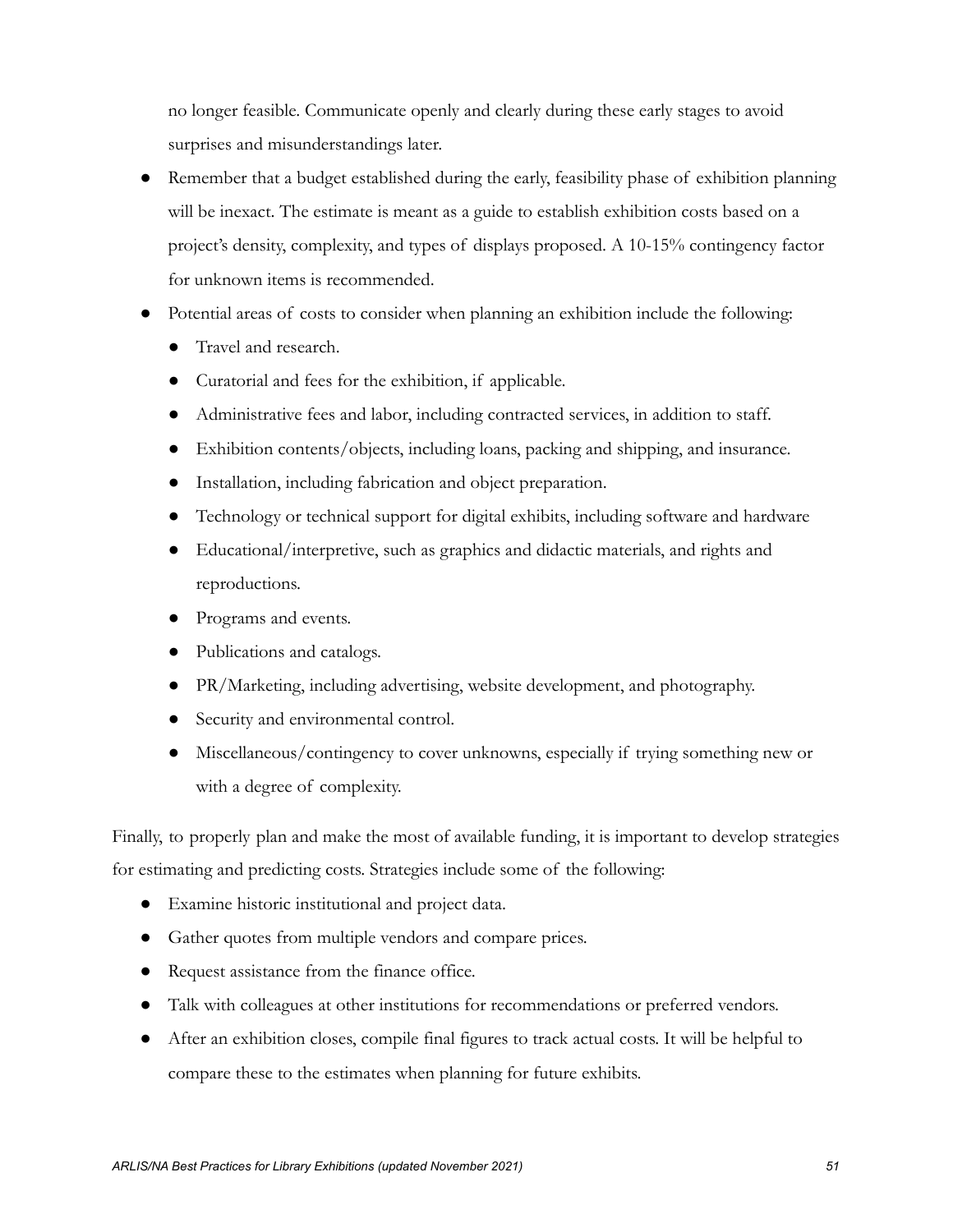# **Conclusion**

As libraries and research materials become more easily accessible online and ubiquitous, archives, special collections, and museums will continue to offer primary sources, subject-specific research materials, and unique collections. Through physical and digital exhibitions, stewards of these one-of-a-kind collections will increasingly need to demonstrate uniqueness in order to maintain relevance and to ensure collection preservation for future generations. It is essential that library professionals and other stewards of collections become experts in revealing collections' distinguishing characteristics, significance, and local history. The ARLIS/NA Exhibition Standards Task Force believe that increased discovery of these unique collections is possible if librarians, archivists, curators, and museum professionals who create exhibits (physical and digital) are guided by widely accepted, recommended practices.

Please direct any comments and questions about the document to  $\inf_{\Omega}(a_{\alpha}$ arlisna.org.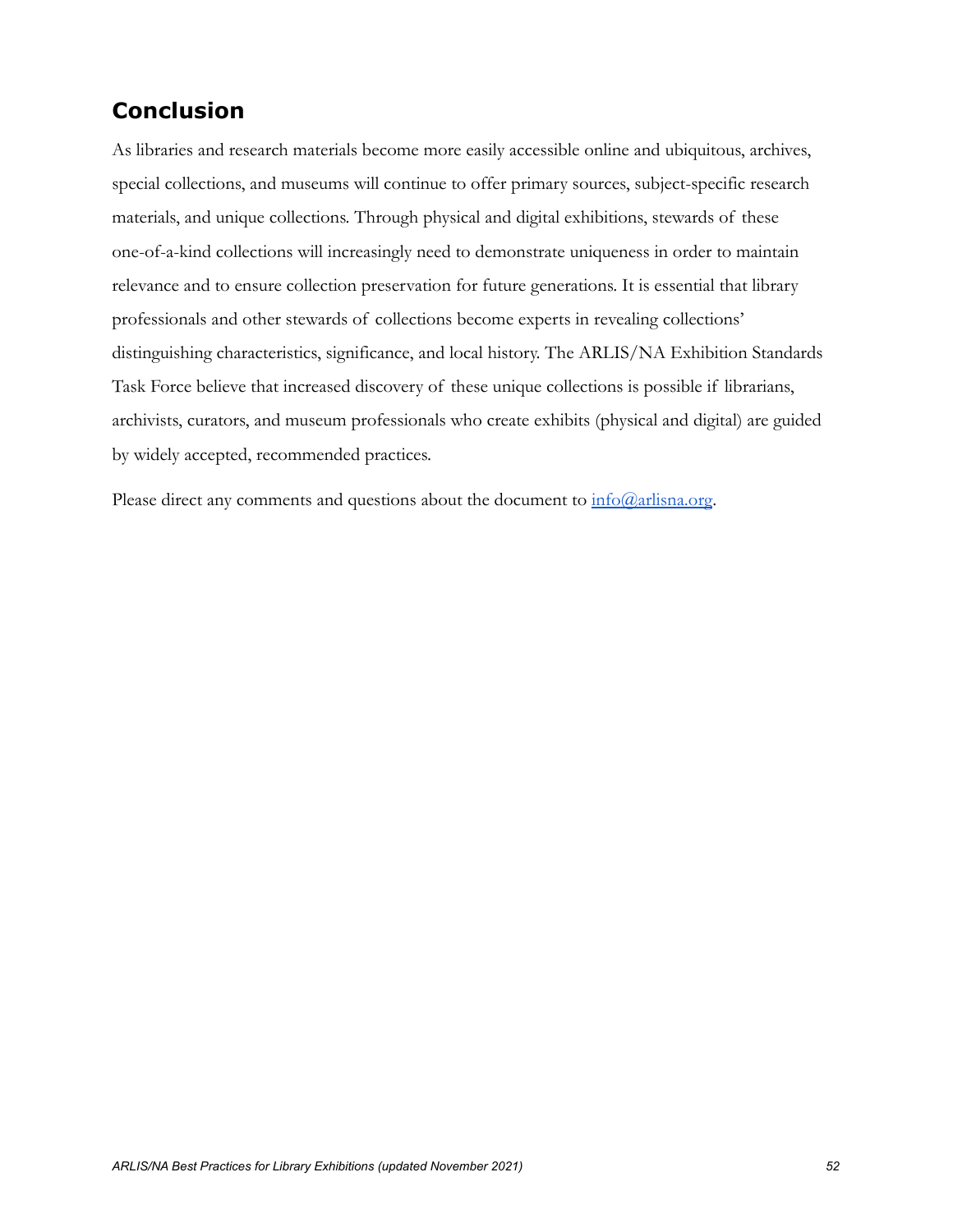# **Appendix A: Background of Best Practices Development**

The ARLIS/NA Exhibitions Special Interest Group (SIG) was formed in 2017 as a result of a growing interest in library exhibitions among art librarians and related information professionals. Since then, the SIG hosted a number of virtual meet-ups such as author talks and panel discussions to explore various issues facing art librarians and alike. What emerged from these conversations was an agreement that there had been a lack of industry-wide standards dedicated to library exhibitions. While there was literature relating to producing and staging exhibitions, it was inadequate and not grounded in the library context.

In response to the heightened awareness of the importance of exhibitions in library services and the need for related best practices, in May 2020, the ARLIS/NA Exhibitions SIG created an Exhibition Standards Task Force (ESTF) to produce industry-wide recommendations for library exhibitions. The first meeting was held in August 2020.

#### **Our Methods**

In November 2020, the ESTF created a forty-one question survey to gather information that contributed to the development of the standards. The survey was distributed to the ARLIS/NA email list-serv. Participants were asked to answer the survey to the best of their ability within the context of their current exhibition practices and procedures. After allowing for a four-week response period, thirty-one ARLIS/NA list-serv members responded to the survey, which represents <.01 of the total list-serv population. While this response group does not represent a statistically significant number of the total list-serv population, the ESTF believes that the 31 respondents represent a convincing number of list-serv members who are responsible for work related to the exhibition of their organizations' collections.

The survey was broken down into several sections that included:

- Participant's role and institution;
- Participant's collection and staff;
- Exhibition planning: Internal;
- Exhibition planning: External;
- Exhibition selection, criteria and audience;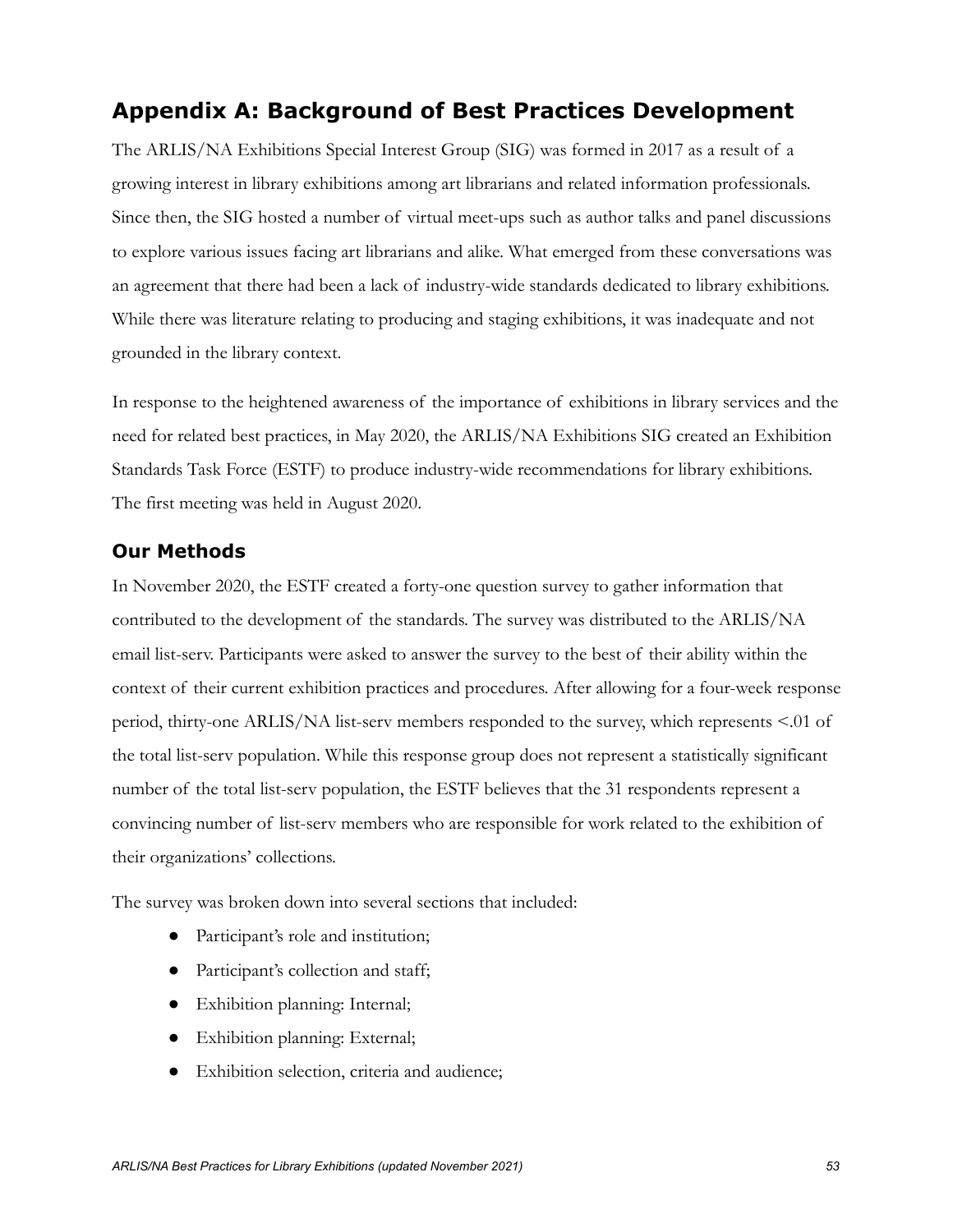- Diversity, equity, and inclusion in exhibitions;
- Exhibition funding;
- Physical exhibitions;
- Digital/virtual exhibitions;
- Exhibition outreach and marketing;
- Exhibition conservation and installation;
- Exhibition policies;
- Exhibition assessment; and
- Professional development.

Despite minimal participation in the survey, the ESTF believes that the respondents adequately represent the community of ARLIS/NA members, specifically the subgroup of members whose occupations require the planning, curating, installation, and programming of/for exhibits. The survey results revealed an overwhelming need for guidelines to assist professionals responsible for all aspects of physical and digital exhibition of collections. The ESTF gleaned sufficient information that greatly assisted with the development of recommended practices for exhibitions in libraries and other closely related professions. After approximately nine months of discussion, research, and organization, the group produced a draft document of recommendations for library exhibition practices. Please refer to *Appendix B: Interpretation of Survey Results*for the summary and interpretation of the survey's results.

During the ARLIS/NA's virtual conference in May 2021, four representatives of the ESTF (including Allison Comrie, Kristi Kohl, Elizabeth Meinke, and Carol Ng-He) presented a session on the process and methodology that were used to inform the creation of the best practices. Additionally, these ESTF members offered the same presentation in a pre-recorded, on-demand session during the annual conference of the Society of American Archivists (SAA) in August 2021. A live, online Q&A session was also offered during the SAA conference.

By sharing the draft document and the work in progress, the goal of the presentations was to engage special collections librarians, archivists, art librarians, and other stewards of artifacts and rare materials in thinking about a wide array of topics concerning the planning and execution of exhibitions that could be applicable to their own setting. These topics range from exhibition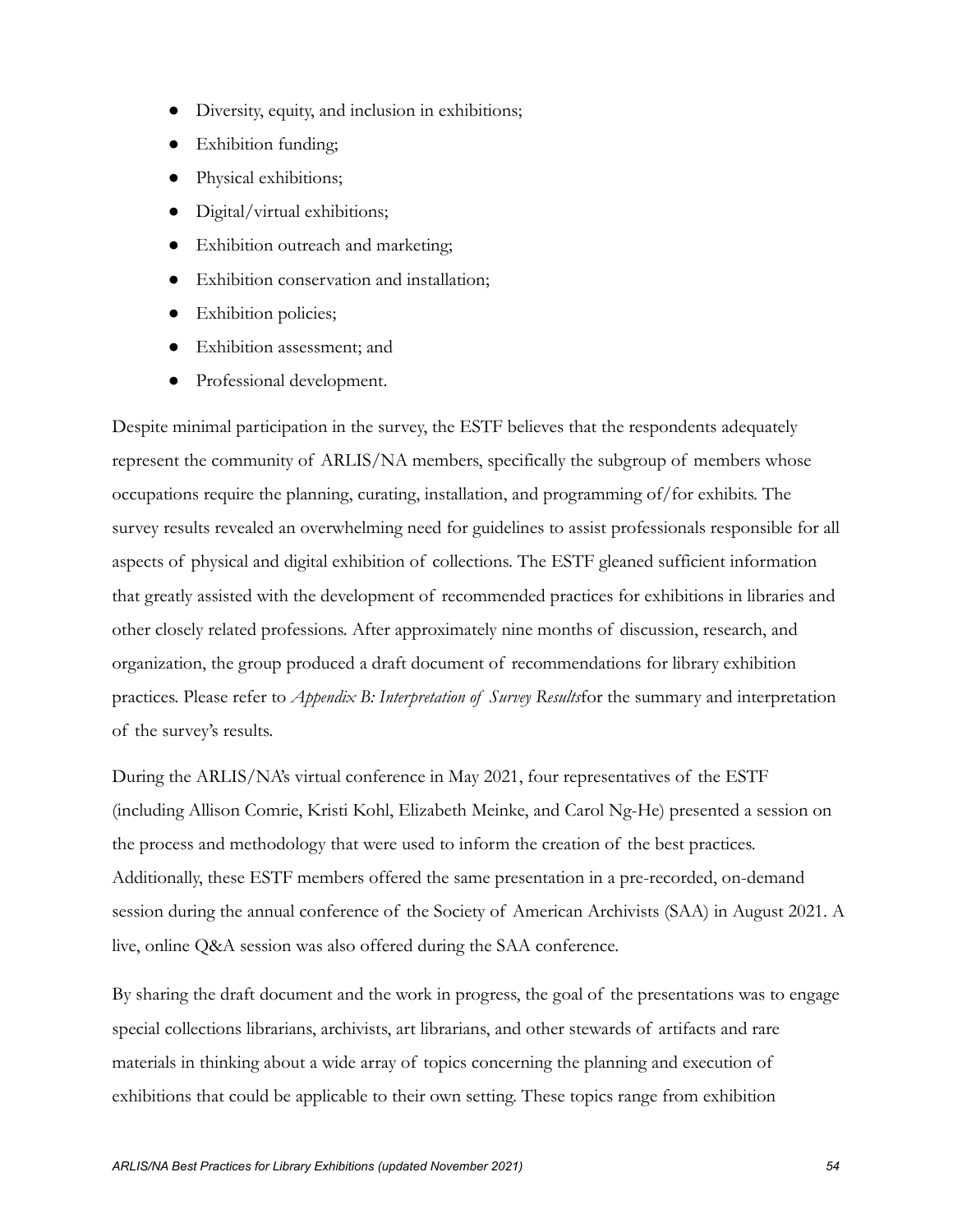philosophy and policy, curating, the use of digital technology, issues of diversity and inclusion, facilities considerations, conversation, marketing, financial, and evaluation. By hosting an open forum with the conference participants, the ESTF continued to refine the best practices in advance of final publication on the ARLIS/NA website—with a target release date in fall of 2021.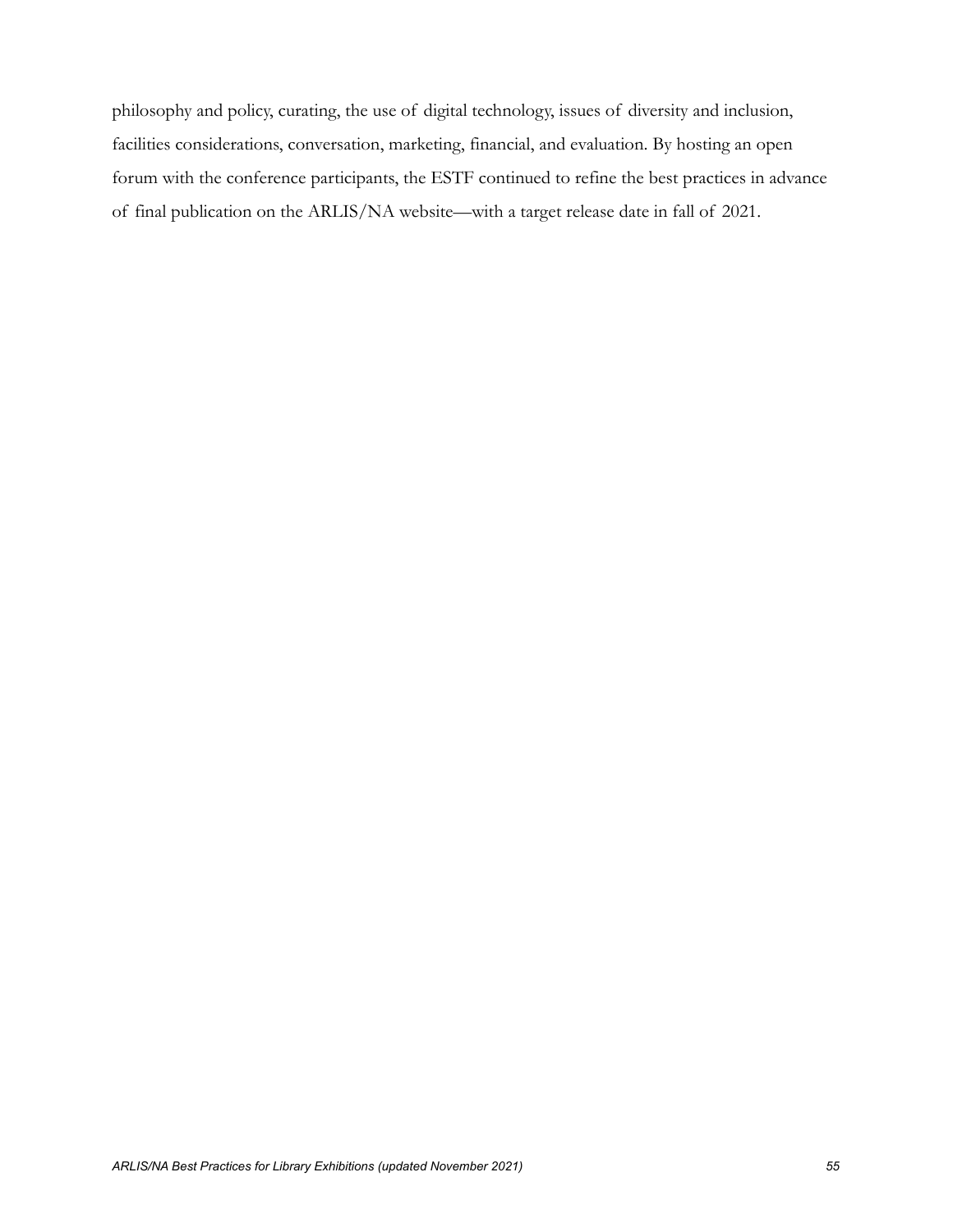# **Appendix B: Interpretation of ARLIS/NA Survey Results**

A summary and interpretation of the results gathered from the survey distributed to the ARLIS/NA list-serv in the fall of 2020 follows.

# **Exhibit Creation**

#### *Curation and Policies*

Survey results revealed many institutions have policies or are in the process of editing policies. Some institutions make policies available to the public, while other institutions keep policies as internal working documents. Survey participants were encouraged to share/upload policies across which commonalities were noted, although each policy had its measure of focus. Survey respondents indicated an exhibition planning template would be useful and would align with an exhibition policy document.

Depending on staff size, resources, and institutional support, librarians either work alone to determine which exhibitions to mount or work on an inter-departmental committee that votes or provides support for exhibitions. Librarians typically work closely with an internal or external exhibitor or artist to work out conceptual details, though libraries frequently rely on exhibitors to physically install the exhibition materials.

Survey participants listed a variety of criteria used to determine which exhibitions to support. Criteria includes mission of the institution, relationship to collection subject areas, interest to staff, students, faculty and community members, and particular applicant and exhibitor. Some institutions specifically listed the kinds of materials or curatorial ideas they would not consider. These areas overall provide a variety of useful viewpoints when considering exhibitions, though it was noted that none of the participants selected all criteria. Of the policies shared, only one stated ethical concerns.

The methodologies for planning exhibitions provided by survey participants included a statement regarding a deadline for an application (usually listed: X months before proposed exhibition or on a rolling basis); exhibitor picks dates and/or duration of the exhibition; a general timeline for installation, duration of exhibition, and de-installation; and the possibility to refuse an exhibition if an installation timeline is not met.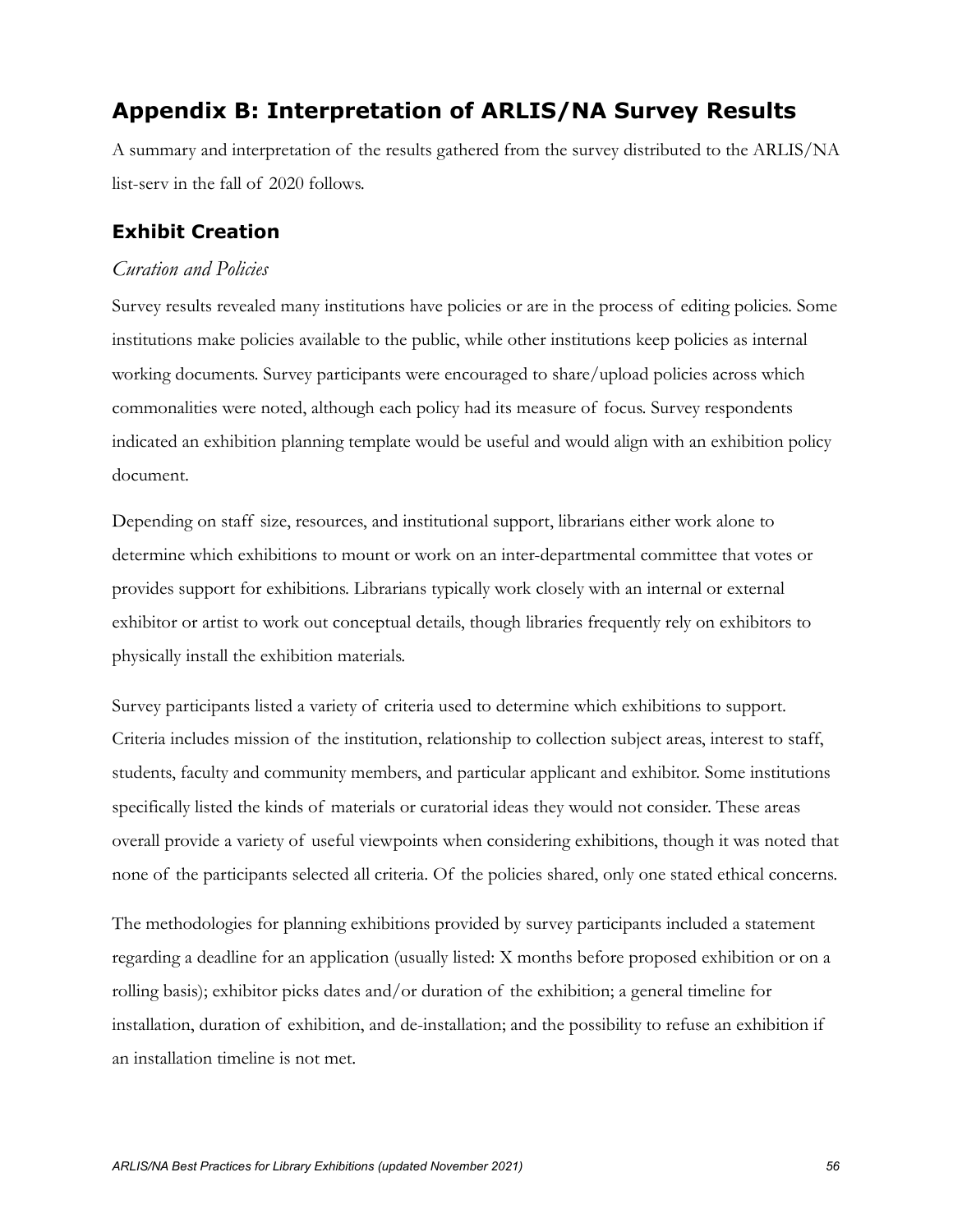Survey participants indicated that institutional policies often did not communicate the general exhibitions calendar such as how many shows per year, and none provided potential open dates but requested the exhibitor pick the dates for the exhibition. Only one policy mentioned what would happen if the exhibition wasn't installed by the agreed upon date. In this section there was inconsistency between libraries' stated typical calendar and timeline for exhibitions versus published policies communicated. Considering that several survey participants stated policy templates would be useful, libraries may have limited resources and staff to devise and promote an exhibition calendar with consistency or annual commitments.

Most libraries use an online application form/application to gather exhibit proposals. Some provide a form for exhibitors to complete, some requested a concept statement, and some conduct the exhibition application process entirely through email. The proposal process for potential exhibitors could be streamlined if expected details (e.g. dimensions of works) are provided before the exhibitor begins completing the application. According to the ESTF survey results, each institution votes on potential exhibitions in different ways such as by group or committee vote or by an individual library staff person. Some shared applications and policy documents did not reference any voting criteria.

Most libraries seemed to provide support to the exhibitor in a limited manner, relying on the exhibitor to do the following: install and de-install the exhibition; create all text related to the exhibition; provide titles and dimensions of art works; provide a price list; and market the event through openings, additional programming, or social media. Some libraries preferred to add titles and placards, while others allowed the exhibitor to request minimal help from library staff during the installation and de-installation process.

With the exception of one library, no survey participants indicated their libraries include information about funding as it related to travel, shipping artworks, or installation costs. Most library participants did not provide marketing or promotional support; however, some indicated support was minimal. Some policies state that the exhibitor is responsible for promotion. Furthermore, some libraries allow exhibitors to arrange events in the space. For libraries that do provide support, it is limited, typically provided by the library's marketing department and primarily only offered if requested by the exhibitor.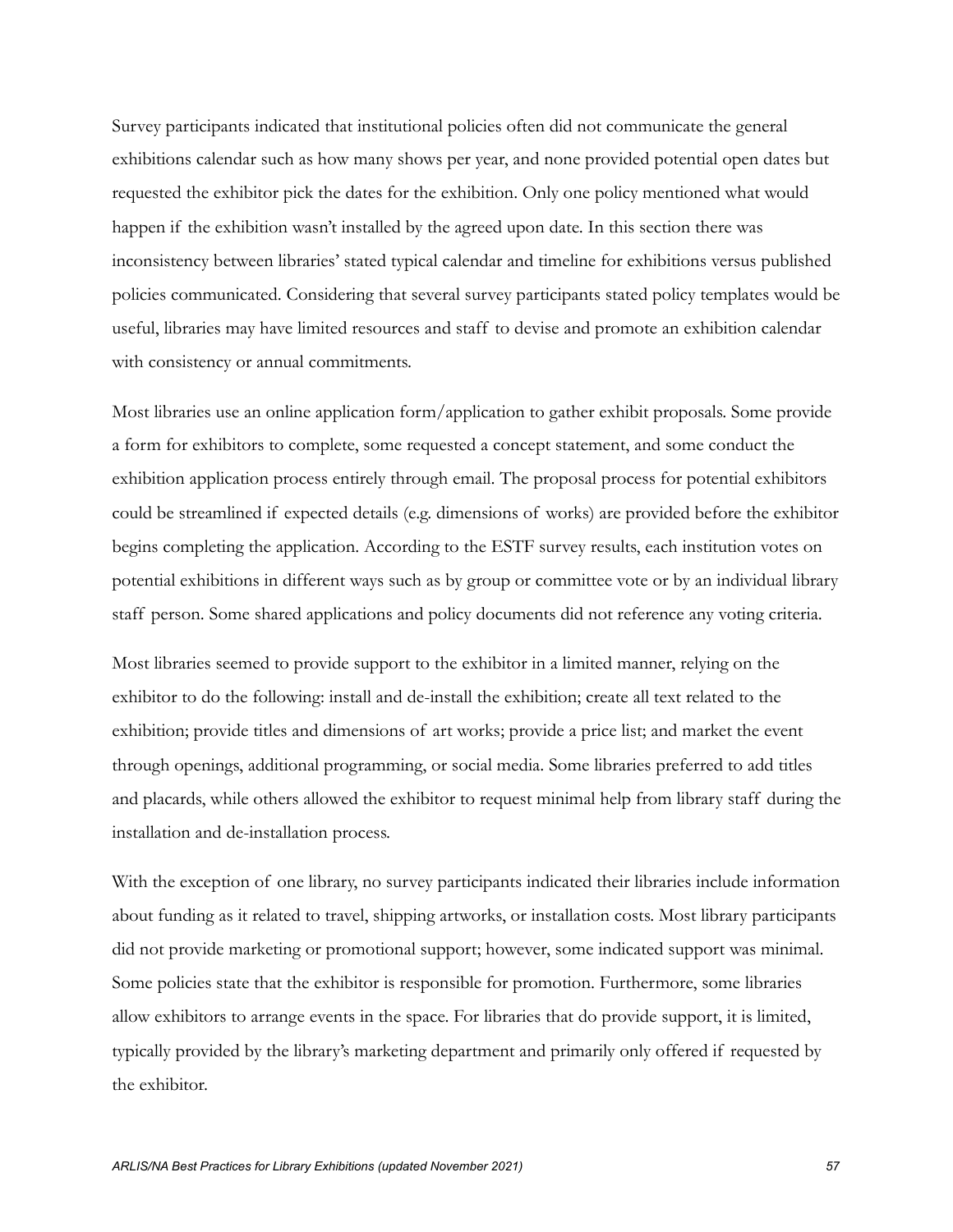Most shared policies clearly state that the exhibitor takes on all liability, including any damage to the exhibition space. Few libraries mentioned institutional responsibility, and only one noted that security is provided in the gallery space.

The size of exhibition spaces, number of exhibition spaces, and hours of exhibition space(s) are not well documented by libraries. Moreover, information regarding the installation space or mounting preferences (e.g. wall mounting, display cases, tabletop) was limited. Shared policies failed to include conservation or preservation standards, such as the type of lighting available or whether or not the use of acid free materials is implemented. One policy mentioned accessibility, noting the exhibitor is responsible for making the space accessible although no specific guidelines were included.

One library's policy that was shared mentioned having the right to document exhibitions. Another library's policy linked to past exhibitions on the institution's website. Communication regarding potential documentation of exhibitions as part of the institutional archive should be conveyed to exhibitors early in the application process. Additionally, providing information in print or online provides patrons with another form of engagement with collections and exhibitions.

#### *Digital Exhibits*

While the majority of respondents (90%) indicated they offer digital exhibits to supplement their in-person/physical installations, only 39% (12) indicated they develop digital surrogates of their physical exhibits. One-third of respondents indicated their institutions offer digital exhibits*instead* of physical installations. Of this group, 90% (9) of respondents indicated the COVID-19 pandemic in 2020 was a catalyst, and half suggested their institutions were already working toward digitizing collections for online display. Surprisingly, only 17% of total survey respondents indicated their institutions were planning to create/initiate virtual exhibits prior to COVID-19.

Seventy percent of respondents who indicated their institutions offer digital exhibits use an open source platform (e.g. Omeka) while the remaining 30% use a commercial/paid option (e.g. CONTENTdm, SpringShare). A couple of institutions use Google or YouTube. None of the respondents indicated they use a photo-sharing option or home-grown technology.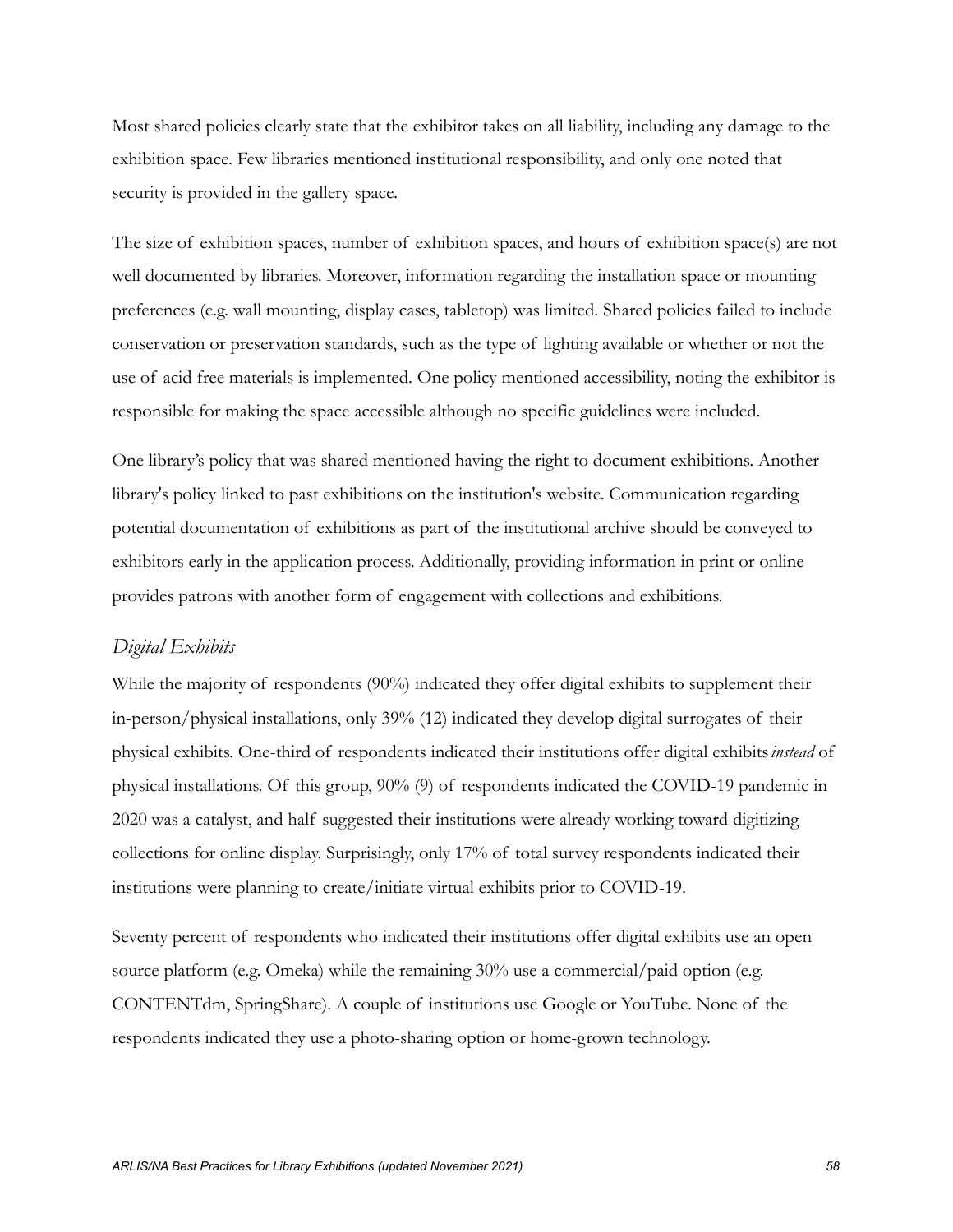Survey results suggest that nearly half (47%) of the respondents feel that the staff dedicated to exhibition-related work is inadequate at their institutions. Furthermore, 36% of the same respondents indicated that between 4-10+ staff would be an appropriate number of staffing.

Factors not incorporated in this survey that should be considered for digital exhibitions include the use of sound, film, interactive capabilities, and the use of responsive web design for mobile engagement. Furthermore, designing the user interface with user experience principles should be a priority. In addition, noting intellectual property rights and fair use of digital content should be addressed. In a future survey, it might be worth asking more specific questions in order to differentiate institutions' use of digital exhibits as supplemental to physical exhibits and/or digital surrogates of physical exhibits.

#### *Diversity, Equity and Inclusion and Accessibility*

The ARLIS/NA ESTF survey included two questions related to diversity, equity, inclusion (DEI) and access. Over three quarters of the survey respondents (24) indicated they include DEI strategies into display and exhibit planning. Some examples of how institutions incorporate DEI perspectives offered by survey respondents include: representation of diverse contributors and content; consideration of online and in-person accessibility standards; provision of label text in multiple languages; consideration of sensitivity of historic content; representation of diverse historical narratives; showcase of campus history; and promotion of events through their institution's Office of Diversity and Inclusion. A small number of respondents indicated there was a lack of support from administration in regards to accessibility standards. DEI strategies were not included in one respondent's exhibition planning; however, they indicated future planning for exhibitions and programming will include DEI strategies.

Future surveys should ask more specific questions on DEI and Access strategies in order to allow respondents more opportunity to provide examples within each of these topics. More explanations and examples would offer much needed clarity due to the complexity of each of these areas and the various ways libraries are including DEI and Accessibility strategies in exhibitions, both physically and online.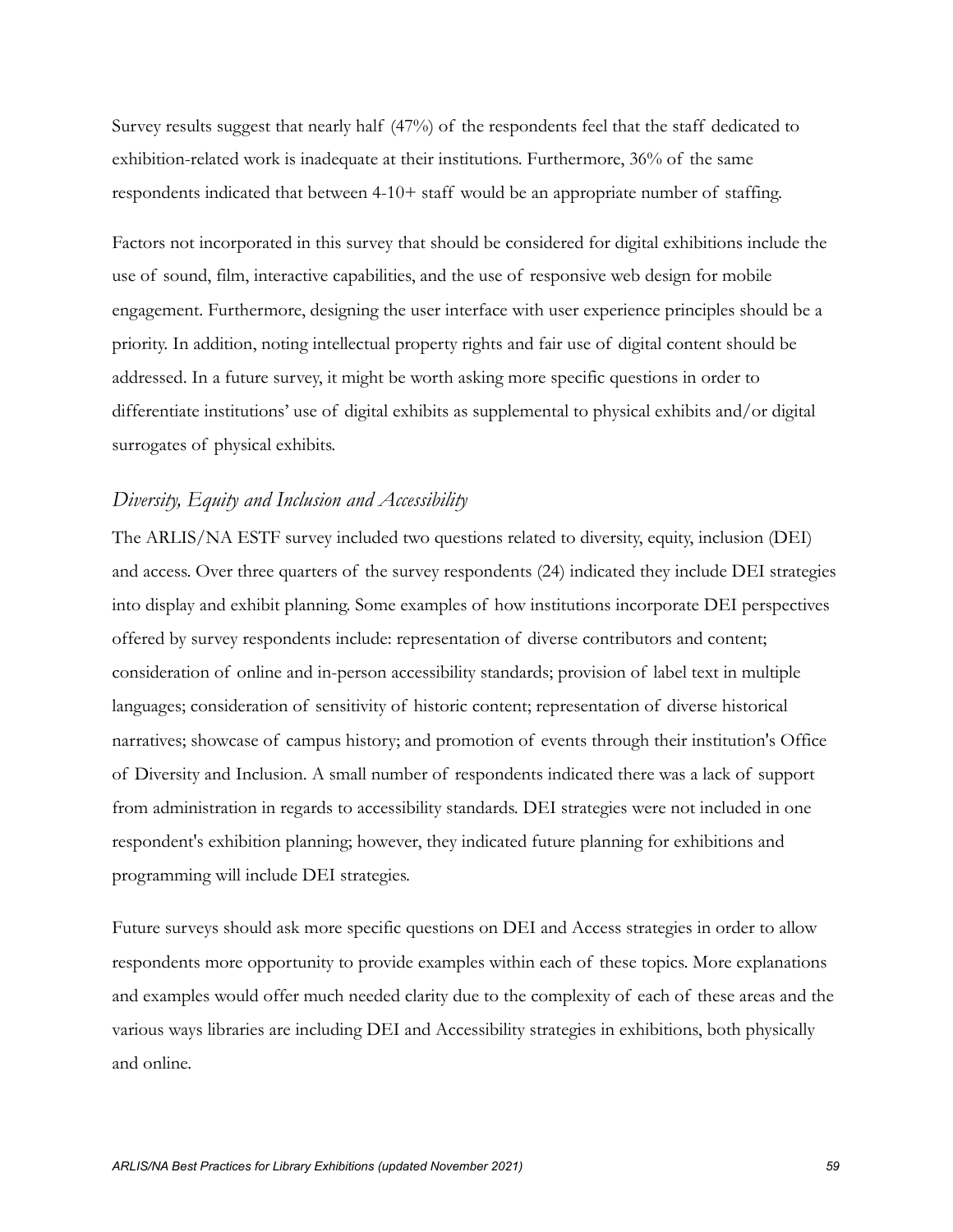## *Loaning*

The ARLIS/NA ESTF survey asked participants if their organization loans or borrows materials for exhibitions and, if so, is there an exhibition loan policy in place. Of the survey respondents, 79% indicated their institution has a loaning policy. This is reflective of an environmental scan conducted in March of 2021 of library exhibition loan policies available on institutional webpages and loan policy practices of cultural institutions. Many libraries, including large independent institutions, government collections, or university libraries have publically available exhibition loan policies. Not surprisingly, higher profile organizations (size, collection stature, funding) had more comprehensive policies similar to museum loan practices.

#### *Policies (COVID-19 Edition)*

Surprisingly, less than 17% of total survey respondents indicated their institutions were planning to create or initiate virtual exhibits prior to COVID-19. However, 42% of the survey respondents indicated they would be interested in learning more about digital exhibits through professional development opportunities, demonstrating a desire to continue expanding library activities and engagement beyond physical spaces.

#### **Exhibit Operations and Logistics**

#### *Conservation and Collections Care*

Respondents were split nearly equally in regards to whether or not their organization has access to conservators with 52% indicating "Yes" and 48% indicating "No." Ninety percent indicated full-time staff are responsible for exhibit installation with 32% indicating student workers/interns assist with installation. Significantly less respondents identified part-time staff (10%), volunteers  $(10\%)$ , and contractors  $(7\%)$ .

Future inquiry should define "access" to conservators, specifically whether or not conservators are on staff at the institution, if conservators are contracted, the types of work the conservators perform, and how frequently the conservators are used. Overall, it is recommended that conservators be consulted when considering exhibition of fragile and irreplaceable items.

## *Facilities and Physical Surroundings*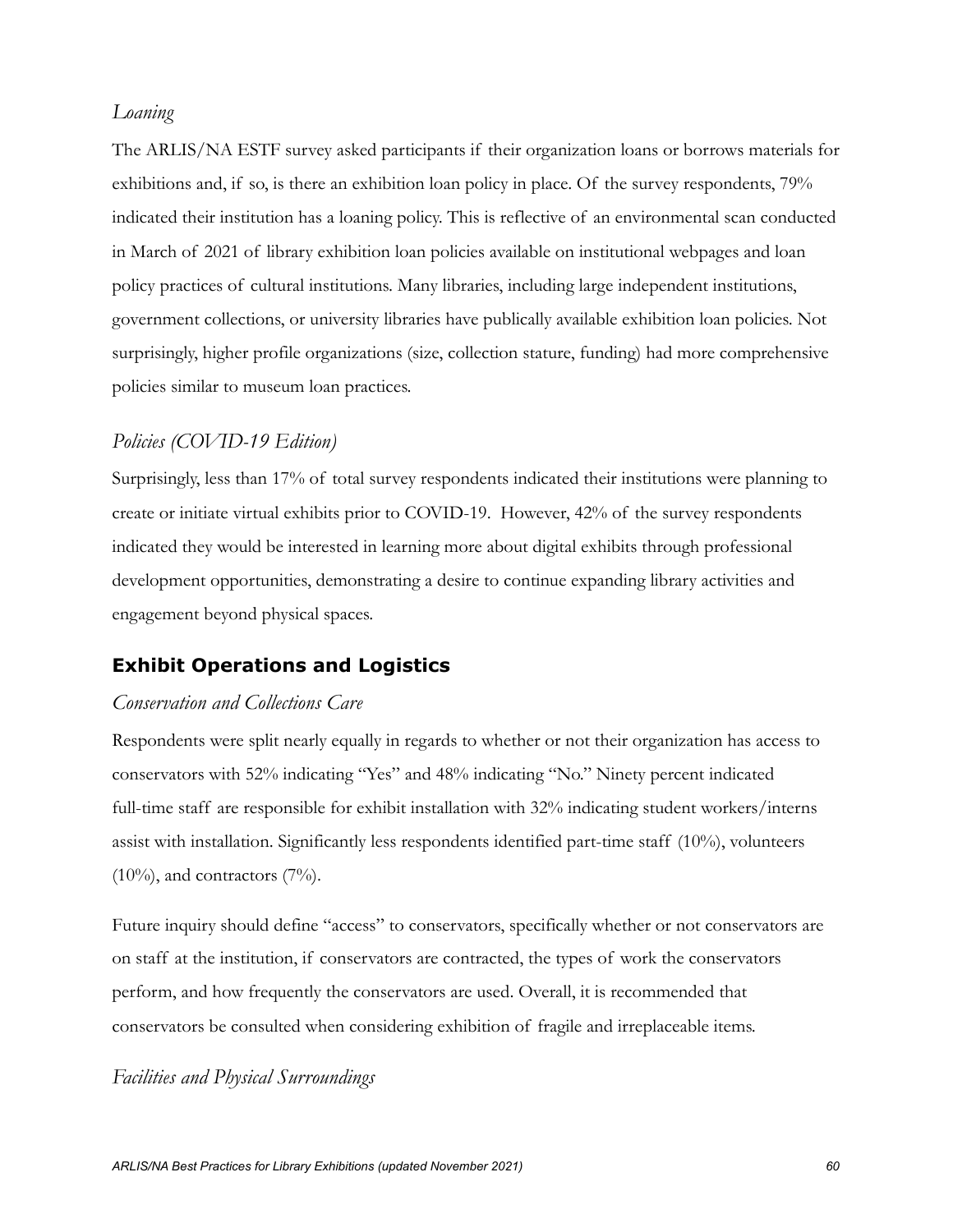In the ARLIS/NA ESTF Survey results, all (100%) respondents indicated their institutions offer exhibits in display cases, while only 65% (20) offer 2-dimensional hanging installations. Less than half of respondents (48%) install 3-dimensional displays or pop-up exhibits. Other types of exhibits include digital exhibits, performance art, interactive installations, tabletop displays, and films/videos.

### **Exhibit Administration**

#### *Community Engagement, Marketing and Outreach*

A majority of respondents (75%) said that their institution provides programming and/or educational materials/resources related to their displays/exhibits, whereas a majority of exhibition policies noted that programming and marketing is the responsibility of the artist or exhibitor. Some institutions have clearly defined roles that function in these areas or library staff have community engagement and outreach as a part of their typical library duties.

Institutions use both digital and print materials to communicate their exhibitions and any programming related to them, though social media was the most popular method. Only one institution noted that they used all materials. The methods used by libraries to market are dependent on funding and whether materials are paid for by the library or a separate department. Some survey respondents indicated libraries communicate through methods that they know will reach their library users, while some libraries choose various methods to reach different populations. Libraries also seem to decide which communication style is best based on library staff expertise and available training

#### *Documentation*

The survey asked participants if their department or organization documented or recorded physical exhibits. Nearly a quarter of respondents reported their organization does not document or keep a record of exhibitions. Two-thirds of the survey participants reported their organization photographs exhibitions and retains captions and promotional materials used for exhibitions. One-third of respondents reported their organization creates an online version or digital surrogate of exhibitions. Seven participants provided fill-in answers specific to their organization's practice of documenting exhibits. These responses included: "save posters, other related texts," "spreadsheet inventory,"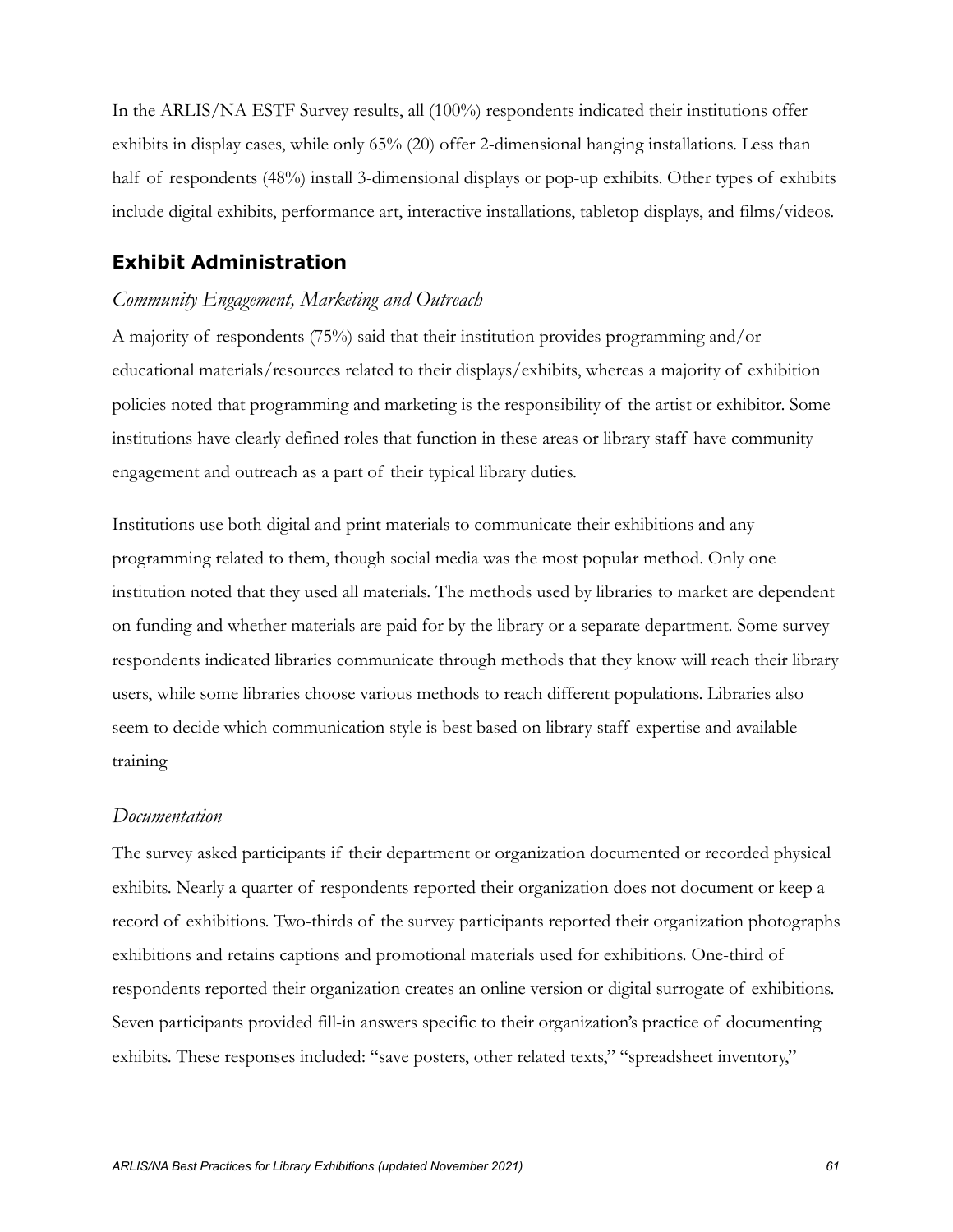"track materials used in an exhibit," "archive physical promotional materials," "photo documents," "keep statistics of how many exhibits," and "save digital versions".

#### *Evaluation*

The results from the survey indicate a lack of formalized evaluation used by institutions to determine the success of an exhibition. Most determine an exhibition's success by the number of attendees, followed by reviewing comments offered in a box or guest book, analyzing patron surveys or counting online views. A significant number of responses indicated no type of evaluation is conducted on their institution's exhibitions. While some institutions attempt to gather feedback and evaluate exhibitions, most institutions implement less structured approaches to gathering data related to an exhibition.

#### *Financial Management*

Of the total survey respondents, less than 20% indicated their institution has a dedicated budget for exhibits and associated events. Funding covers expenses associated with display and promotional materials, staffing, and speaker stipends. Future surveys might consider inquiring further about how these funds are appropriated (e.g. endowment, operations budget, etc.) and allocated.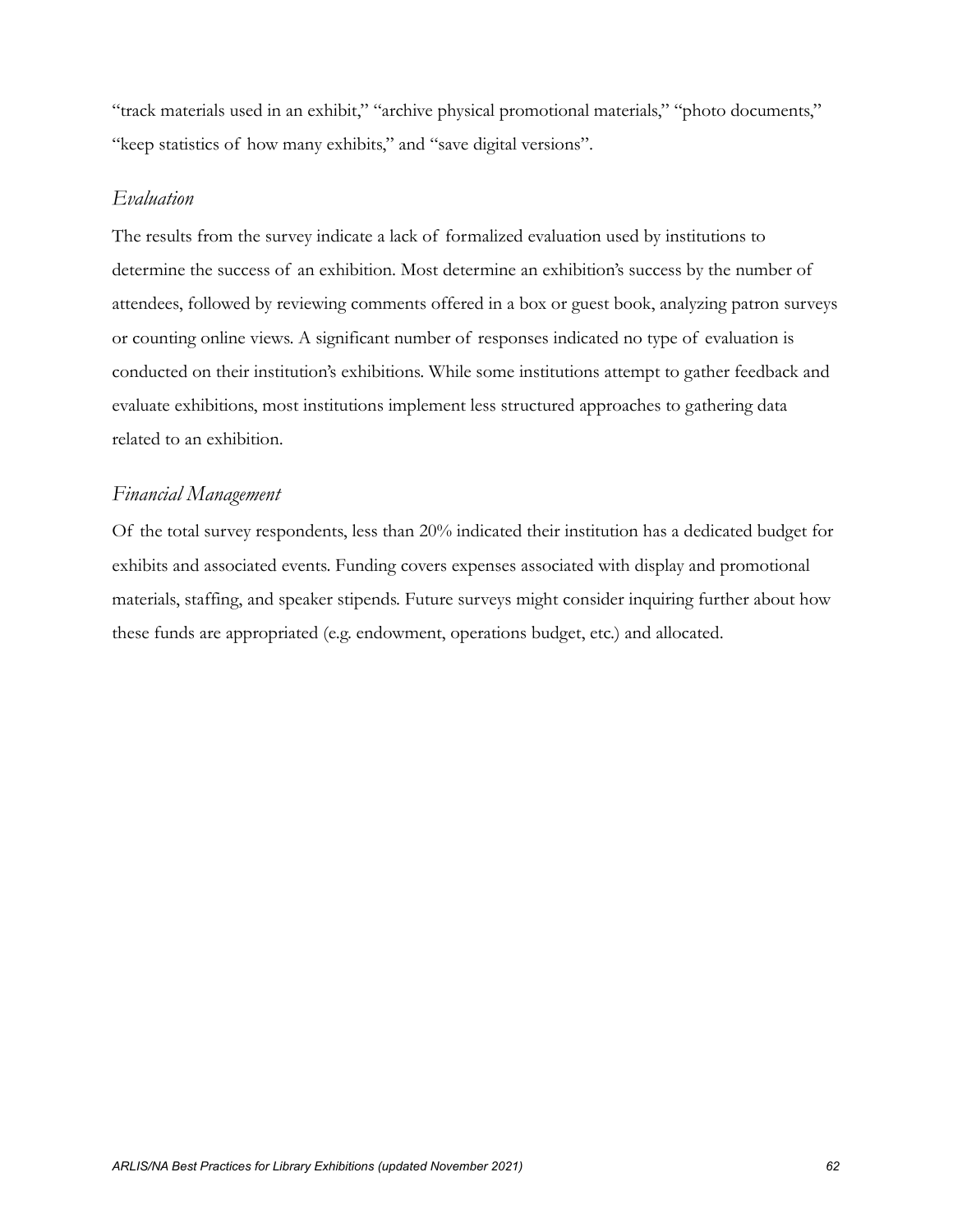# **Appendix C: Sources for Further Reading**

# **Exhibit Creation**

# *Curation and Policies*

- Acord, Sophia Kryzys. "Beyond the Head: The Practical Work of Curating Contemporary Art. *Qualitative Sociology.* 33. (2010): 447-467. [https://doi.org/10.1007/s11133-010-9164-y.](https://doi.org/10.1007/s11133-010-9164-y)
- Association of Academic Museums and Galleries. "Professional Practices for Academic Museums and Galleries." June 2017. [http://umac.icom.museum/wp-content/uploads/2017/05/AAMG-Professinal-Practices-20](http://umac.icom.museum/wp-content/uploads/2017/05/AAMG-Professinal-Practices-2017-v8-single.pdf) [17-v8-single.pdf.](http://umac.icom.museum/wp-content/uploads/2017/05/AAMG-Professinal-Practices-2017-v8-single.pdf)
- Association of Art Museum Curators Foundation. "Professional Practices for Art Curators in Nonprofits". July 2020. [https://www.artcurators.org/page/ProfPractices.](https://www.artcurators.org/page/ProfPractices)
- Braun, Jolie. "Now on Display: Lessons Learned from Building a Small Exhibits Program". *Archival Issues*. 38, no. 2. (2017): 6-19. <http://hdl.handle.net/1811/87117>
- Curators Committee. *A Code of Ethics for Curators*. American Association of Museums. 2009. <https://www.aam-us.org/wp-content/uploads/2018/01/curcomethics.pdf>
- Dandar, Devina, Jaime Clifton-Ross, Ann Dale, and Rosie Croft. "Showcasing Institutional Research: Curating Library Exhibits to Support Scholarly Communication." *Journal of librarianship and scholarly communication* 8, no. 1 (2020): eP2335. <http://doi.org/10.7710/2162-3309.2335>
- Payne, Daniel. "10 Steps to Curating an Exhibition". *Association of Librarians and Information Professionals in the Social Sciences*. 13, no 4. (July 2018): 10-12. <https://alissnet.com/aliss-quarterly-july-2018/>

Reed, Gabrielle V. L. "Displays and Exhibitions in Art Libraries, Edited by Christine Milne and Annamarie McKie, London: ARLIS/UK & Ireland, 2009. 82 p. Ill. *Art Libraries Journal* 35, no. 3 (2010): 52–52. [https://doi.org/10.1017/S0307472200016564.](https://doi.org/10.1017/S0307472200016564)

Sussman, Diana Brawley and Patrick King. "A How-to Guide for Temporary Exhibitions." *The Illinois Library Association Reporter.* 30, no. 5. (October 2012): 4-7. [https://www.ila.org/content/documents/Reporter\\_1012.pdf](https://www.ila.org/content/documents/Reporter_1012.pdf)

*Digital Exhibits*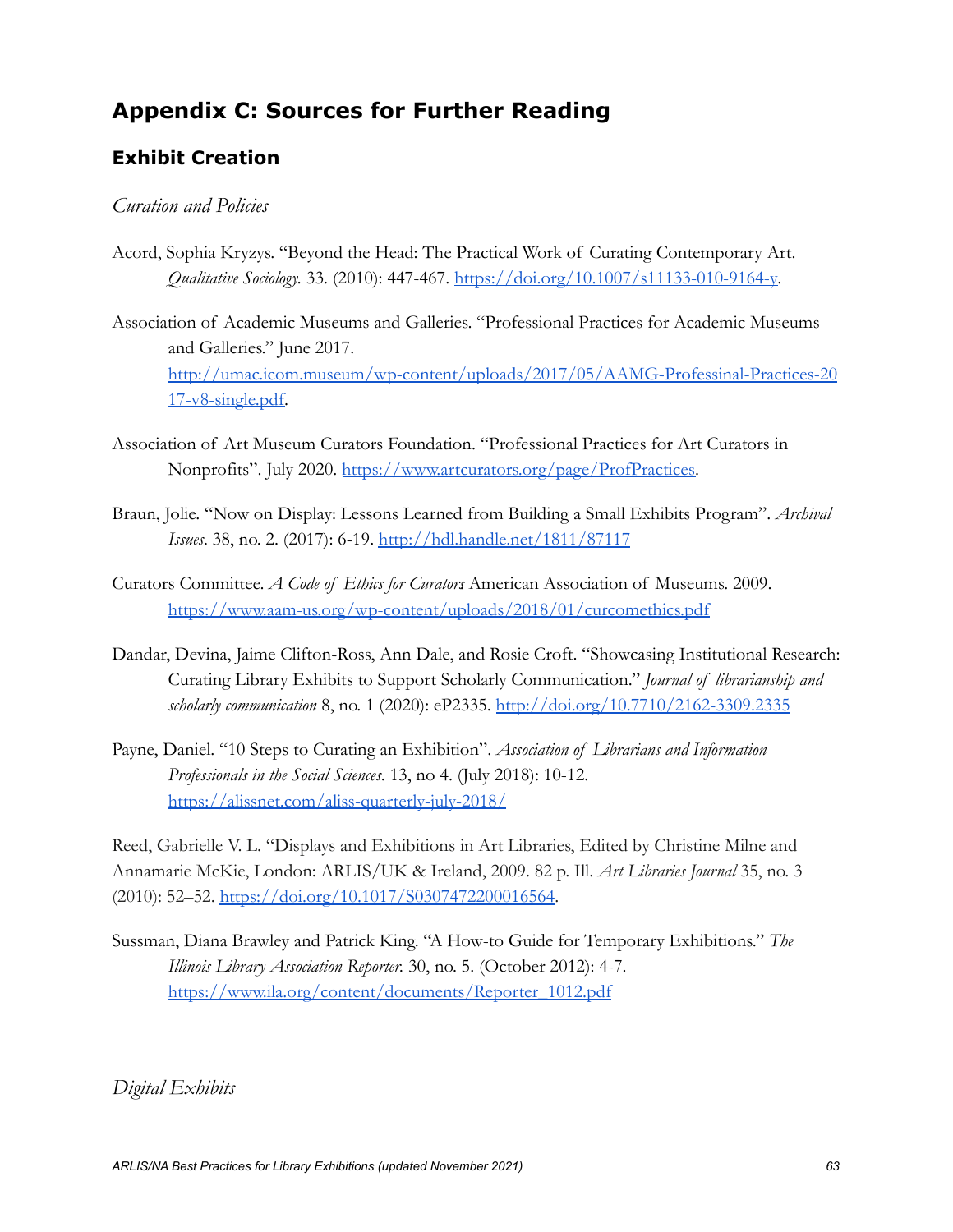- American Alliance of Museums. "Core Standards: Education and Interpretation."Accessed December 27, 2020. [https://www.aam-us.org/programs/ethics-standards-and-professional-practices/core-standa](https://www.aam-us.org/programs/ethics-standards-and-professional-practices/core-standards-for-museums/) [rds-for-museums/.](https://www.aam-us.org/programs/ethics-standards-and-professional-practices/core-standards-for-museums/)
- Association of Academic Museums and Galleries. "Professional Practices for Academic Museums and Galleries." June 2017. [http://umac.icom.museum/wp-content/uploads/2017/05/AAMG-Professinal-Practices-20](http://umac.icom.museum/wp-content/uploads/2017/05/AAMG-Professinal-Practices-2017-v8-single.pdf) [17-v8-single.pdf.](http://umac.icom.museum/wp-content/uploads/2017/05/AAMG-Professinal-Practices-2017-v8-single.pdf)
- Association of Research Libraries. "Code of Best Practices in Fair Use for Academic and Research Libraries." January 2012. <https://www.arl.org/wp-content/uploads/2014/01/code-of-best-practices-fair-use.pdf>
- Barth, Grace. "Digital Exhibitions: Concepts and Practices." *MARAC Technical Leaflet Series* #12. (2018). [https://marac.memberclicks.net/assets/documents/marac\\_technical\\_leaflet\\_12.pdf.](https://marac.memberclicks.net/assets/documents/marac_technical_leaflet_12.pdf)
- Coalition for Networked Information. "CNI Report: Library and IT Partnerships with Campus Museums and Archives." Last modified January 30th, 2020. [https://www.cni.org/topics/special-collections/library-it-partnerships-with-campus-museu](https://www.cni.org/topics/special-collections/library-it-partnerships-with-campus-museums-archives) [ms-archives.](https://www.cni.org/topics/special-collections/library-it-partnerships-with-campus-museums-archives)
- College Art Association. "Code of Best Practices in Fair Use for the Visual Art." 2015. [https://www.collegeart.org/pdf/fair-use/best-practices-fair-use-visual-arts.pdf.](https://www.collegeart.org/pdf/fair-use/best-practices-fair-use-visual-arts.pdf)
- Constantine, Elizabeth. "Libraries and Museums: Fostering GLAM Collaboration at the University of Iowa."*The University of Iowa Libraries Administrativeand Public Relations Materials* 25 (2018). <https://doi.org/10.17077/yc01-mco1>.
- Copyright Office. "Digital Millennium Copyright Act of 1998: Exemption for Nonprofit Libraries and Archives Section 404." October 28, 1998. <https://www.copyright.gov/legislation/dmca.pdf>.
- Cultural Heritage Standards Toolbox (CEST). "Guidelines." Last modified July 5, 2018. [https://www.projectcest.be/wiki/Richtlijnen.](https://www.projectcest.be/wiki/Richtlijnen)
- EdCom Task Force on Professional Standards of the American Association of Museums. "Excellence in Practice: Museum Education Principles and Standards." 2001. [http://ww2.aam-us.org/docs/default-source/accreditation/committee-on-education.pdf.](http://ww2.aam-us.org/docs/default-source/accreditation/committee-on-education.pdf)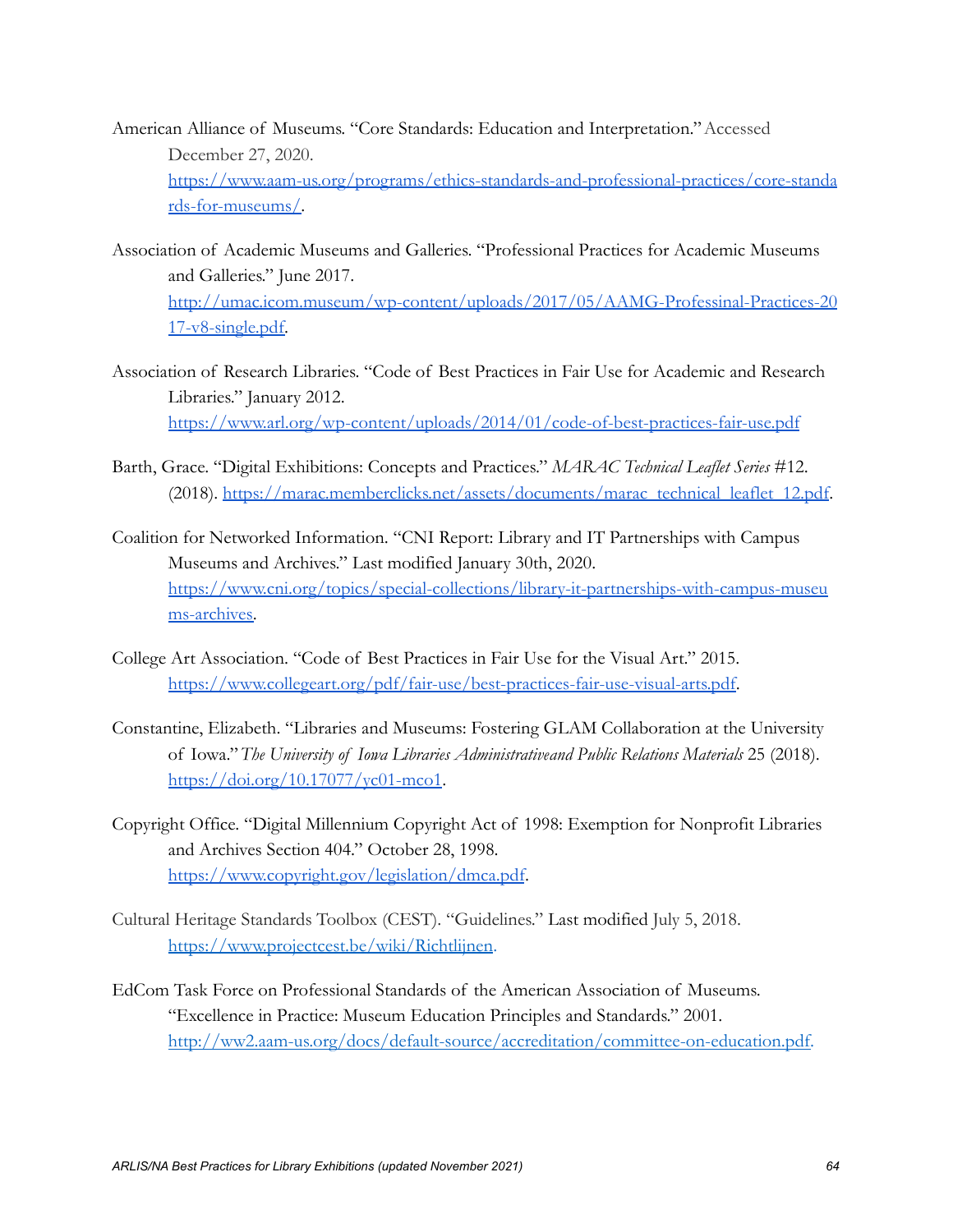- Federal Agencies Digitization Guidelines Initiative. "Guidelines: Content Categories and Digitization Objectives: Reformatting Historical Printed Matter, Documents and Manuscripts, and Pictorial Materials — Content Categories Overview." September 2009. <http://www.digitizationguidelines.gov/guidelines/ccdo-overview.html>.
- Federal Agencies Digitization Guidelines Initiative. "Guidelines: Technical Guidelines for Digitizing Cultural Heritage Materials." September 2016. <http://www.digitizationguidelines.gov/guidelines/digitize-technical.html>.
- Federal Communications Commission*.* "Section 508 of Rehabilitation Act." Accessed December 28, 2020. [https://www.fcc.gov/general/section-508-rehabilitation-act.](https://www.fcc.gov/general/section-508-rehabilitation-act)

Jefferson, Rebecca J. W., Lourdes Santamaría-Wheeler, and Laurie N. Taylor. "Turning 'Views' into 'Visits': How Online Exhibits Can Encourage Collection Awareness and Usage." *ACRL 2013*. April 10–13, 2013, Indianapolis, IN (pg. 608-609). [http://www.ala.org/acrl/sites/ala.org.acrl/files/content/conferences/confsandpreconfs/20](http://www.ala.org/acrl/sites/ala.org.acrl/files/content/conferences/confsandpreconfs/2013/papers/Jefferson_etal_Turning.pdf) [13/papers/Jefferson\\_etal\\_Turning.pdf](http://www.ala.org/acrl/sites/ala.org.acrl/files/content/conferences/confsandpreconfs/2013/papers/Jefferson_etal_Turning.pdf).

Ludden, J. "An Introduction to Digital Strategies for Museums." *Museums and the Web Asia 2014*. October 1, 2014. [https://mwa2014.museumsandtheweb.com/paper/an-introduction-to-digital-strategies-for](https://mwa2014.museumsandtheweb.com/paper/an-introduction-to-digital-strategies-for-museums/)[museums/](https://mwa2014.museumsandtheweb.com/paper/an-introduction-to-digital-strategies-for-museums/)

- NISO Framework Working Group. "A Framework of Guidance for Building Good Digital Collections." December 2007. <https://www.niso.org/sites/default/files/2017-08/framework3.pdf>
- Pastore, E. "The Future of Museums and Libraries: A Discussion Guide." Institute of Museum and Library Services. Washington, D.C. (2009). [https://www.imls.gov/sites/default/files/publications/documents/discussionguide\\_0.pdf](https://www.imls.gov/sites/default/files/publications/documents/discussionguide_0.pdf).
- Plumer, Danielle Cunniff. "Oregon's Digital Collections: Environmental Scan." September 25, 2013. [https://www.oregon.gov/library/libraries/Documents/DigitalCollections/CompleteEnviro](https://www.oregon.gov/library/libraries/Documents/DigitalCollections/CompleteEnvironementalScan.pdf) [nementalScan.pdf.](https://www.oregon.gov/library/libraries/Documents/DigitalCollections/CompleteEnvironementalScan.pdf)

Preservation and Reformatting Section of the Association for Library Collections and Technical Services of the American Library Association. "Minimum Digitization Capture Recommendations." June 2013. [http://www.ala.org/alcts/resources/preserv/minimum-digitization-capture-Recommendatio](http://www.ala.org/alcts/resources/preserv/minimum-digitization-capture-Recommendations) [ns](http://www.ala.org/alcts/resources/preserv/minimum-digitization-capture-Recommendations).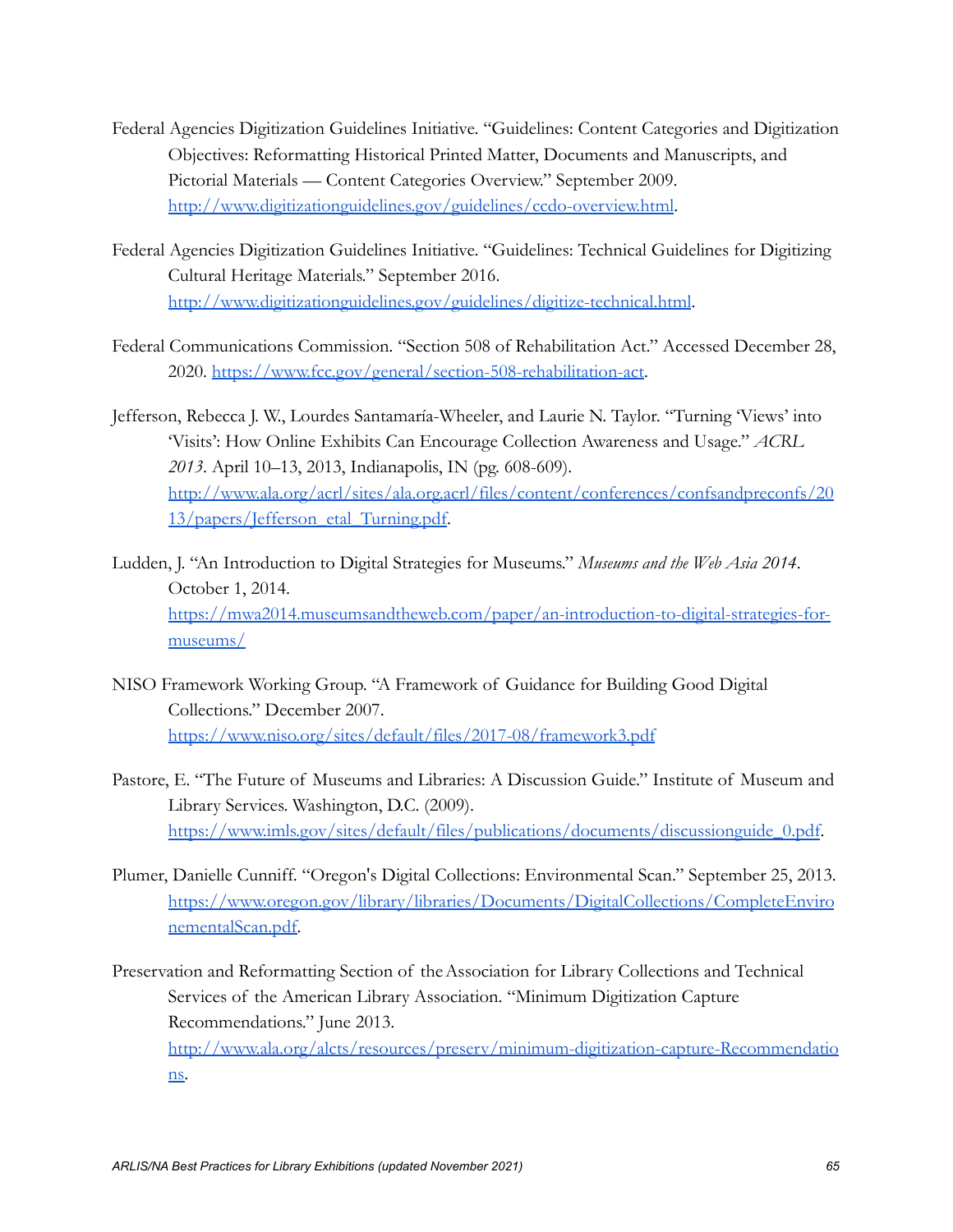- Professional Networks Council of the American Alliance of Museums. "Standards for Museum Exhibitions and Indicators of Excellence." Last modified August 2012. [https://www.name-aam.org/s/2012-Standards-for-Museum-Exhibitions-and-Indicators-of-](https://www.name-aam.org/s/2012-Standards-for-Museum-Exhibitions-and-Indicators-of-Excellence.pdf)[Excellence.pdf](https://www.name-aam.org/s/2012-Standards-for-Museum-Exhibitions-and-Indicators-of-Excellence.pdf).
- Purcell, Alexandra. "Artists' Books, Digital Exhibitions, and the Copyright Issues that Surround Them." *Art Documentation: Journal of the Art LibrariesSociety of North America*, Vol. 34, No. 2 (September 2015), pp. 321-329. The University of Chicago Press on behalf of the Art Libraries Society of North America.<https://www.jstor.org/stable/10.1086/683387>.
- Quigley, Aisling. "Striving to Persist: Museum Digital Exhibition and Digital Catalogue Production." University of Pittsburgh (2019). [http://d-scholarship.pitt.edu/36659/1/Quigley\\_ETDupdate.pdf.](http://d-scholarship.pitt.edu/36659/1/Quigley_ETDupdate.pdf)
- Rare Books and Manuscripts Section of the Association of College and Research Libraries of the American Library Association. "Leab Exhibition Awards Evaluation Criteria: Digital Exhibitions." Accessed December 28, 2020. [https://rbms.info/committees/exhibition\\_awards/evaluation\\_criteria/#electronic.](https://rbms.info/committees/exhibition_awards/evaluation_criteria/#electronic)
- Rare Books and Manuscripts Section of the Association of College and Research Libraries of the American Library Association and the Society of American Archivists. "Guidelines on Access to Research Materials in Archives and Special Collections Libraries." January 24, 2020. [http://www.ala.org/acrl/standards/jointstatement.](http://www.ala.org/acrl/standards/jointstatement)
- Rare Book and Special Collections Section of the International Federation of Library Associations. "Guidelines for Planning the Digitization of Rare Book and Manuscript Collections." September 2014. [https://www.ifla.org/files/assets/rare-books-and-manuscripts/Project-dcouments/ifla\\_rbm](https://www.ifla.org/files/assets/rare-books-and-manuscripts/Project-dcouments/ifla_rbms_digitization_guidelines_final_draft_20140703.pdf) [s\\_digitization\\_guidelines\\_final\\_draft\\_20140703.pdf](https://www.ifla.org/files/assets/rare-books-and-manuscripts/Project-dcouments/ifla_rbms_digitization_guidelines_final_draft_20140703.pdf).
- U.S. National Archives and Records Administration. "Technical Guidelines for Digitizing Archival Materials for Electronic Access." June 2004. [https://www.archives.gov/files/preservation/technical/guidelines.pdf.](https://www.archives.gov/files/preservation/technical/guidelines.pdf)
- U.S. National Archives and Records Administration. "Textual, Micrographic and Cartographic Records, Posters and Illustrated Materials." Accessed December 28, 2020. <https://www.archives.gov/preservation/products/reformatting/text-carto.html>.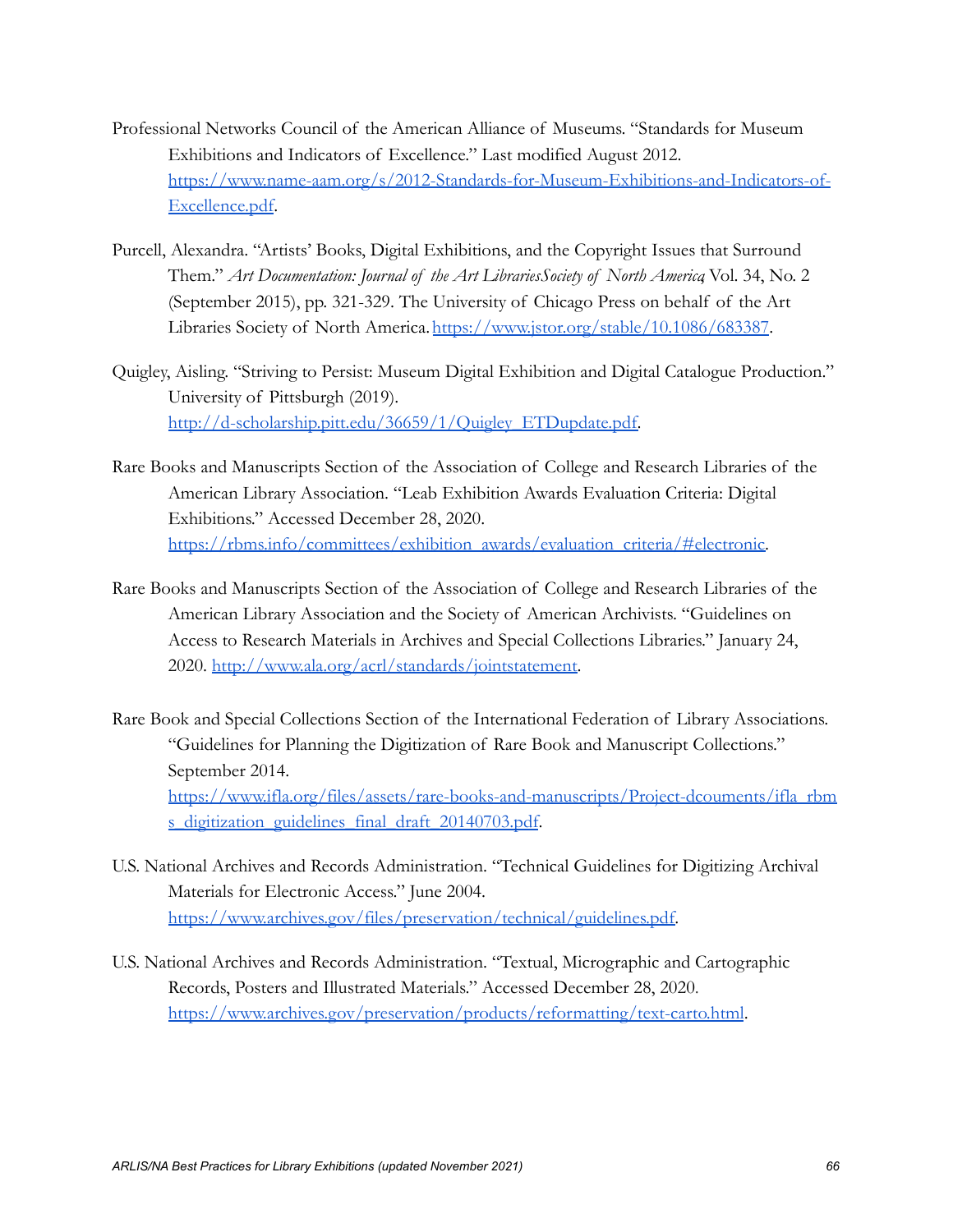Valenza, Joyce Kasman, Brenda L. Boyer, and Della Curtis. "Curation Platforms." *Library Technology Reports*. October 2014, pg. 60-65. <https://journals.ala.org/index.php/ltr/article/view/4792/5738>.

*Diversity, Equity and Inclusion and Accessibility*

- American Library Association. "User-Initiated Exhibits, Displays, and Bulletin Boards: An Interpretation of the Library Bill of Rights." Amended June 25, 2019. [http://www.ala.org/advocacy/intfreedom/librarybill/interpretations/exhibitsdisplaysbulleti](http://www.ala.org/advocacy/intfreedom/librarybill/interpretations/exhibitsdisplaysbulletinboards) [nboards](http://www.ala.org/advocacy/intfreedom/librarybill/interpretations/exhibitsdisplaysbulletinboards)
- American Library Association. "Programming to Promote Diversity." Accessed August 9, 2021. [https://www.ala.org/advocacy/diversity/culturalprogrammingtopromotediversity.](https://www.ala.org/advocacy/diversity/culturalprogrammingtopromotediversity)
- Bryant, Janeen. "Honoring Experience." The Empathetic Museum. Last modified August 24, 2016. <http://empatheticmuseum.weebly.com/1/post/2016/08/honoring-experience.html>
- Chen, Suzhen, Jean Thoulag, and Myra Waddell. "Diversity and Sustainability in Library Exhibits for Outreach and Marketing." *Journal of Access Services*15, no. 4 (October 2, 2018): 173–83. [https://doi.org/10.1080/15367967.2018.1537795.](https://doi.org/10.1080/15367967.2018.1537795)
- CAST. "Universal Design for Learning Guidelines." Version 2.2, 2018. CAST. <https://udlguidelines.cast.org/>
- Gazi, Andromache. "Exhibition Ethics An Overview of Major Issues." Journal of Conservation and Museum Studies 12, no. 1 (2014). <http://doi.org/10.5334/jcms.1021213>
- Hastings, Samantha Kelly. "If Diversity Is a Natural State, Why Don't Our Libraries Mirror the Populations They Serve?" *The Library Quarterly* 85, no. 2 (April 2015): 133–38. <https://doi.org/10.1086/680152>.
- Kandiuk, Mary. "Avoiding Controversy: Academic Freedom and the Library Exhibit*," Art Documentation: Journal of the Art Libraries Society of North America,*vol. 36 Spring 2017[.https://www.journals.uchicago.edu/doi/pdfplus/10.1086/691374](https://www.journals.uchicago.edu/doi/pdfplus/10.1086/691374)
- Maloney, Michelle M. "Cultivating Community, Promoting Inclusivity: Collections as Fulcrum for Targeted Outreach." *New Library World* 113, no. 5/6 (January 1, 2012): 281–89[.](https://doi.org/10.1108/03074801211226364) <https://doi.org/10.1108/03074801211226364>.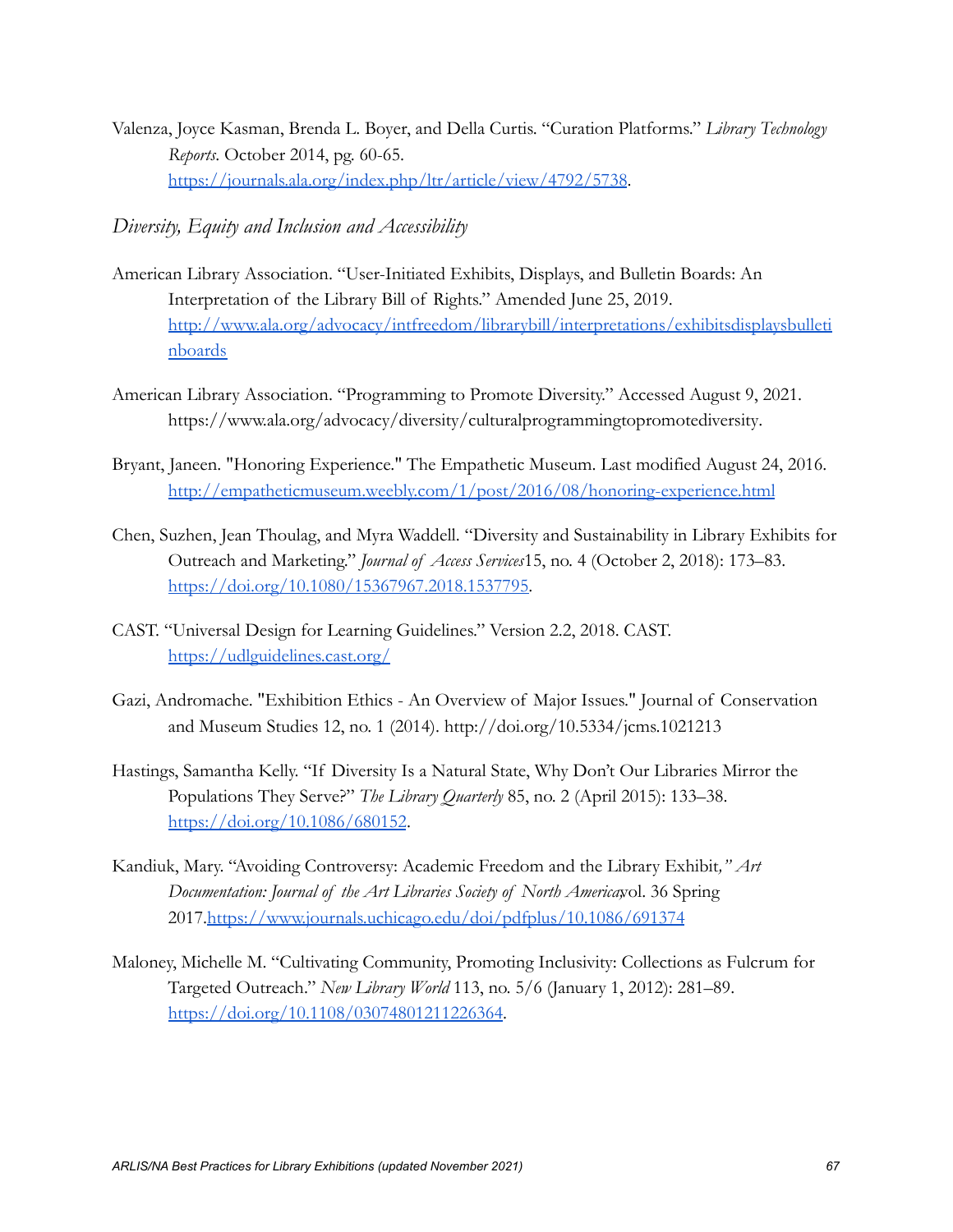- Manuell, Romany, Kate McEntee, and Chester Marcus. "The Equity Collection: Analysis and Transformation of the Monash University Design Collection."*Art Libraries Journal*, 2019[.](http://dx.doi.org.ezproxy.acsaa.talonline.ca/10.1017/alj.2019.16) [http://dx.doi.org.ezproxy.acsaa.talonline.ca/10.1017/alj.2019.16.](http://dx.doi.org.ezproxy.acsaa.talonline.ca/10.1017/alj.2019.16)
- National Endowment for the Arts and National Endowment for the Humanities National Assembly of State Arts Agencies. "Design for Accessibility: A Cultural Administrator's Handbook." 1994. <https://www.arts.gov/sites/default/files/Design-for-Accessibility.pdf>
- National Park Service. "Exhibit Planning, Design, and Fabrications Specifications." February 2019. [https://www.nps.gov/subjects/hfc/upload/NPS-Exhibit-Planning-Design-and-Fabrication-](https://www.nps.gov/subjects/hfc/upload/NPS-Exhibit-Planning-Design-and-Fabrication-Specifications-2019.pdf)[Specifications-2019.pdf](https://www.nps.gov/subjects/hfc/upload/NPS-Exhibit-Planning-Design-and-Fabrication-Specifications-2019.pdf)
- Noor, Tamara. "Roundtable: What Is Holding Librarianship Back from Being More Inclusive of Visible Minorities?" *Partnership : The Canadian Journal of Library and Information Practice and Research* 13, no. 2 (2018): 1–6. [http://dx.doi.org.ezproxy.acsaa.talonline.ca/10.21083/partnership.v13i2.4887.](http://dx.doi.org.ezproxy.acsaa.talonline.ca/10.21083/partnership.v13i2.4887)
- Parks Canada. *Design Guidelines for Media Accessibility.* Ottawa: Canadian Heritage, Parks Canada, 1994.
- Reilly, Maura. Curatorial Activism: Towards an Ethics of Curating New York: Thames and Hudson, 2018.
- Reilly, Maura. "What Is Curatorial Activism?" *ARTnews.Com* (blog), November 7, 2017. <https://www.artnews.com/art-news/news/what-is-curatorial-activism-9271/>.
- Rutledge, Lorelei, and Sarah LeMire. "Beyond Disciplines: Providing Outreach to Underserved Groups by Demographic." *Public Services Quarterly* 12, no. 2 (April 2, 2016): 113–24[.](https://doi.org/10.1080/15228959.2016.1157565) [https://doi.org/10.1080/15228959.2016.1157565.](https://doi.org/10.1080/15228959.2016.1157565)
- Serrell, Beverly. *Exhibit Labels: An Interpretive Approach.* Walnut Creek: AltaMira Press, 1996.
- Smithsonian Institution. "Smithsonian Guidelines for Accessible Exhibition Design." 1996. [https://www.sifacilities.si.edu/sites/default/files/Files/Accessibility/accessible-exhibition-d](https://www.sifacilities.si.edu/sites/default/files/Files/Accessibility/accessible-exhibition-design1.pdf) [esign1.pdf](https://www.sifacilities.si.edu/sites/default/files/Files/Accessibility/accessible-exhibition-design1.pdf)
- U.S. Department of Justice, Americans with Disabilities Act. "2010 ADA Standards for Accessible Design." September 15, 2010. <https://www.ada.gov/regs2010/2010ADAStandards/2010ADAStandards.pdf>
- Web AIM, Institute for Disability Research, Policy, and Practice. "Web AIM: Accessibility in Mind." 2021. <https://webaim.org/>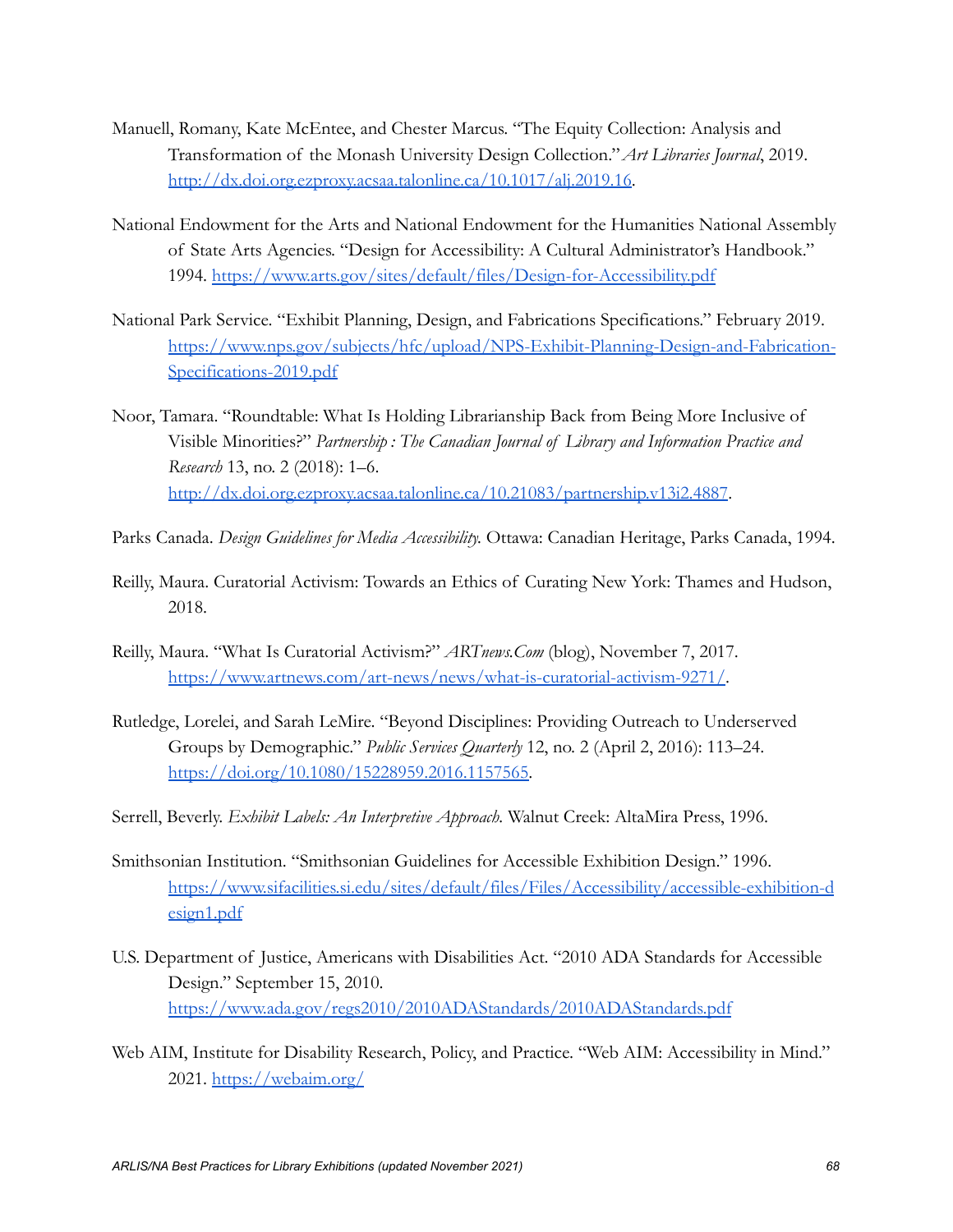## *Loaning*

- American Library Association Association of College and Resource Libraries Rare Books and Manuscripts Section. "ACRL/RBMS Guidelines For Interlibrary And Exhibition Loan Of Special Collections Materials." Approved January 2012. <http://www.ala.org/acrl/standards/specialcollections>
- Columbia University Libraries. "Guidelines for Lending Materials for Exhibition." [https://library.columbia.edu/about/policies/loans\\_for\\_exhibits.html](https://library.columbia.edu/about/policies/loans_for_exhibits.html)
- Freitag, Sally and Cherie Summers, updated by Sally Freitag and Judy Cline. "Loans." In *Museum Registration Methods*. 5th ed, 120-132. Washington, DC: American Association of Museums Press, 2010.
- Library of Congress. "Loan Procedures for Institutions."<https://www.loc.gov/exhibits/loan/>
- National Archives and Records Administration. "Borrowing NARA Holdings for Exhibition." Last modified November 16, 2020. <https://www.archives.gov/exhibits/borrowing>
- Smithsonian Libraries. "Exhibition Loan Services, Exhibition Loan Requests." <https://library.si.edu/departments/preservation/exhibition-loans>
- Stanford Libraries Special Collections and University Archives. "Exhibit Loan Policy."<https://library.stanford.edu/spc/using-our-collections/exhibit-loan-policy>
- The University of Texas at Austin University of Texas Libraries. "Exhibition Loan Policy."<https://web-prod.lib.utexas.edu/about/policies/exhibition-loan-policy>

*Policies (COVID-19 Edition)*

- American Library Association. *Libraries and COVID-19, Planning for Re-opening: A Checklist*. Accessed December 21, 2020. [http://www.ala.org/advocacy/sites/ala.org.advocacy/files/content/stateandlocal/Planning](http://www.ala.org/advocacy/sites/ala.org.advocacy/files/content/stateandlocal/Planning%20for%20Reopening-A%20Checklist_0.pdf) [%20for%20Reopening-A%20Checklist\\_0.pdf.](http://www.ala.org/advocacy/sites/ala.org.advocacy/files/content/stateandlocal/Planning%20for%20Reopening-A%20Checklist_0.pdf)
- American Library Association. *Libraries Respond: COVID-19 Survey Results*. May 2020. [http://www.ala.org/pla/issues/covid-19/surveyoverview.](http://www.ala.org/pla/issues/covid-19/surveyoverview)
- American Library Association. *Pandemic Preparedness: Resources for Libraries*. 2020. <http://www.ala.org/tools/atoz/pandemic-preparedness>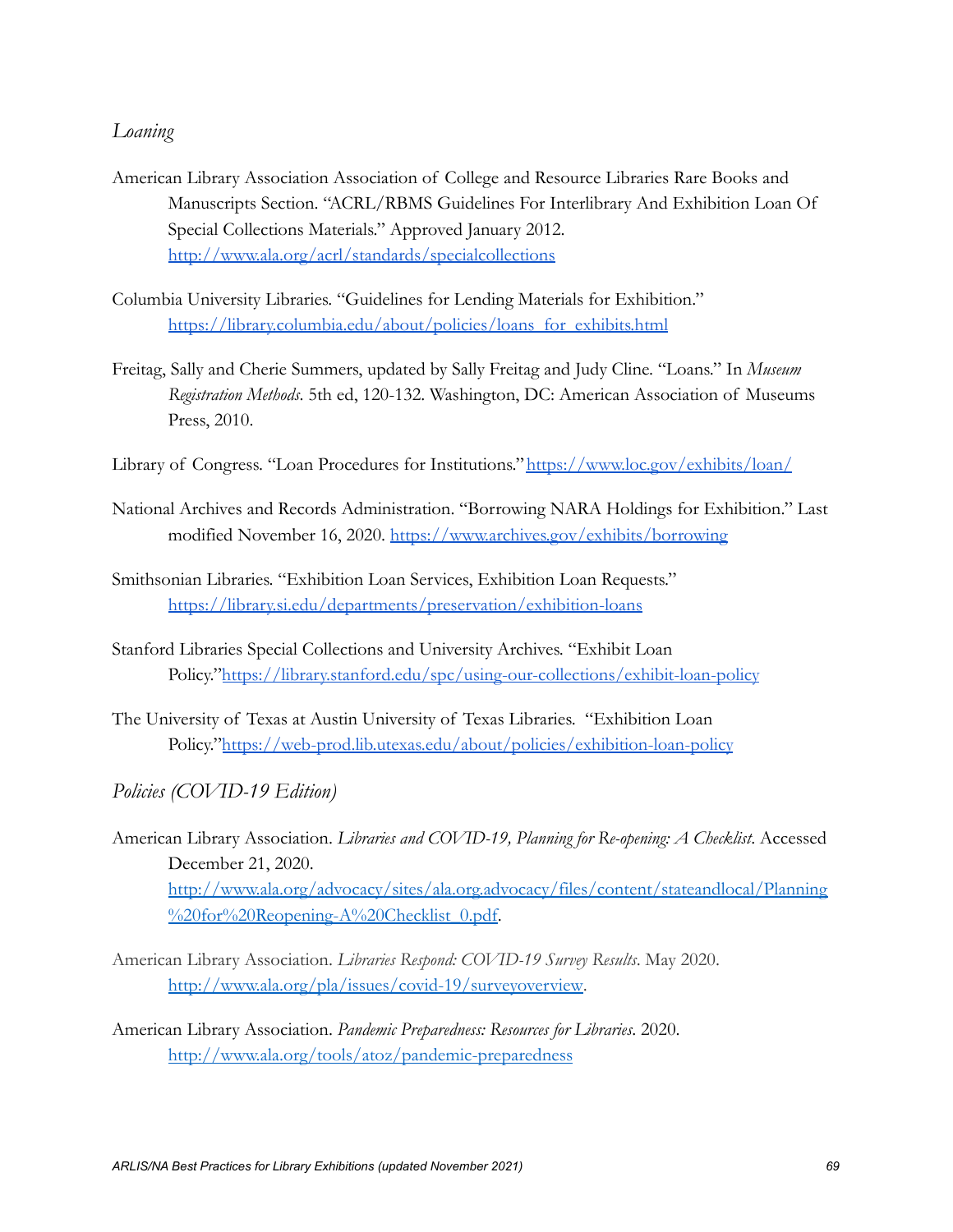- Aton, Francesca. "The Brief: Highlights from Around the Globe as the Art World Shifts to Remote Viewing." *Art in America* (May 2020): 10.
- Chmara, Theresa. *Guidelines for Reopening Libraries During the COVID-19 Pandemic*. American Library Association. June 8, 2020. <http://www.ala.org/advocacy/intfreedom/reopeningguidelines>
- Haigney, Sophie. "Dizzying Visits to Virtual Museums." *Art in America* (May 2020): 21-23.
- OCLC. *REopening Archives, Libraries, and Museums (REALM)*. 2020. [https://www.oclc.org/realm/home.html.](https://www.oclc.org/realm/home.html)
- Trujillo, Maria. "Exhibition Design in the Post-Covid Era." *Art Critique* (December 1, 2020). [https://www.art-critique.com/en/2020/12/exhibition-design-in-the-post-covid-era/.](https://www.art-critique.com/en/2020/12/exhibition-design-in-the-post-covid-era/)

# **Exhibit Operations and Logistics**

*Conservation and Collections Care*

- "Agents of Deterioration." Canadian Conservation Institute, 2017[.](https://www.canada.ca/en/conservation-institute/services/agents-deterioration.html) <https://www.canada.ca/en/conservation-institute/services/agents-deterioration.html>
- AIC Book and Paper Group. "Exhibition, Support and Transport." American Institute for Conservation Wiki, last modified August 18, 2020, [http://www.conservation-wiki.com/wiki/BPG\\_Exhibition,\\_Supports,\\_and\\_Transport](http://www.conservation-wiki.com/wiki/BPG_Exhibition,_Supports,_and_Transport)
- Arnold, Robert, and Wendy Baker. "Storage and Display Guidelines for Paintings." Canadian Conservation Institute, last updated November 8, 2017, [https://www.canada.ca/en/conservation-institute/services/conservation-preservation-publi](https://www.canada.ca/en/conservation-institute/services/conservation-preservation-publications/canadian-conservation-institute-notes/storage-display-guidelines-paintings.html) [cations/canadian-conservation-institute-notes/storage-display-guidelines-paintings.html](https://www.canada.ca/en/conservation-institute/services/conservation-preservation-publications/canadian-conservation-institute-notes/storage-display-guidelines-paintings.html)
- Balloffet, Nelly, Jenny Hille, and Judith A. Reed. *Preservation and Conservation for Libraries and Archives*. Chicago: American Library Association, 2005.
- "Books: A Guide for Cleaning, Storing, Displaying, Handling, and Protecting Your Personal Heritage." American Institute for Conservation, accessed January 8, 2021, [https://f9f7df2c79cc13143598-609f7062990e04dd7dd5b501c851683c.ssl.cf2.rackcdn.com/a](https://f9f7df2c79cc13143598-609f7062990e04dd7dd5b501c851683c.ssl.cf2.rackcdn.com/aichaw_5adbd22319fae7932d2563614b0f60ed.pdf) [ichaw\\_5adbd22319fae7932d2563614b0f60ed.pdf](https://f9f7df2c79cc13143598-609f7062990e04dd7dd5b501c851683c.ssl.cf2.rackcdn.com/aichaw_5adbd22319fae7932d2563614b0f60ed.pdf)
- "Borrowing Collection Items for Public Exhibition." British Library, accessed January 8, 2021, <https://www.bl.uk/about-us/governance/policies/borrowing-for-exhibitions>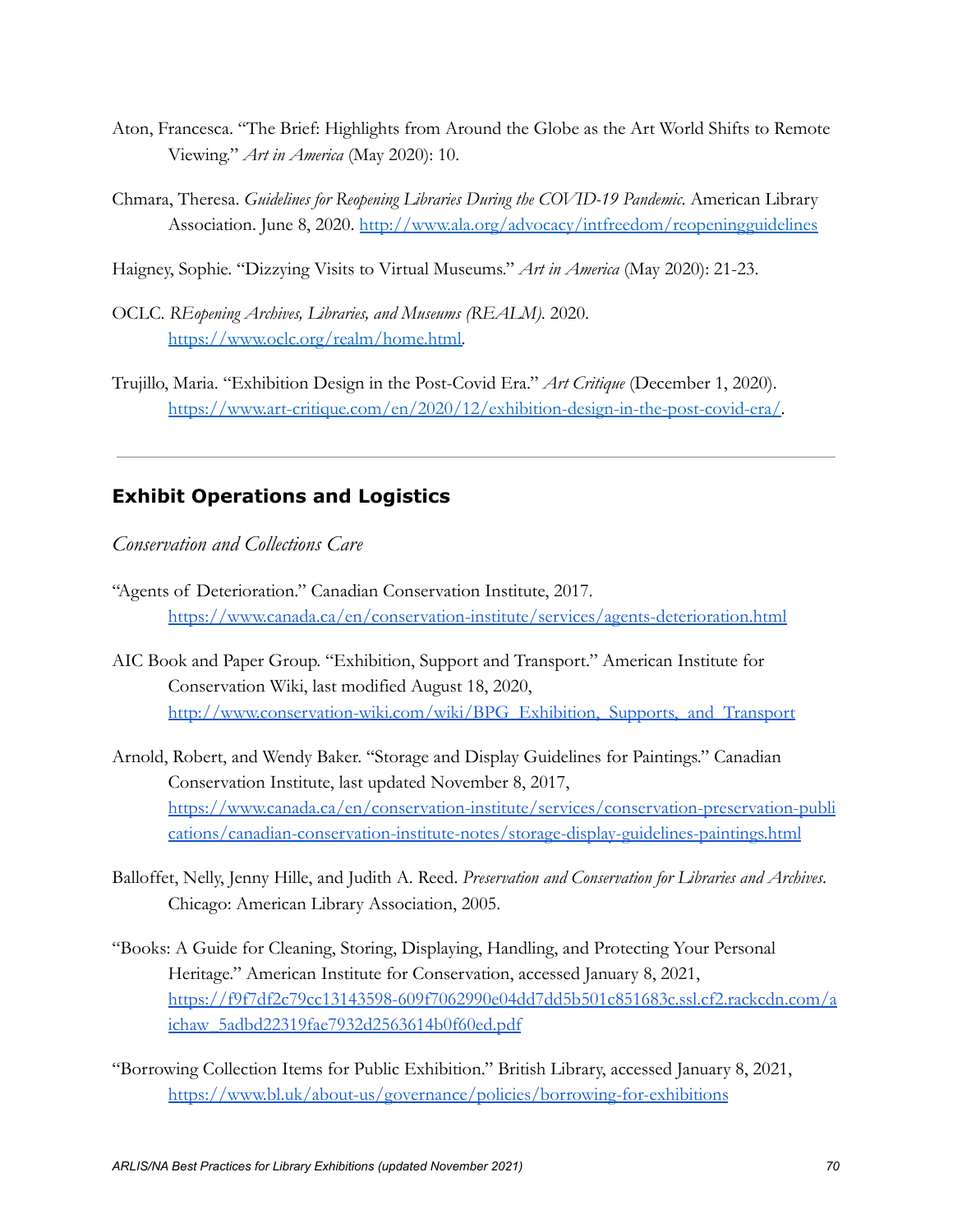"Cleaning Glass and Acrylic Display Cases." Canadian Conservation Institute, last updated February 22, 2019,

[https://www.canada.ca/en/conservation-institute/services/conservation-preservation-publi](https://www.canada.ca/en/conservation-institute/services/conservation-preservation-publications/canadian-conservation-institute-notes/cleaning-glass-acrylic-display-cases.html) [cations/canadian-conservation-institute-notes/cleaning-glass-acrylic-display-cases.html](https://www.canada.ca/en/conservation-institute/services/conservation-preservation-publications/canadian-conservation-institute-notes/cleaning-glass-acrylic-display-cases.html)

- Conn, Donia. "Protection from Light Damage." Northeast Document Conservation Center, 2012. [https://www.nedcc.org/free-resources/preservation-leaflets/2.-the-environment/2.4-protec](https://www.nedcc.org/free-resources/preservation-leaflets/2.-the-environment/2.4-protection-from-light-damage) [tion-from-light-damage](https://www.nedcc.org/free-resources/preservation-leaflets/2.-the-environment/2.4-protection-from-light-damage)
- Conserve O Gram. "How To Select Gloves: An Overview For Collections Staff." National Park Service, 2010[.](http://www.npshistory.com/publications/curation/conserve-o-grams/01-12.pdf) <http://www.npshistory.com/publications/curation/conserve-o-grams/01-12.pdf>
- "Display Methods for Books." Canadian Conservation Institute, 1994[,](https://www.canada.ca/en/conservation-institute/services/conservation-preservation-publications/canadian-conservation-institute-notes/display-methods-books.html) [https://www.canada.ca/en/conservation-institute/services/conservation-preservation-publi](https://www.canada.ca/en/conservation-institute/services/conservation-preservation-publications/canadian-conservation-institute-notes/display-methods-books.html) [cations/canadian-conservation-institute-notes/display-methods-books.html](https://www.canada.ca/en/conservation-institute/services/conservation-preservation-publications/canadian-conservation-institute-notes/display-methods-books.html)
- "Display." Minnesota Historical Society, accessed January 8, 2021[,](https://www.mnhs.org/preserve/conservation/connectingmn/docs_pdfs/Display_000.pdf) [https://www.mnhs.org/preserve/conservation/connectingmn/docs\\_pdfs/Display\\_000.pdf](https://www.mnhs.org/preserve/conservation/connectingmn/docs_pdfs/Display_000.pdf)
- "Exhibition Loan Services." Smithsonian Libraries, accessed January 9, 2021[,](https://library.si.edu/departments/preservation/exhibition-loans) <https://library.si.edu/departments/preservation/exhibition-loans>
- "Exhibition Standards and Guidelines." American Institute for Conservation Wiki, last updated November 9, 2020[,](http://www.conservation-wiki.com/wiki/Exhibition_Standards_%26_Guidelines) [http://www.conservation-wiki.com/wiki/Exhibition\\_Standards\\_%26\\_Guidelines](http://www.conservation-wiki.com/wiki/Exhibition_Standards_%26_Guidelines)
- Glaser, Mary Todd. "Protecting Paper and Book Collections During Exhibition." Northeast Document Conservation Center, 1999[.](https://www.nedcc.org/free-resources/preservation-leaflets/2.-the-environment/2.5-protecting-paper-and-book-collections-during-exhibition) [https://www.nedcc.org/free-resources/preservation-leaflets/2.-the-environment/2.5-protec](https://www.nedcc.org/free-resources/preservation-leaflets/2.-the-environment/2.5-protecting-paper-and-book-collections-during-exhibition) [ting-paper-and-book-collections-during-exhibition](https://www.nedcc.org/free-resources/preservation-leaflets/2.-the-environment/2.5-protecting-paper-and-book-collections-during-exhibition)
- "Guidance for Exhibiting Archive and Library Materials." UK National Preservation Office, 2000. [https://326gtd123dbk1xdkdm489u1q-wpengine.netdna-ssl.com/wp-content/uploads/2017](https://326gtd123dbk1xdkdm489u1q-wpengine.netdna-ssl.com/wp-content/uploads/2017/01/National-Preservation-Office-Guidance-for-exhibiting-archive-and-library-materials-Feb-2000.pdf) [/01/National-Preservation-Office-Guidance-for-exhibiting-archive-and-library-materials-Fe](https://326gtd123dbk1xdkdm489u1q-wpengine.netdna-ssl.com/wp-content/uploads/2017/01/National-Preservation-Office-Guidance-for-exhibiting-archive-and-library-materials-Feb-2000.pdf) [b-2000.pdf](https://326gtd123dbk1xdkdm489u1q-wpengine.netdna-ssl.com/wp-content/uploads/2017/01/National-Preservation-Office-Guidance-for-exhibiting-archive-and-library-materials-Feb-2000.pdf)
- "Guidelines for Exhibiting Archival Materials." International Council on Archives, last modified December 9, 2011, <https://www.ica.org/en/guidelines-exhibiting-archival-materials>

"Guidelines for Plants and Flowers in Museums and Historic Settings." MuseumPests.Net, 2018.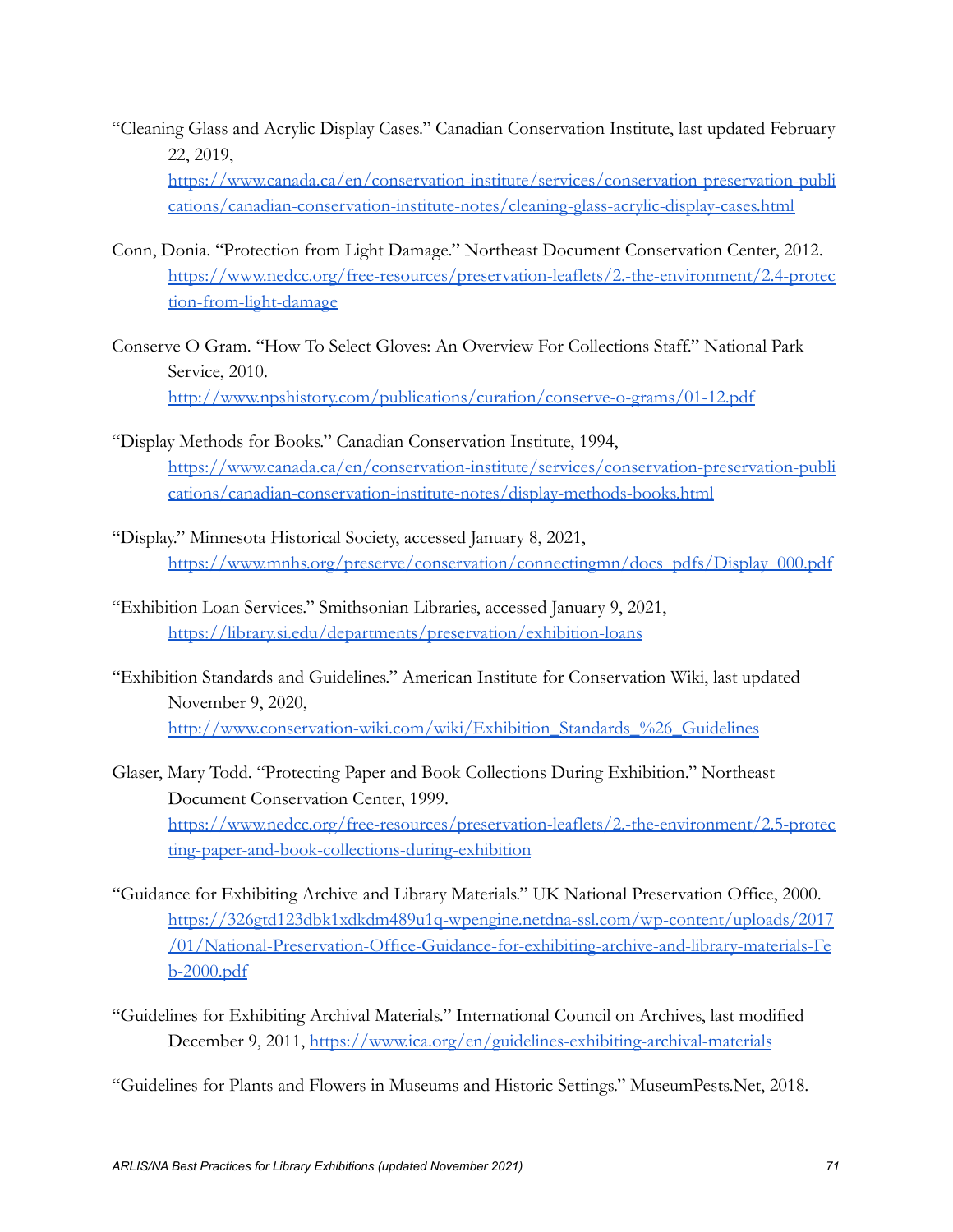[https://museumpests.net/wp-content/uploads/2018/03/Plants-and-Cut-Flowers-in-Museu](https://museumpests.net/wp-content/uploads/2018/03/Plants-and-Cut-Flowers-in-Museum-and-Historic-Settings.pdf) [m-and-Historic-Settings.pdf](https://museumpests.net/wp-content/uploads/2018/03/Plants-and-Cut-Flowers-in-Museum-and-Historic-Settings.pdf)

- Hamel, Annajean. "Matting and Framing for Works on Paper and Photographs." Northeast Document Conservation Center, 2019[.](https://www.nedcc.org/free-resources/preservation-leaflets/4.-storage-and-handling/4.10-matting-and-framing-for-works-on-paper-and-photographs) [https://www.nedcc.org/free-resources/preservation-leaflets/4.-storage-and-handling/4.10](https://www.nedcc.org/free-resources/preservation-leaflets/4.-storage-and-handling/4.10-matting-and-framing-for-works-on-paper-and-photographs) [matting-and-framing-for-works-on-paper-and-photographs](https://www.nedcc.org/free-resources/preservation-leaflets/4.-storage-and-handling/4.10-matting-and-framing-for-works-on-paper-and-photographs)
- Image Permanence Institute. "Photo Storage, Display and Labeling Materials: A Guide to ISO 18902 "photo-safe" Testing." Rochester Institute of Design, 2018[.](https://s3.cad.rit.edu/ipi-assets/publications/photo_safe/photo_safe_english.pdf) [https://s3.cad.rit.edu/ipi-assets/publications/photo\\_safe/photo\\_safe\\_english.pdf](https://s3.cad.rit.edu/ipi-assets/publications/photo_safe/photo_safe_english.pdf)
- Image Permanence Institute. "A Consumer Guide to Materials for Preservation Framing and the Display of Photographic Images." Rochester Institute of Design, 201[0.](https://s3.cad.rit.edu/ipi-assets/publications/framing_guide.pdf) [https://s3.cad.rit.edu/ipi-assets/publications/framing\\_guide.pdf](https://s3.cad.rit.edu/ipi-assets/publications/framing_guide.pdf)
- Image Permanence Institute. "IPI's Guide to Preservation of Digitally-Printed Images." Rochester Institute of Design, 2018[.https://s3.cad.rit.edu/ipi-assets/publications/dp3\\_guide.pdf](https://s3.cad.rit.edu/ipi-assets/publications/dp3_guide.pdf)
- Klobe, Tom. *Exhibitions: Concept, Planning and Design*. Washington, DC: The AAM Press, 2013.
- Luoni, David. "Exhibition Display Techniques." Museum of New Zealand Te Papa Tongarewa, 2017[.](https://www.tepapa.govt.nz/sites/default/files/27_exhibition_display_techniques_2.pdf) [https://www.tepapa.govt.nz/sites/default/files/27\\_exhibition\\_display\\_techniques\\_2.pdf](https://www.tepapa.govt.nz/sites/default/files/27_exhibition_display_techniques_2.pdf)
- Matassa, Freda. *Organizing Exhibitions: A Handbook for Museums, Libraries and Archives*. London, England: Facet Publishing, 2015.
- Ogden, Barclay. "Collection Preservation in Library Building Design." Library Preservation Department, University of California, Berkeley, 2004[.](https://calpreservation.org/wp-content/uploads/2015/03/LibrisPreservation.pdf) <https://calpreservation.org/wp-content/uploads/2015/03/LibrisPreservation.pdf>
- "Packing a Framed Two-Dimensional Object." National Park Service, 2009[,](https://www.nps.gov/museum/publications/conserveogram/17-06.pdf) <https://www.nps.gov/museum/publications/conserveogram/17-06.pdf>
- PACCIN: Preparation, Art Handling, Collections Care Information Network, accessed October 18, 2021, <https://www.paccin.org/content.php>
- Preservation: Collections Care. "Limiting Light Damage From Display/Exhibition." Library of Congress, accessed January 22, 2021, <https://www.loc.gov/preservation/care/light.html>
- Preservation: Collections Care. "Avoiding Collections Damage from Pollutants." Library of Congress, accessed January 22, 2021,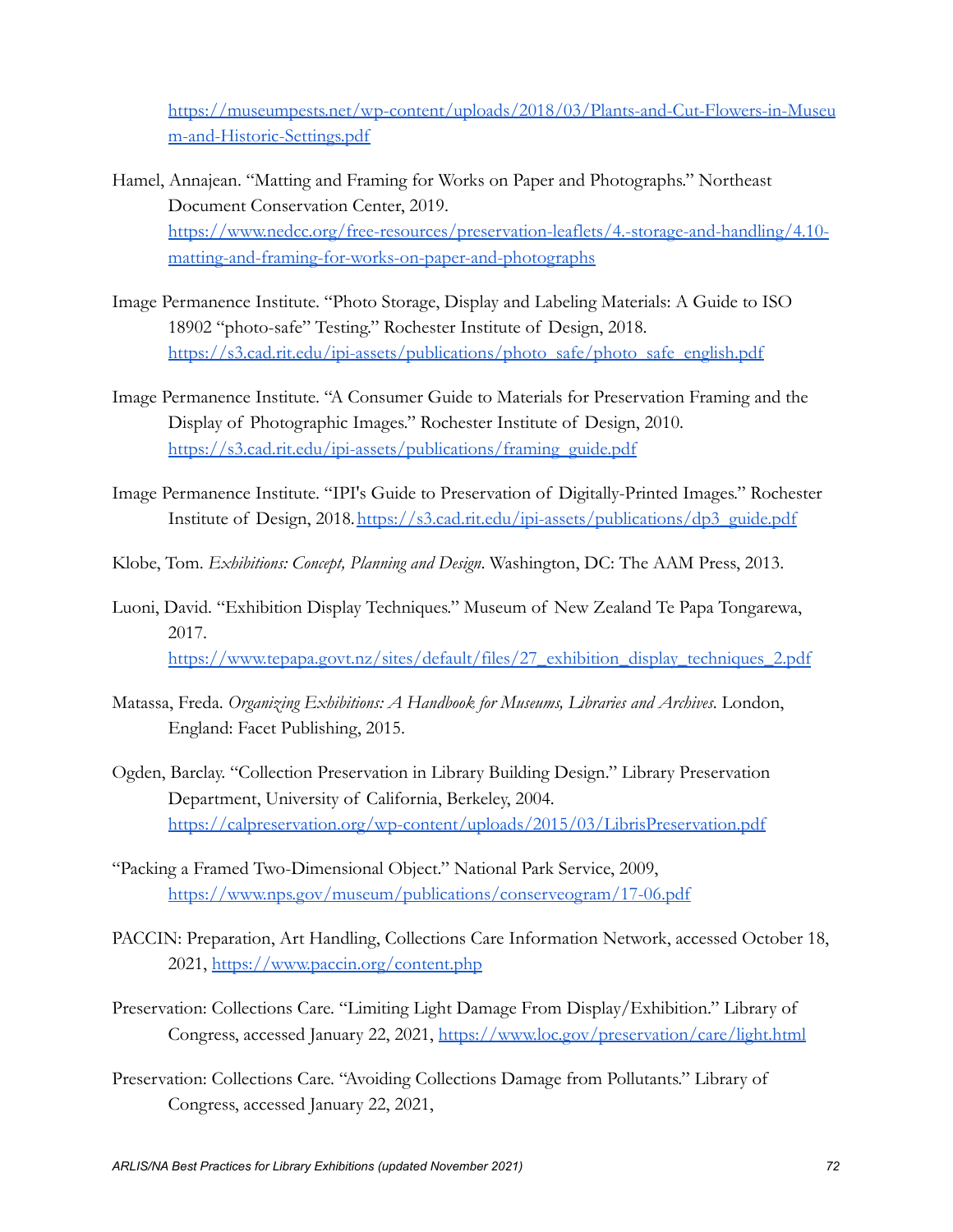<https://www.loc.gov/preservation/care/pollutants.html>

- Preservation: Collections Care: "Preservation Guidelines for Matting and Framing." Library of Congress, accessed January 22, 2021, <https://www.loc.gov/preservation/care/mat.html>
- Preservation Services. "Exhibitions and Loans." Harvard University, accessed January 22, 2021[,](https://projects.iq.harvard.edu/exhibitonsandloans) <https://projects.iq.harvard.edu/exhibitonsandloans>
- "Preventive Care of Book Collections." Conservation Center for Art and Historic Artifacts, accessed January 8, 2021, <https://ccaha.org/resources/preventive-care-book-collections>
- Strang, Thomas J. K. "Preventing Infestations: Control Strategies and Detection Methods." Canadian Conservation Institute, 1996[,](https://www.canada.ca/en/conservation-institute/services/conservation-preservation-publications/canadian-conservation-institute-notes/preventing-infestations.html) [https://www.canada.ca/en/conservation-institute/services/conservation-preservation-publi](https://www.canada.ca/en/conservation-institute/services/conservation-preservation-publications/canadian-conservation-institute-notes/preventing-infestations.html) [cations/canadian-conservation-institute-notes/preventing-infestations.html](https://www.canada.ca/en/conservation-institute/services/conservation-preservation-publications/canadian-conservation-institute-notes/preventing-infestations.html)
- Tétreault, Jean, and Cécilia Anuzet. "Ultraviolet Filters." Canadian Conservation Institute, 2015. [https://www.canada.ca/en/conservation-institute/services/conservation-preservation-publi](https://www.canada.ca/en/conservation-institute/services/conservation-preservation-publications/canadian-conservation-institute-notes/ultraviolet-filters.html) [cations/canadian-conservation-institute-notes/ultraviolet-filters.html](https://www.canada.ca/en/conservation-institute/services/conservation-preservation-publications/canadian-conservation-institute-notes/ultraviolet-filters.html)
- Tétreault, Jean. "Measurement of Ultraviolet Radiation." Canadian Conservation Institute, 2015[,](https://www.canada.ca/en/conservation-institute/services/conservation-preservation-publications/canadian-conservation-institute-notes/measurement-ultraviolet-radiation.html) [https://www.canada.ca/en/conservation-institute/services/conservation-preservation-publi](https://www.canada.ca/en/conservation-institute/services/conservation-preservation-publications/canadian-conservation-institute-notes/measurement-ultraviolet-radiation.html) [cations/canadian-conservation-institute-notes/measurement-ultraviolet-radiation.html](https://www.canada.ca/en/conservation-institute/services/conservation-preservation-publications/canadian-conservation-institute-notes/measurement-ultraviolet-radiation.html)
- *Facilities and Physical Surroundings*
- Association of Academic Museums and Galleries.*Professional Practices for Academic Museums and Galleries*. Association of Academic Museums and Galleries, 2017. [http://umac.icom.museum/wp-content/uploads/2017/05/AAMG-Professinal-Practices-20](http://umac.icom.museum/wp-content/uploads/2017/05/AAMG-Professinal-Practices-2017-v8-single.pdf) [17-v8-single.pdf](http://umac.icom.museum/wp-content/uploads/2017/05/AAMG-Professinal-Practices-2017-v8-single.pdf)
- Bogle, Elizabeth. *Museum Exhibition Planning and Design*. Lanham: AltaMira Press, 2013.
- "Collections Stewardship," American Alliance of Museums. Accessed December 1, 2020, <https://www.aam-us.org/professional-networks/collections-stewardship/>.
- Marini, Francesca. "Exhibitions in Special Collections, Rare Book Libraries and Archives: Questions to Ask Ourselves." *Alexandria: The Journal of Nationaland International Library and Information Issues* 29 (2019): 8-29.
- Matassa, Freda. *Organizing Exhibitions: A Handbook for Museums, Libraries and Archives*. London: Facet Publishing, 2014.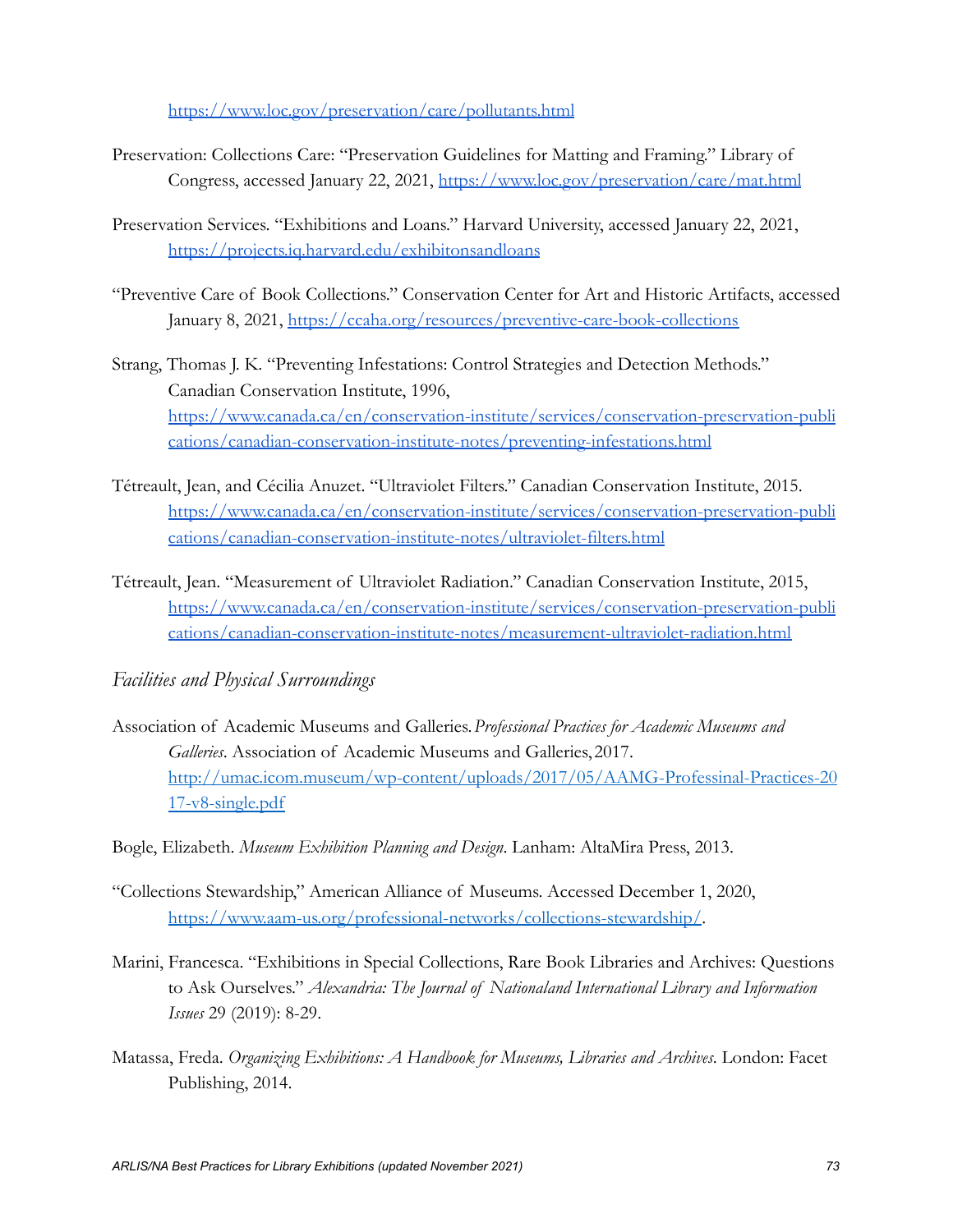Professional Networks Council of the American Alliance of Museums. "Standards for Museum Exhibitions and Indicators of Excellence." American Alliance of Museums, 2012.

"Standards Regarding Facilities and Risk Management," American Alliance of Museums. Accessed December 1, 2020,

[http://ww2.aam-us.org/resources/ethics-standards-and-best-practices/facilities-and-risk-ma](http://ww2.aam-us.org/resources/ethics-standards-and-best-practices/facilities-and-risk-management) [nagement](http://ww2.aam-us.org/resources/ethics-standards-and-best-practices/facilities-and-risk-management).

Vogt-O'Connor, Diane. *Archival and Special Collections Facilities: Guidelines for Archivists, Librarians, Architects, and Engineers*. International Federation of Library Associations and Institutions. Helsinki, 2012.

## **Exhibit Administration**

*Community Engagement, Marketing, and Outreach*

- Barker, Cara. "Outreach to Support Exhibitions: Creating Bibliographies for the Campus Art Museum." Art Documentation: Bulletin of the Art Libraries Society of North America 38, no. 2 (September 2019): 360–71. <https://doi.org/10.1086/705726>.
- Carson, David. "Communications and Engagement at West Vancouver Memorial Library." Reference and User Services Quarterly 56, no. 2 (Winter 2016): 77–82. [http://ezproxy.acsaa.talonline.ca/login?url=https://search.ebscohost.com/login.aspx?direct](http://ezproxy.acsaa.talonline.ca/login?url=https://search.ebscohost.com/login.aspx?direct=true&db=afh&AN=120639787&site=ehost-live) [=trueanddb=afhandAN=120639787andsite=ehost-live.](http://ezproxy.acsaa.talonline.ca/login?url=https://search.ebscohost.com/login.aspx?direct=true&db=afh&AN=120639787&site=ehost-live)
- Dymond, Anne. Diversity Counts: Gender, Race, and Representation in Canadian Art Galleries. Montreal: McGill-Queen's University Press, 2019. [http://ezproxy.acsaa.talonline.ca/login?url=https://search.ebscohost.com/login.aspx?direct](http://ezproxy.acsaa.talonline.ca/login?url=https://search.ebscohost.com/login.aspx?direct=true&db=e000xna&AN=2117304&site=ehost-live) [=trueanddb=e000xnaandAN=2117304andsite=ehost-live](http://ezproxy.acsaa.talonline.ca/login?url=https://search.ebscohost.com/login.aspx?direct=true&db=e000xna&AN=2117304&site=ehost-live).
- Ihejirika, Kingsley T., Anne Goulding and Philip Calvert. "Rethinking Academic Library Use of Social Media for Marketing: Management Strategies for Sustainable User Engagement." *Journal of Library Administration.*61, no. 1 (2021): 58–85, DOI: 10.1080/01930826.2020.1845547.
- Leousis, Kasia, and Robert Sproull. "Building Community: Partnering with Students and Faculty to Design a Library Exhibition Space." Journal of Library Administration 56, no. 3 (April 2016): 222–34. <https://doi.org/10.1080/01930826.2015.1105061>.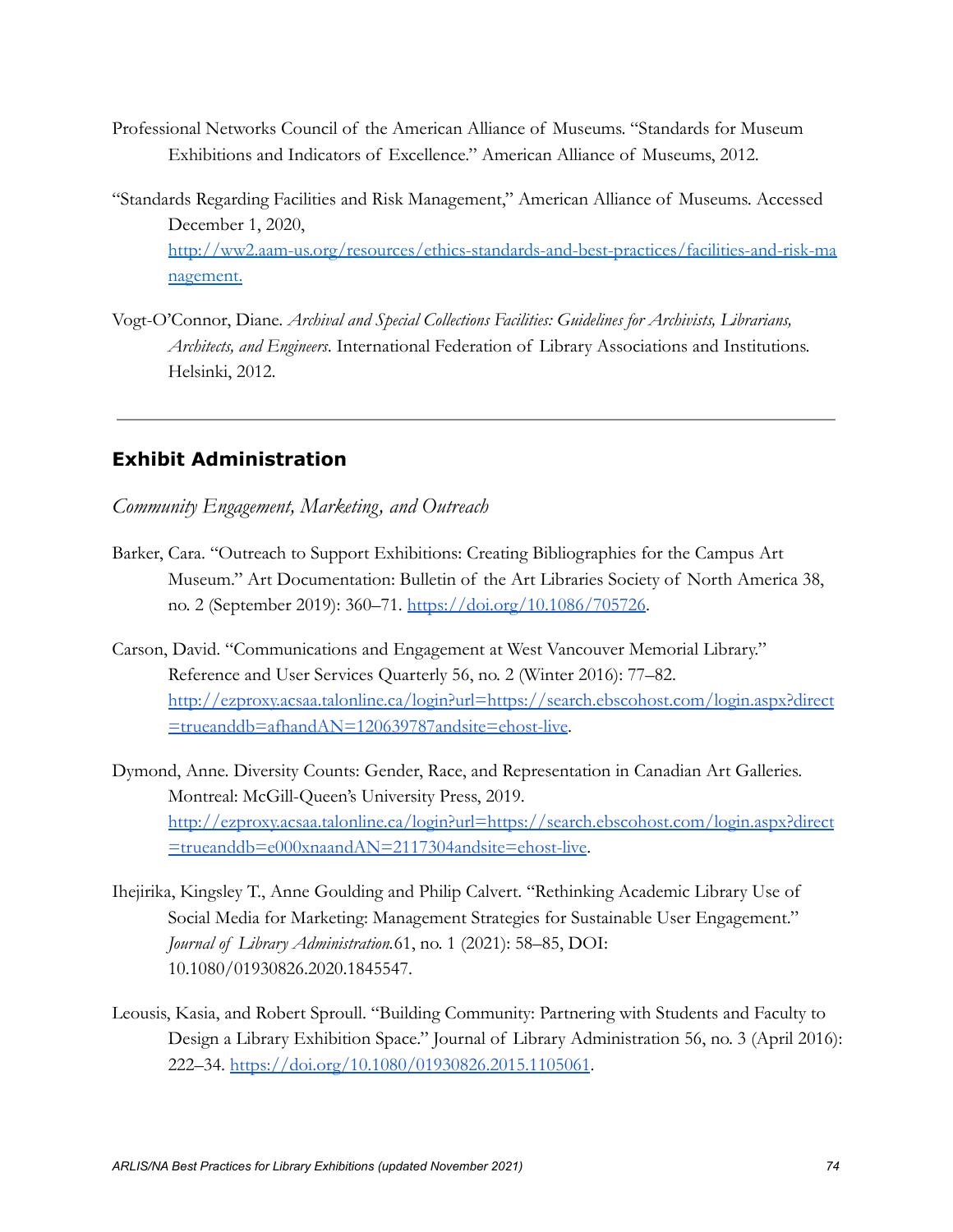- Ruth B. Phillips. Museum Pieces: Toward the Indigenization of Canadian Museums. McGill-Queen's/Beaverbrook Canadian Foundation Studies in Art History. Montreal: McGill-Queen's University Press, 2011. [http://ezproxy.acsaa.talonline.ca/login?url=https://search.ebscohost.com/login.aspx?direct](http://ezproxy.acsaa.talonline.ca/login?url=https://search.ebscohost.com/login.aspx?direct=true&db=e000xna&AN=499942&site=ehost-live) [=trueanddb=e000xnaandAN=499942andsite=ehost-live.](http://ezproxy.acsaa.talonline.ca/login?url=https://search.ebscohost.com/login.aspx?direct=true&db=e000xna&AN=499942&site=ehost-live)
- Rutledge, Lorelei, and Sarah LeMire. "Beyond Disciplines: Providing Outreach to Underserved Groups by Demographic." *Public Services Quarterly* 12, no. 2 (April 2, 2016): 113–24[.](https://doi.org/10.1080/15228959.2016.1157565) [https://doi.org/10.1080/15228959.2016.1157565.](https://doi.org/10.1080/15228959.2016.1157565)
- Sulkow, Chantal, Jennifer A. Ferretti, William Blueher, and Anna Simon. "#artlibraries: Taking the Pulse of Social Media in Art Library Environments."*Art Documentation: Bulletin of the Art Libraries Society of North America*38, no. 2 (September 2019): 305–23. doi:10.1086/706630.
- Todd-Diaz, Ashley, Arthur Gutierrez, and Bethanie O'dell. "Using AUGMENTED REALITY to Enhance Outreach, Instruction, and Library Exhibits." Computers in Libraries 38, no. 1 (February 1, 2018): 8–11. [http://ezproxy.acsaa.talonline.ca/login?url=https://search.ebscohost.com/login.aspx?direct](http://ezproxy.acsaa.talonline.ca/login?url=https://search.ebscohost.com/login.aspx?direct=true&db=rzh&AN=127369435&site=ehost-live) [=trueanddb=rzhandAN=127369435andsite=ehost-live](http://ezproxy.acsaa.talonline.ca/login?url=https://search.ebscohost.com/login.aspx?direct=true&db=rzh&AN=127369435&site=ehost-live).

## *Documentation*

- American Association of Museums,*Museum Registration Methods*. 5th ed. Washington, DC: The American Association of Museums Press, 2010.
- Library of Congress. "Recommended Formats Statement." <https://www.loc.gov/preservation/resources/rfs/stillimg.html>

## *Evaluation*

- Blummer, Barbara and Jeffrey Kenton. "Academic Libraries' Outreach Efforts: Identifying Themes in the Literature" *Public Services Quarterly,* 15. Doi: 10.1080/15228959.2019.1592058. Pages 179-204
- Dandar, Devina, Jaime Clifton-Ross, Ann Dale, and Rosie Croft. "Showcasing Institutional Research: Curating Library Exhibits to Support Scholarly Communication." *Journal of librarianship and scholarly communication* 8, no. 1 (2020): 2335–.
- Fallas, A. and Tatham, S. (2017). Evidence‐based design for discoverability: A case study. *Learned Publishing*, *30*(1), 55-64. doi[:10.1002/leap.1075](https://doi-org.proxy.lib.uwaterloo.ca/10.1002/leap.1075)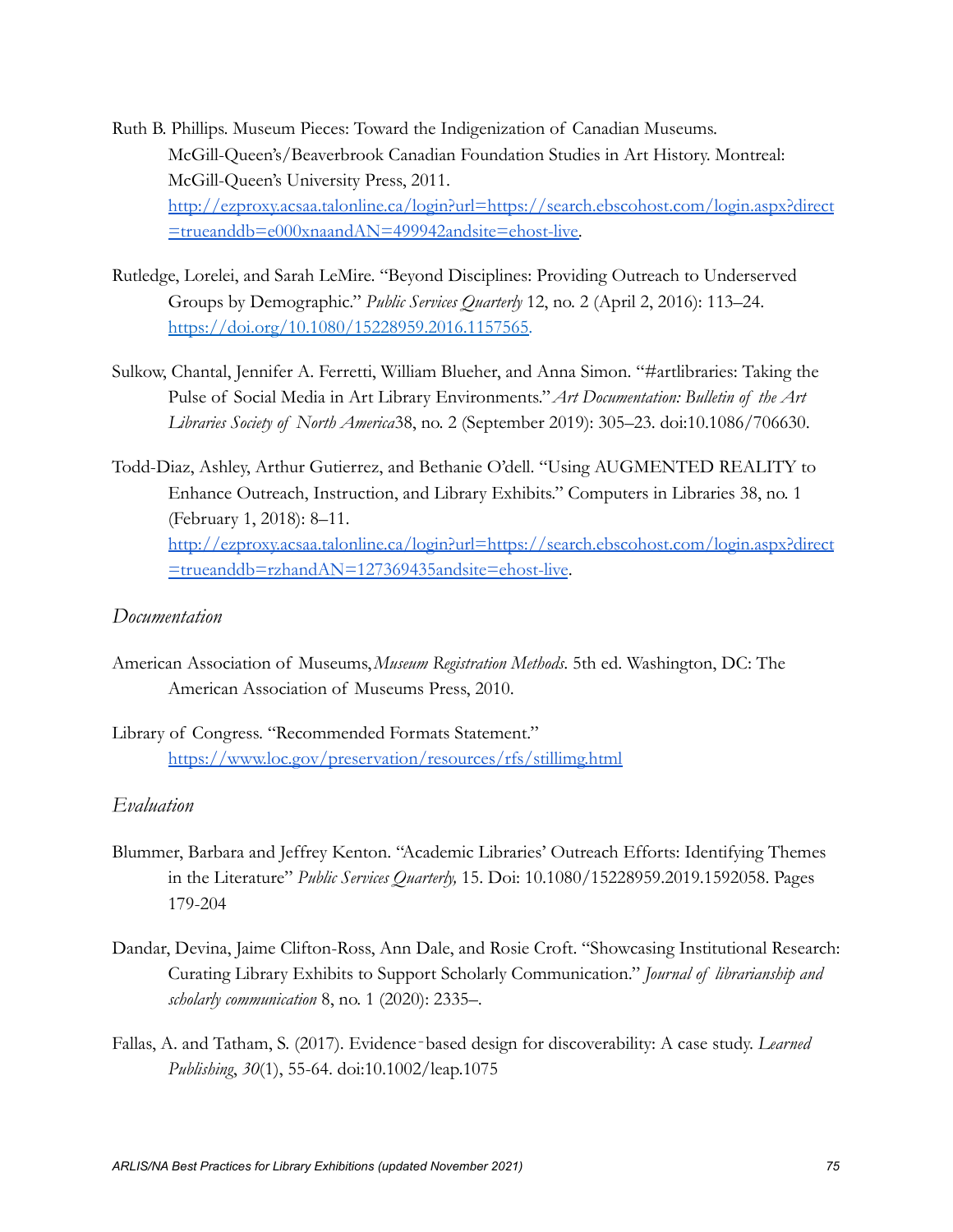- Fox, R. and Doshi, A. (2011) *Library user experience*. Washington, DC: Association of Research Libraries.
- Given, Lisa M. "Observational Research". In *The SAGE Encyclopedia of Qualitative Research Methods*. 0 vols. Thousand Oaks, CA: SAGE Publications, Inc., 2008. doi: 10.4135/9781412963909. Pages 574-576
- Keith, Brian W, Laurie N Taylor, and Lourdes Santamaría-Wheeler. "Broadening Impact for Library Exhibitions and Speakers." *Journal of library administration*57, no. 4 (2017): 389–405.
- Kesner, Christine Wilson. "Analysis of the Museum Lighting Environment".*Journal of Interior Design*, 23 no 2. doi: [10.1111/j.1939-1668.1997.tb00247.x](https://doi.org/10.1111/j.1939-1668.1997.tb00247.x). Pages 28-41.

Nielsen Norman Group. (n.d.) <https://www.nngroup.com/>

- Payne, Daniel. "10 Steps to Curating an Exhibition". *ALISS Quarterly*. 13, no. 4 (July 2018).
- Sorrel, Melanie, Kenya Joseph, Derek Norton, Sharon Reichard, and Jeff McAdams. (2017[\)](https://www.tandfonline.com/doi/abs/10.1080/0194262X.2017.1365043) ["Planning and Coordinating an Exhibit of PhotomicrographicArt by Science Faculty and](https://www.tandfonline.com/doi/abs/10.1080/0194262X.2017.1365043) [Students in an Academic Library.](https://www.tandfonline.com/doi/abs/10.1080/0194262X.2017.1365043)" *Science and Technology Libraries* 36:3, pages 309-328.
- Schwandt, T. A. (2007). *The SAGE dictionary of qualitativeinquiry* (Vols. 1-0). Thousand Oaks, CA: SAGE Publications, Inc. doi: 10.4135/9781412986281
- Taylor, Michael. "Special Collections Exhibitions: How They Pay Dividends for Your Library" *RBM: A Journal of Rare Books, Manuscripts, and Cultural Heritage*, 9, no. 2 (November 7, 2018)

*Financial Management*

- Association of Academic Museums and Galleries.*Professional Practices for Academic Museums and Galleries*. Association of Academic Museums and Galleries, 2017.
- Bogle, Elizabeth. *Museum Exhibition Planning and Design*. Lanham: AltaMira Press, 2013.
- Marini, Francesca. "Exhibitions in Special Collections, Rare Book Libraries and Archives: Questions to Ask Ourselves." *Alexandria: The Journal of Nationaland International Library and Information Issues* 29 (2019): 8-29.
- Matassa, Freda. *Organizing Exhibitions: A Handbook for Museums, Libraries and Archives*. London: Facet Publishing, 2014.